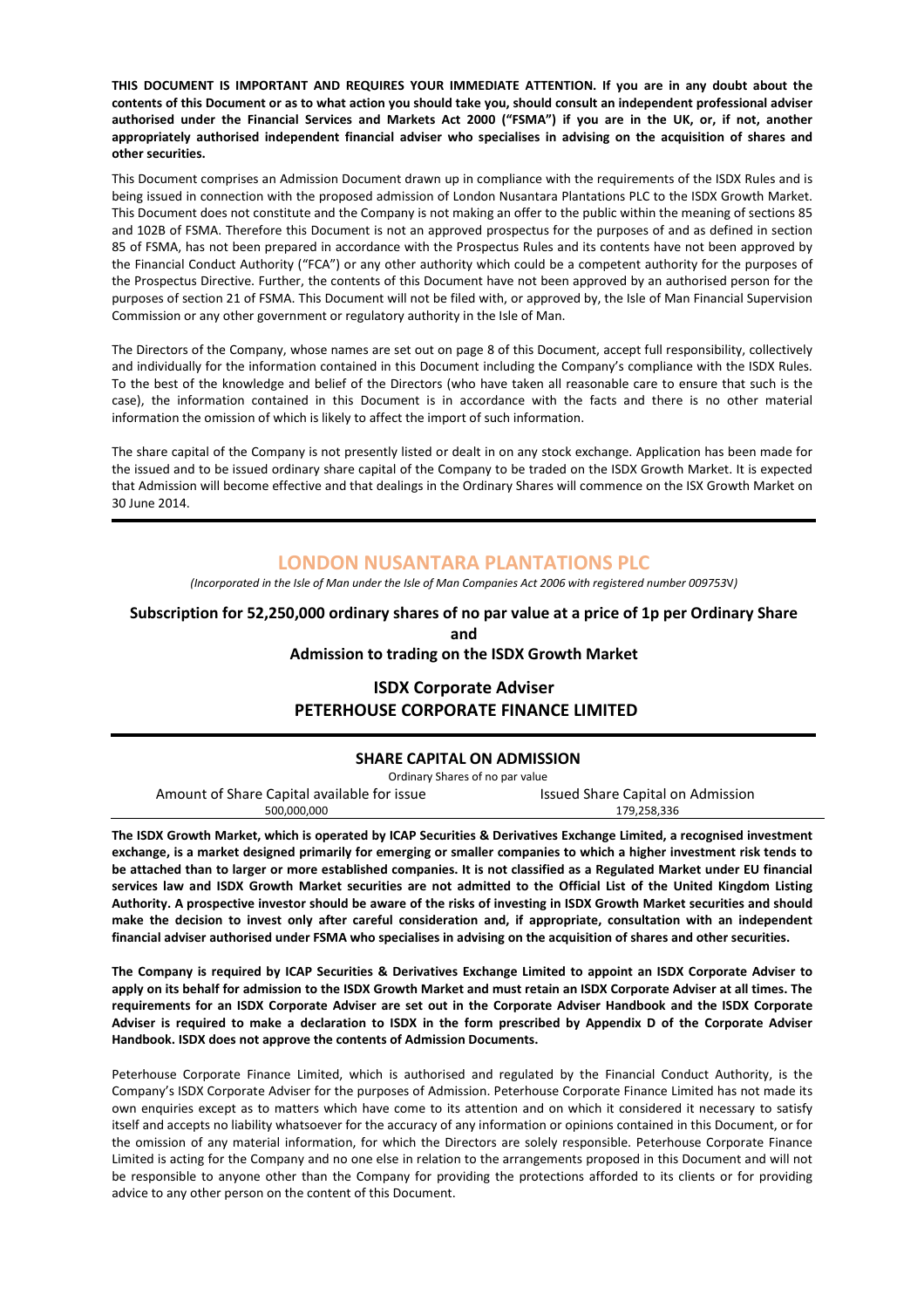This Document is not for distribution outside the UK and, in particular, it should not be distributed to persons with addresses in Canada, Australia, Japan, the Republic of Ireland or South Africa. The Securities have not been, nor will be, registered in the United States under the United States Securities Act of 1933 as amended, or under the securities laws of Australia, Canada, Japan, the Republic of Ireland or South Africa. Accordingly they may not be offered or sold, directly or indirectly, within the United States, Australia, Canada, Japan, the Republic of Ireland or South Africa or to, or for the account or benefit of, any person, in or any national citizen or resident of these countries. The distribution of this Document outside the United Kingdom may be restricted by law and therefore persons outside the United Kingdom into whose possession this Document comes should inform themselves about and observe any restrictions as to the securities and the distribution of this Document.

The whole text of this Document should be read. An investment in the Company involves a high degree of risk and, may not be suitable for all recipients of this Document. Prospective investors should consider carefully whether an investment in the Company is suitable for them in the light of their personal circumstances and the financial resources available to them.

### FORWARD-LOOKING STATEMENTS

This Document contains forward-looking statements. These statements relate to the Company's future prospects, developments and business strategies.

Forward-looking statements are identified by their use of terms and phrases such as "believe", "could", "envisage", "estimate", "intend", "may", "plan", "will" or the negative of those variations or comparable expressions, including references to assumptions. These statements are primarily contained in Part I of this Document.

The forward-looking statements in this Document are based on current expectations and are subject to risks and uncertainties that could cause actual results to differ materially from those expressed or implied by those statements. Certain risks to and uncertainties for the Company are specifically described in Part II of this Document headed "Risk Factors". If one or more of these risks or uncertainties materialises, or if underlying assumptions prove incorrect, the Company's actual results may vary materially from those expected, estimated or projected. Given these risks and uncertainties, potential investors should not place any reliance on forward-looking statements.

These forward-looking statements are made only as at the date of this Document. Neither the Directors nor the Company undertake any obligation to update forward-looking statements or Risk Factors other than as required by law or the ISDX Rules whether as a result of new information, future events or otherwise.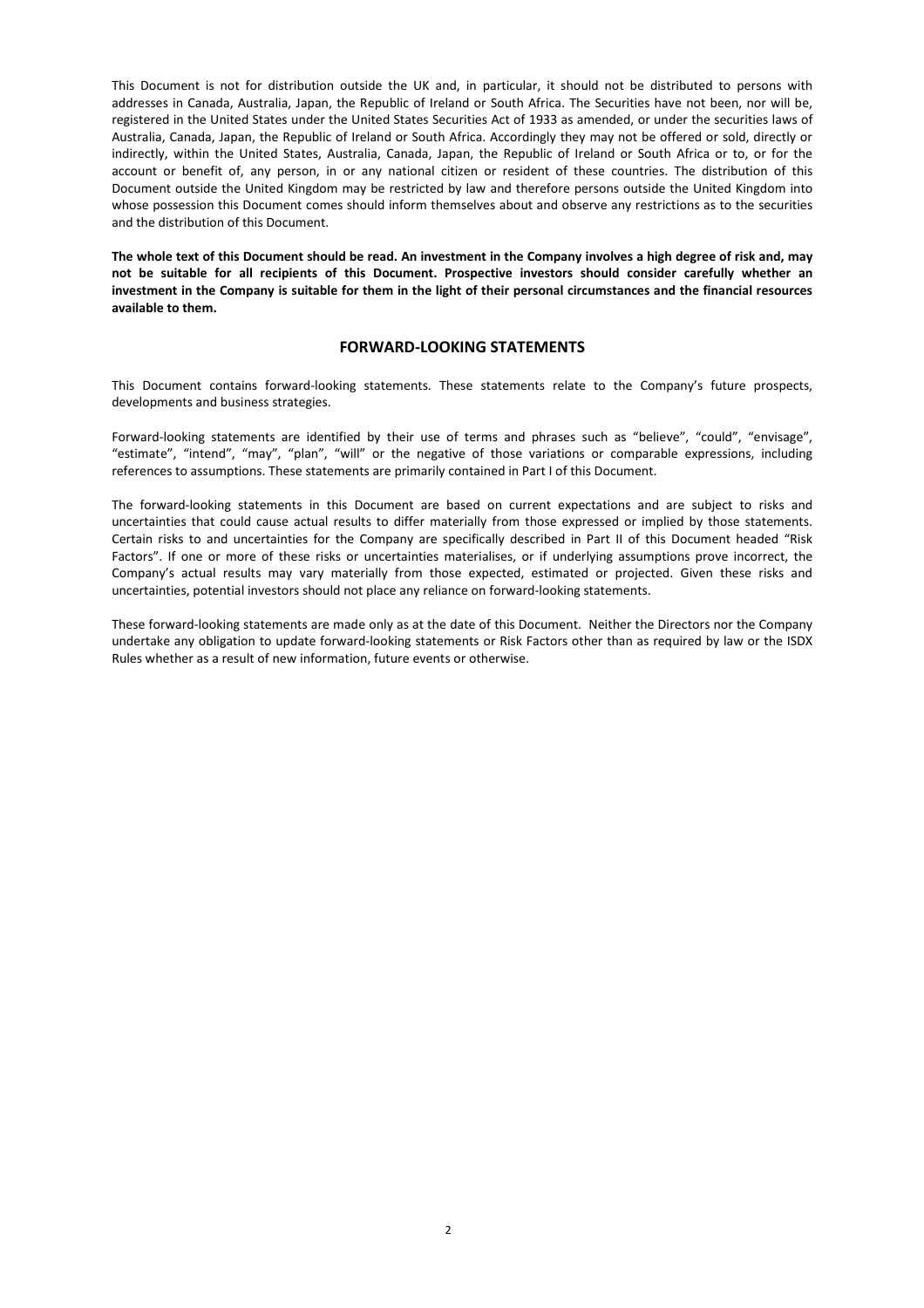| <b>DEFINITIONS</b>                                                                                  | Page<br>4 |
|-----------------------------------------------------------------------------------------------------|-----------|
| <b>EXPECTED TIMETABLE OF PRINCIPAL EVENTS</b>                                                       | 7         |
| <b>SHARE CAPITAL INFORMATION</b>                                                                    | 7         |
| DIRECTORS, SECRETARIES AND ADVISERS                                                                 | 8         |
| <b>PART I: INFORMATION ON THE COMPANY</b>                                                           |           |
| 1. Introduction                                                                                     | 9         |
| 2. Definition of an Investment Vehicle                                                              | 9         |
| 3. Market Opportunity                                                                               | 9         |
| 4. Investment Strategy                                                                              | 10        |
| 5. Investment Process                                                                               | 12        |
| 6. Information on the Subscription                                                                  | 12        |
| 7. Reasons for Admission to the ISDX Growth Market<br>8. Financial Information                      | 13<br>13  |
| 9. Directors                                                                                        | 13        |
| 10. Lock-In Agreements                                                                              | 14        |
| 11. Dividend Policy                                                                                 | 15        |
| 12. Corporate Governance                                                                            | 15        |
| 13. The City Code                                                                                   | 15        |
| 14. Application to the ISDX Growth Market                                                           | 15        |
| 15. CREST                                                                                           | 15        |
| 16. Taxation                                                                                        | 16        |
| 17. Further Information and Risk Factors                                                            | 16        |
| <b>PART II: RISK FACTORS</b>                                                                        |           |
| 1. Risks Relating to the Company's Strategy                                                         | 17        |
| 2. Company Specific Risks                                                                           | 19        |
| 3. Risks Factors Relating to Investments                                                            | 20        |
| 4. Risks Relating to Investing in Southeast Asia                                                    | 21        |
| 5. Risks Relating to the Ordinary Shares and Trading on the ISDX Growth Market                      | 22        |
| PART III: FINANCIAL INFORMATION ON LONDON NUSANTARA PLANTATIONS PLC                                 |           |
| (a) Accountants' Report on the Historical Financial Information of London Nusantara Plantations PLC | 23        |
| (b) Financial Information of London Nusantara Plantations PLC                                       | 25        |
| <b>PART IV: ADDITIONAL INFORMATION</b>                                                              |           |
| 1. The Company                                                                                      | 28        |
| 2. Share Capital of the Company                                                                     | 28        |
| 3. Memorandum and Articles of Association                                                           | 29        |
| 4. Directors' Interests                                                                             | 37        |
| 5. Significant Shareholders                                                                         | 38        |
| 6. Directors' Terms of Appointment                                                                  | 39        |
| 7. Additional Information on the Directors                                                          | 39        |
| 8. Material Contracts                                                                               | 40        |
| 9. Related Party Transactions                                                                       | 41        |
| 10. Litigation                                                                                      | 41        |
| 11. United Kingdom and Isle of Man Taxation                                                         | 41        |
| 12. General                                                                                         | 43        |
| 13. Working Capital                                                                                 | 44        |
| 14. Availability of this Document                                                                   | 44        |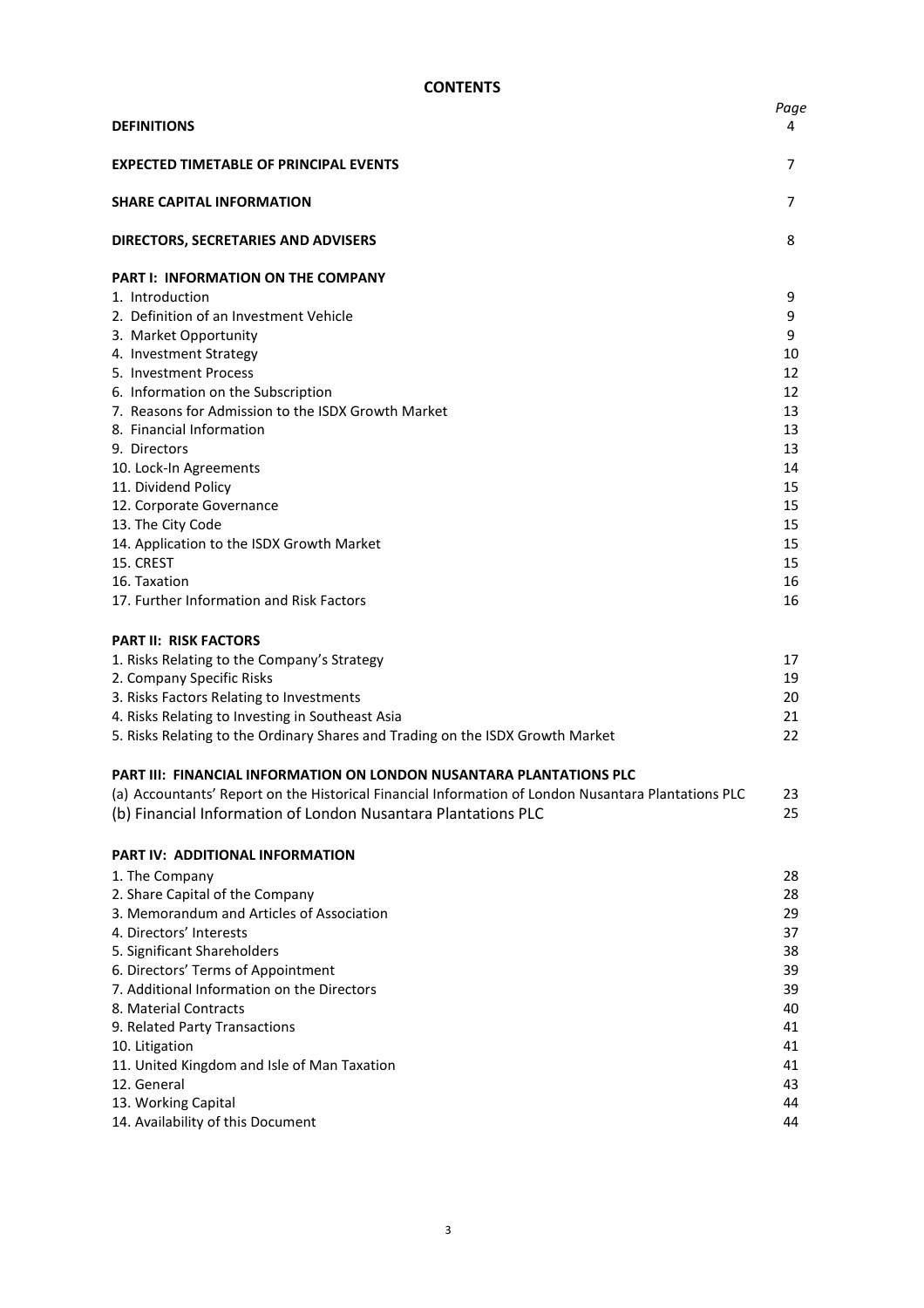# DEFINITIONS

The following definitions apply throughout this Document, unless the context requires otherwise:

| "Act"                                   | the Isle of Man Companies Act 2006, as amended                                                                                                                                                                                                                         |  |  |
|-----------------------------------------|------------------------------------------------------------------------------------------------------------------------------------------------------------------------------------------------------------------------------------------------------------------------|--|--|
| "Admission"                             | admission of the issued and to be issued ordinary share capital of the<br>Company to trading on the ISDX Growth Market becoming effective in<br>accordance with the ISDX Rules                                                                                         |  |  |
| "AIM"                                   | the AIM market operated by London Stock Exchange plc                                                                                                                                                                                                                   |  |  |
| "Articles" or "Articles of Association" | the articles of association of the Company from time to time                                                                                                                                                                                                           |  |  |
| "Board" or "Directors"                  | the directors of the Company, whose names are set out on page 8 of<br>this Document                                                                                                                                                                                    |  |  |
| "Business Day"                          | a day other than Saturday or Sunday or a public holiday in England<br>and Wales                                                                                                                                                                                        |  |  |
| "City Code"                             | the City Code on Takeovers and Mergers                                                                                                                                                                                                                                 |  |  |
| "Company" or "London Nusantara"         | London Nusantara Plantations PLC, a company registered in the Isle of<br>Man under the Act with company number 009753V, whose registered<br>office is at 34 North Quay, Douglas, Isle of Man, IM1 4LB                                                                  |  |  |
| "CREST"                                 | the computerised settlement system (as defined in the CREST<br>Regulations) to facilitate the transfer of title in shares and the holding<br>of shares in uncertificated form which is operated by Euroclear UK &<br><b>Ireland Limited</b>                            |  |  |
| "CREST Regulations"                     | the Isle of Man Uncertified Securities Regulations 2006 (as amended<br>from time to time)                                                                                                                                                                              |  |  |
| "Document"                              | this document and its contents                                                                                                                                                                                                                                         |  |  |
| "Enlarged Issued Share Capital"         | the issued ordinary share capital of the Company immediately<br>following Admission, as enlarged by the issue of the Subscription<br><b>Shares</b>                                                                                                                     |  |  |
| "FCA"                                   | the United Kingdom Financial Conduct Authority                                                                                                                                                                                                                         |  |  |
| "FSMA"                                  | the Financial Services and Markets Act 2000 (as amended)                                                                                                                                                                                                               |  |  |
| "Investment Vehicle"                    | as defined in the ISDX Rules, an issuer whose actual or intended<br>principal activity is to invest in the securities of other businesses<br>(whether publicly traded or not), or to acquire a particular business, in<br>accordance with specific investment criteria |  |  |
| "ISDX"                                  | ICAP Securities & Derivatives Exchange Limited, a recognised<br>investment exchange under section 290 of FSMA                                                                                                                                                          |  |  |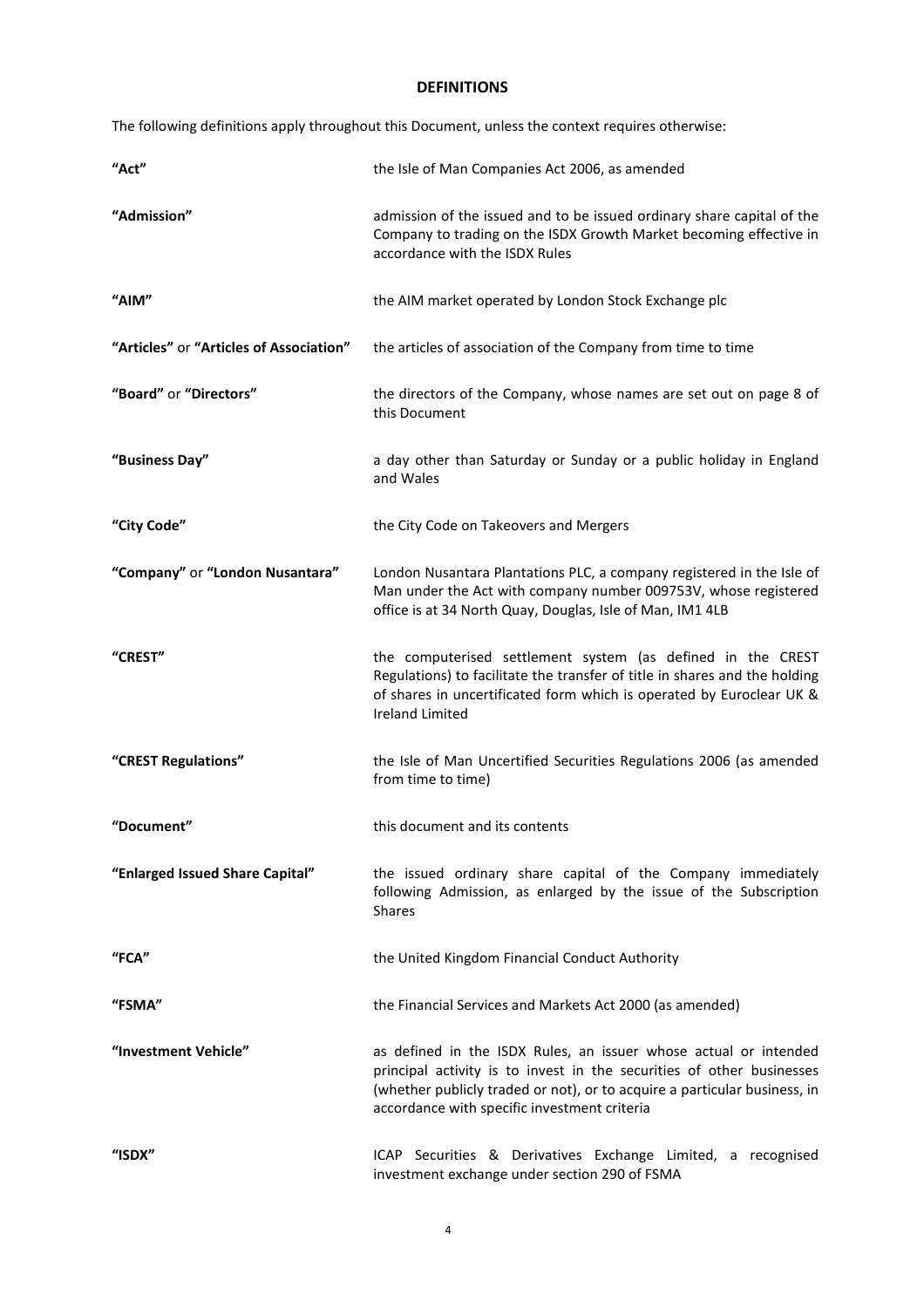| "ISDX Growth Market"   | the primary market for unlisted securities operated by ISDX                                                                                                                                                                                                                |
|------------------------|----------------------------------------------------------------------------------------------------------------------------------------------------------------------------------------------------------------------------------------------------------------------------|
| "ISDX Rules"           | the ISDX Growth Market - Rules for Issuers, which set out the<br>admission requirements and continuing obligations of companies<br>seeking admission to and whose shares are admitted to trading on the<br><b>ISDX Growth Market</b>                                       |
| "Issued Share Capital" | the 127,008,336 Ordinary Shares in issue as at the date of this<br>Document                                                                                                                                                                                                |
| "Lock-In Agreements"   | the lock-in agreements between the Company, the Directors and<br>Peterhouse, further details of which are set out in paragraph 10 of<br>Part I of this Document                                                                                                            |
| "Noble Efforts"        | Noble Efforts Pte. Ltd. (a company registered in Singapore with<br>company number 201209651Z) whose registered office is at 80<br>Robinson Road, 02-00, Singapore 068898                                                                                                   |
| "Official List"        | the Official List of the UK Listing Authority                                                                                                                                                                                                                              |
| "One Oceania"          | One Oceania Capital Ltd (a company registered in the British Virgin<br>Islands with company number 1807597) whose registered office is at<br>Portcullis TrustNet (BVI) Limited, Portcullis TrustNet Chambers, P.O.<br>Box 3444, Road Town, Tortola, British Virgin Islands |
| "Ordinary Shares"      | ordinary shares of no par value each in the capital of the Company                                                                                                                                                                                                         |
| "Peterhouse"           | Peterhouse Corporate Finance Limited, ISDX Corporate Adviser to the<br>Company, which is authorised and regulated by the FCA                                                                                                                                               |
| "QCA Code"             | the Corporate Governance Code for Small and Mid-sized Quoted<br>Companies 2013, published in May 2013 by the Quoted Companies<br>Alliance                                                                                                                                  |
| "Reverse Takeover"     | an acquisition by the Company which constitutes a reverse takeover<br>for the purposes of the ISDX Rules                                                                                                                                                                   |
| "Shareholders"         | the persons who are registered as the holders of Ordinary Shares from<br>time to time                                                                                                                                                                                      |
| "Subscription"         | the proposed subscription of the Subscription Shares by investors at a<br>price of 1p per share, conditional on Admission                                                                                                                                                  |
| "Subscription Price"   | 1p per Subscription Share                                                                                                                                                                                                                                                  |
| "Subscription Shares"  | the 52,250,000 Ordinary Shares to be issued pursuant to the<br>Subscription                                                                                                                                                                                                |
| "Subsidiary"           | as defined in the Act                                                                                                                                                                                                                                                      |
| "Super Eight"          | Super Eight Universal Inc. (a company registered in the British Virgin                                                                                                                                                                                                     |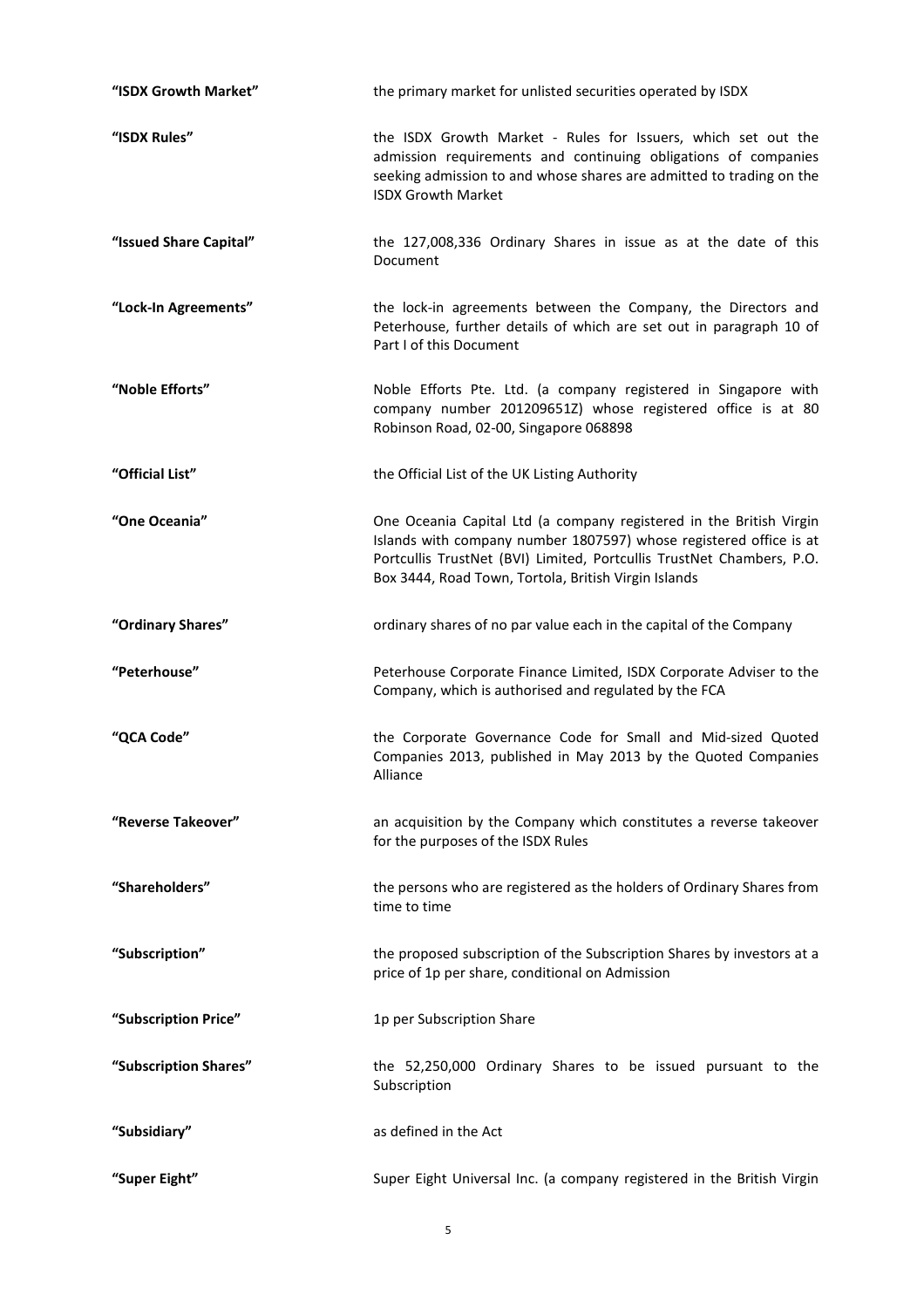|                                                 | Islands with company number 1807602) whose registered office is at<br>Portcullis TrustNet (BVI) Limited, Portcullis TrustNet Chambers, P.O.<br>Box 3444, Road Town, Tortola, British Virgin Islands |
|-------------------------------------------------|-----------------------------------------------------------------------------------------------------------------------------------------------------------------------------------------------------|
| $^{\prime\prime}$ UK"                           | the United Kingdom of Great Britain and Northern Ireland                                                                                                                                            |
| "UK Listing Authority"                          | the FCA acting in its capacity as the competent authority for the<br>purposes of Part VI of FSMA                                                                                                    |
| "uncertificated" or "in uncertificated<br>form" | recorded on the register of Ordinary Shares as being held in<br>uncertificated form in CREST, entitlement to which by virtue of the<br>CREST Regulations, may be transferred by means of CREST      |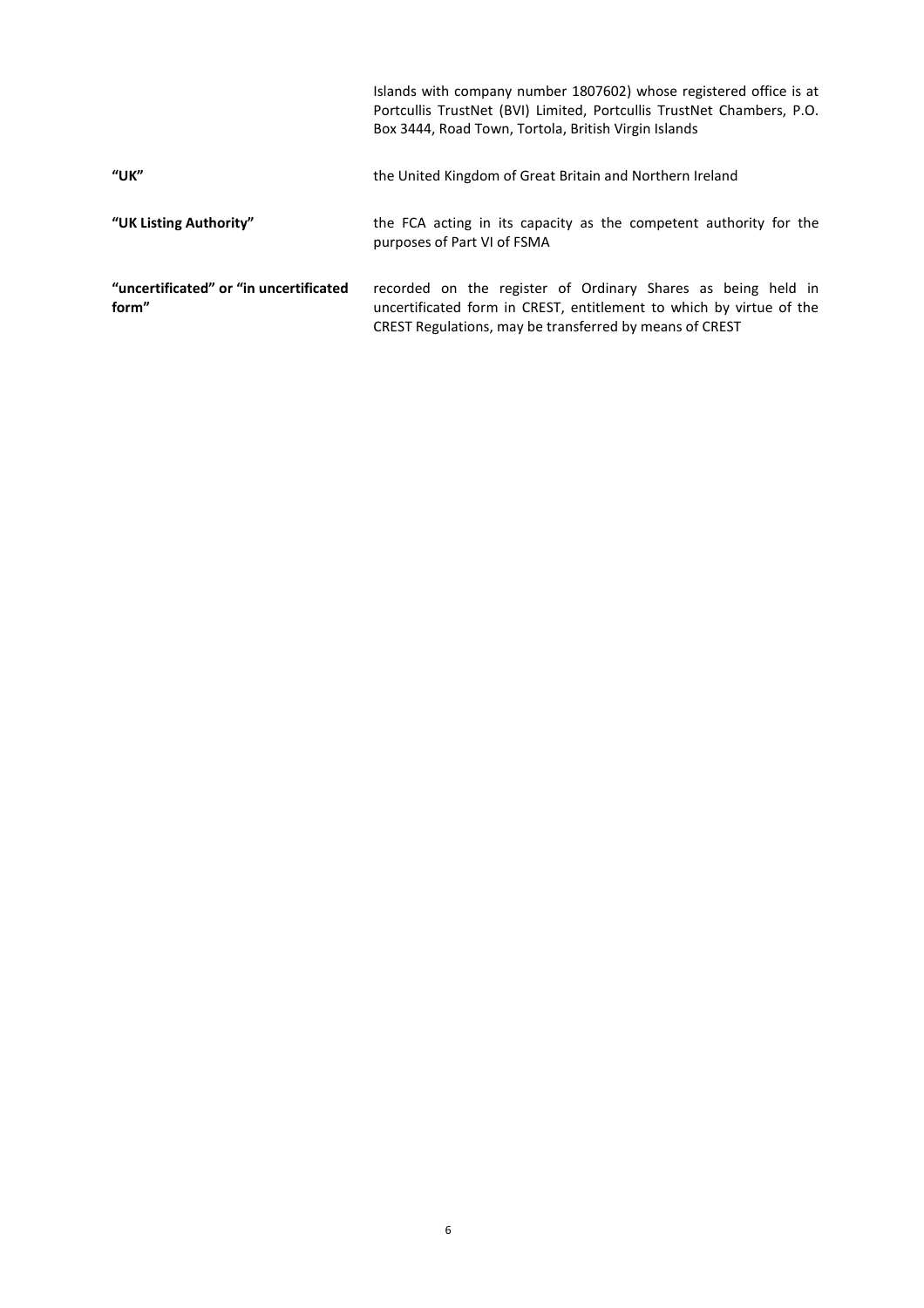# EXPECTED TIMETABLE OF PRINCIPAL EVENTS

| <b>Publication of this Document</b>                           | 13 June 2014 |
|---------------------------------------------------------------|--------------|
| Dealings to commence on the ISDX Growth Market                | 30 June 2014 |
| Ordinary Shares credited to CREST accounts (where applicable) | 30 June 2014 |
| Despatch of share certificates (where applicable)             | 11 July 2014 |

### SHARE CAPITAL INFORMATION

| Ordinary Shares in issue at the date of this Document        | 127,008,336  |
|--------------------------------------------------------------|--------------|
| Number of Subscription Shares to be issued                   | 52,250,000   |
| <b>Subscription Price</b>                                    | 1p           |
| Gross proceeds from the Subscription                         | £522,500     |
| Estimated net proceeds from the Subscription                 | £395,650     |
| Enlarged Issued Share Capital on Admission                   | 179,258,336  |
| Market capitalisation on Admission at the Subscription Price | £1,792,583   |
| <b>ISDX Growth Market symbol</b>                             | <b>LNPP</b>  |
| <b>ISIN Number</b>                                           | IM00BGM0X339 |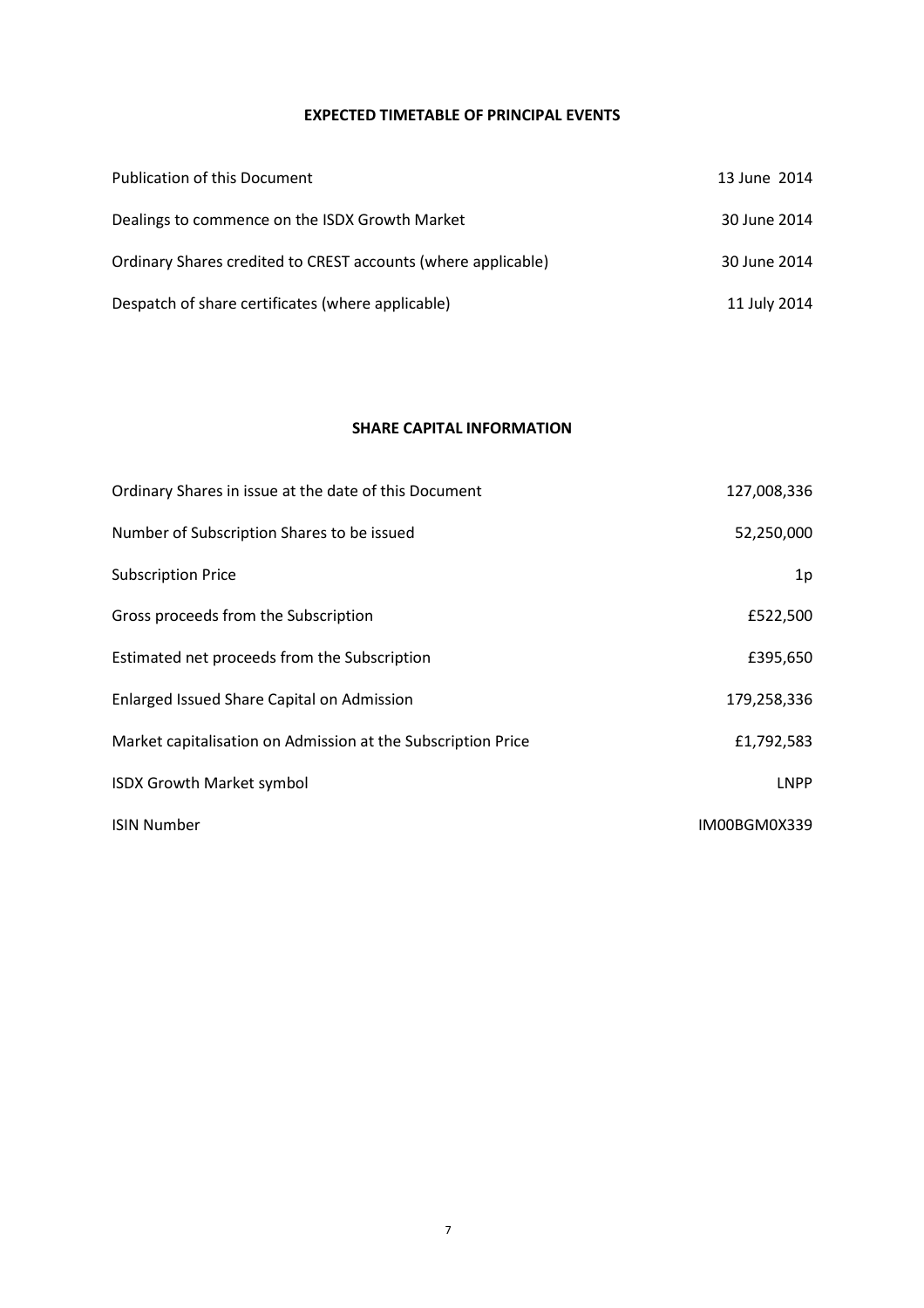# DIRECTORS, SECRETARY AND ADVISERS

| <b>Directors</b>                             | Manichelvam Subramaniam (Chief Executive Officer)<br>Hussin Bin Abdul Jalil (Non-executive Director)<br>Simon Andrew Julian Rothschild (Non-executive Director) |
|----------------------------------------------|-----------------------------------------------------------------------------------------------------------------------------------------------------------------|
| <b>Secretary</b>                             | <b>Cavendish Secretaries Limited</b>                                                                                                                            |
| <b>Registered Agent</b>                      | Cavendish Trust Company Limited<br>31-37 North Quay<br>Douglas<br>Isle of Man<br><b>IM14LB</b>                                                                  |
| <b>Registered Office</b>                     | 34 North Quay<br>Douglas<br>Isle of Man<br><b>IM14LB</b>                                                                                                        |
| <b>ISDX Corporate Adviser</b>                | Peterhouse Corporate Finance Limited<br>31 Lombard street<br>London<br>EC3V 9BQ                                                                                 |
| <b>English Legal Advisers to the Company</b> | Olswang LLP<br>90 High Holborn<br>London<br>WC1V 6XX                                                                                                            |
| Isle of Man Legal Advisers to the Company    | Dougherty Quinn<br>The Chambers<br>5 Mount Pleasant<br>Douglas<br>Isle of Man<br><b>IM12PU</b>                                                                  |
| <b>Reporting Accountants and Auditors</b>    | <b>UHY Hacker Young LLP</b><br><b>Quadrant House</b><br>4 Thomas More Square<br>London<br><b>E1W 1YW</b>                                                        |
| <b>Registrars/CREST Service Provider</b>     | Computershare Investor Services (IOM) Limited<br><b>Millennium House</b><br>46 Athol Street<br>Douglas<br>Isle of Man<br><b>IM1 1JB</b>                         |
| <b>Receiving/Subscription Agent</b>          | Keith Bayley Rogers & Co. Limited<br>No.1 Royal Exchange Avenue<br>London EC3V 3LT                                                                              |
| Website                                      | www.Inpplc.com                                                                                                                                                  |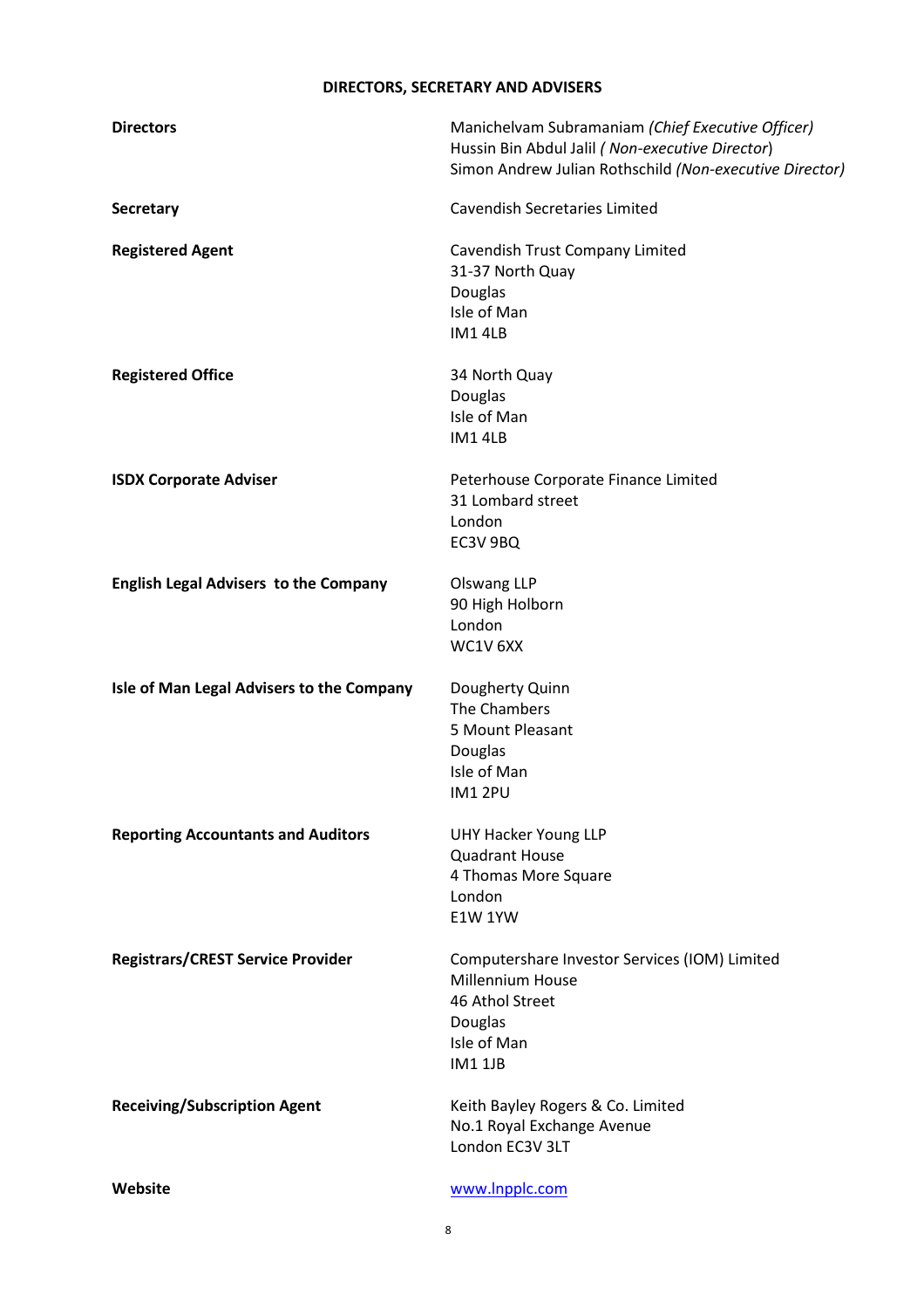# PART I

# INFORMATION ON THE COMPANY

# 1. Introduction

In the Malay language, "Nusantara" means "Malay World". London Nusantara was incorporated in the Isle of Man on 5 June 2013 as an Investment Vehicle to focus on investment opportunities in the upstream palm oil sector in South East Asia, primarily on the East Coast of Peninsular Malaysia.

The Directors believe that a number of investment opportunities exist in the Southeast Asia region, which, if successfully accessed by the Company, could create significant value for Shareholders.

The Company's two Malaysian-based Directors have significant experience in tropical agriculture, particularly in Malaysia and Indonesia, with a specific emphasis on the palm oil and rubber sectors and the management of palm oil and rubber plantations and operations. The Directors believe that their collective skills and expertise, access to investment opportunities and network contacts, should enable them to identify and execute suitable investment opportunities in line with the Company's stated investment strategy.

The Company has raised a total of £649,508 (before expenses) in connection with Admission.

# 2. Definition of an Investment Vehicle

An Investment Vehicle is defined in the ISDX Rules as:

"An issuer whose actual or intended principal activity is to invest in the securities of other businesses (whether publicly traded or not), or to acquire a particular business, in accordance with specific investment criteria."

 As an Investment Vehicle, any substantial acquisition or investment by the Company in accordance with its investment strategy is likely to be treated as a Reverse Takeover under the ISDX Rules and will therefore be subject, *inter alia*, to approval by Shareholders.

Potential investors in the Company should be aware that an investment in an Investment Vehicle should be regarded as long term in nature, as it may take some time for such a company to fully implement its investment strategy.

# 3. Market Opportunity

Palm oil is a form of edible vegetable oil obtained by crushing and pressing the fruit of the palm oil tree, commonly referred to as "fresh fruit bunches". Oil palms require year round rainfall, which typically limits the locations which are suitable for their cultivation to a 10 degree belt around the equator; this belt includes Indonesia and Malaysia, which currently account for approximately 85 per cent. of global palm oil production. Oil palms have a commercial life span of up to 25 years.

Palm oil is one of the major vegetable oils traded in the global vegetable oils market. Oil palms produce fresh fruit bunches throughout the year and are recognised as being significantly more productive than other edible oil sources, such as soybeans and rapeseed, because of their high oil yield per hectare. The fruit of the oil palm produces two main products:

• Crude Palm Oil, the principal product, which is extracted through a process involving sterilisation and pressing of the fresh fruit bunches;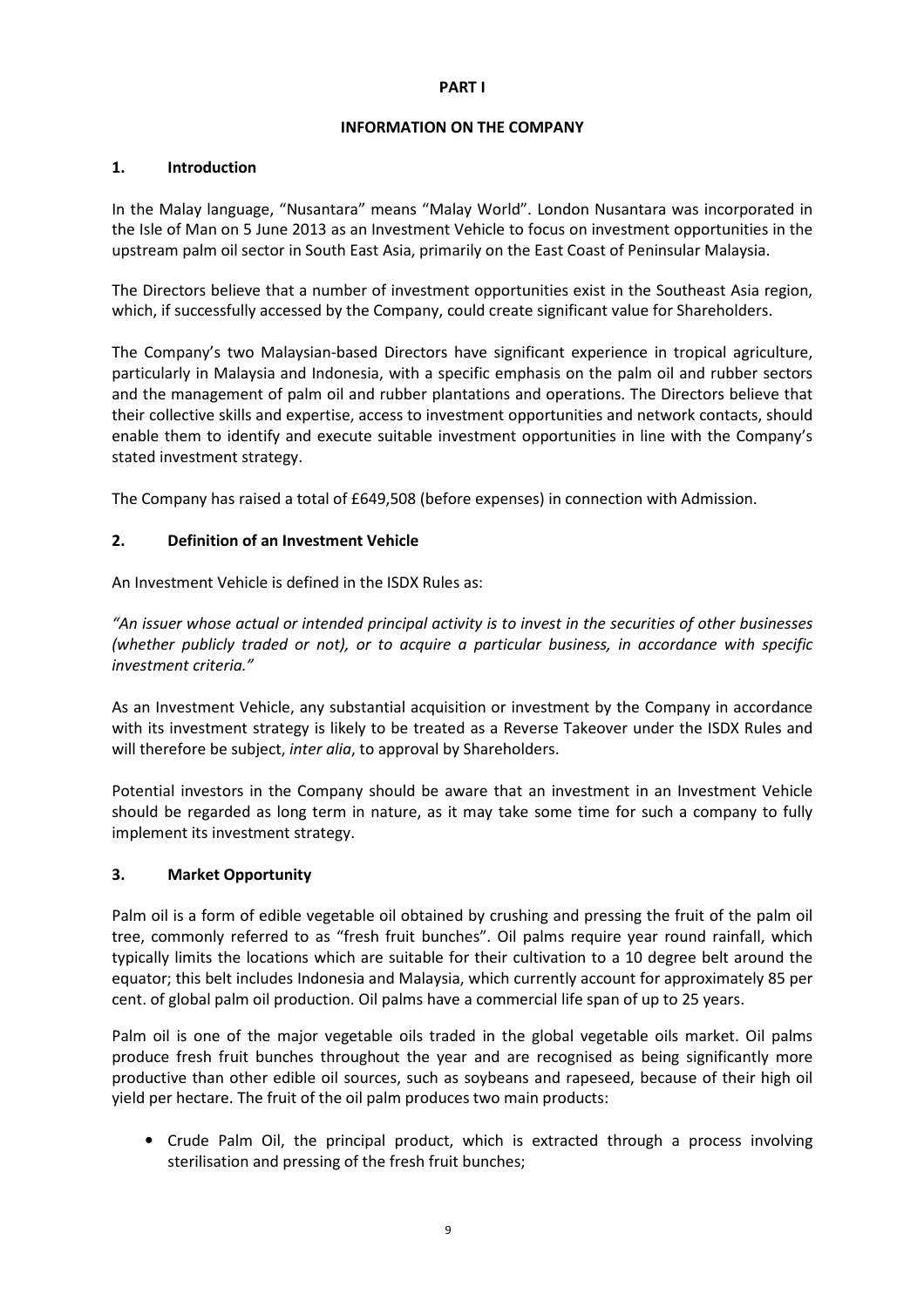• Palm Kernel Oil, derived from the kernels inside the seeds, which are separated from the fresh fruit bunches during extraction.

Palm oil and its derivatives are used for many food and non-food applications, including cooking oil, margarine, ice cream, soaps, detergents and cosmetics. Palm oil is also increasingly used in the manufacture of biodiesel. The waste products from the oil extraction process can also be used as biomass in power generation.

The Directors believe that demand for palm oil will remain strong, principally because of its relatively low cost of production, high oil yield per hectare and perceived health benefits when compared to other vegetable oils.

# 4. Investment Strategy

The investment strategy of the Company is to invest in a portfolio of palm oil projects in Southeast Asia with an expected initial focus on Malaysia. On Admission, the Company will have no trading business, giving the Directors a platform from which to carry out detailed examinations of potential acquisitions or investment targets. The Directors' current intention is to acquire up to approximately 500 to 1,000 hectares of a mix of palm oil producing plantations and greenfield agriculture land within the first 12 months from Admission. The total number and actual size of each investment is likely to vary depending upon the nature of each opportunity and the resources available to the Company. The proceeds of the Subscription will be primarily used to identify, evaluate and select suitable investment opportunities and make certain initial investments, either in part or in full, in accordance with the investment strategy.

The Company's objective is to generate an attractive rate of return for Shareholders, predominantly through capital appreciation by taking advantage of opportunities to invest in potential projects in Southeast Asia.





Over a period of 5-7 years, the Company intends to acquire, develop and operate up to 60,000 hectares of palm oil plantations, including crude palm oil milling and storage facilities. The Company will also invest in projects that seek to consolidate sub-scale plantations through an aggregation of fragmented farmland ranging in size from 250 to 2,000 hectares. The aggregation strategy will be deployed in areas which tend to contain smaller palm oil plantation estates.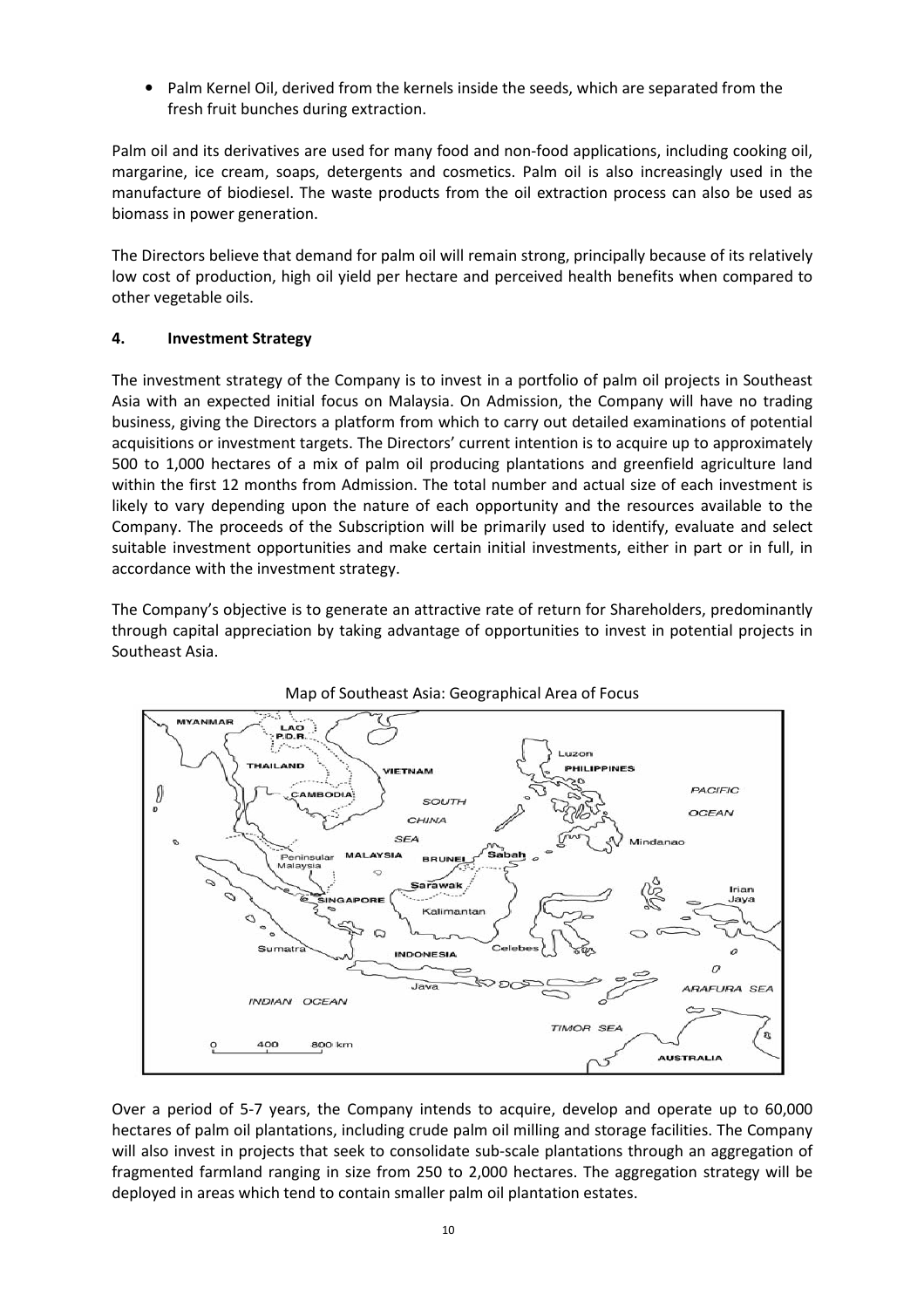The Directors intend to focus their strategy initially on Malaysia, which is currently the second largest palm oil producer in the world and which has highly developed infrastructure, logistics and research and development serving the palm oil industry. In particular, the Directors believe that current land valuations, particularly on the East Coast of Peninsula Malaysia, provide a reasonable entry price opportunity, with significant valuation uplift in the medium term once cultivation of palm oil has commenced.

The Directors intend to source and identify potential projects in line with the investment strategy through their own research and personal networks and also potentially through strategic partnerships with third parties who may be able to assist the Company. Such third parties may include state government entities and statutory state economic development agencies, including certain foundations involved in social causes.

The Company aims to provide cash, equity or equity related investment capital (such as convertible loans) to companies, which will be used as capital for acquisitions, development or operation of palm oil projects. The Company's equity interest in a proposed investment may range from a strategic majority stake to 100 per cent. ownership. The proposed investments are likely to be unquoted in the majority of cases, but may include publicly traded businesses. These investments may be made in combination with additional debt or equity related financing and in appropriate circumstances in collaboration with other financial and/or strategic investors.

The Company intends to be an involved and active investor. Accordingly, the Company will participate in the day-to-day management of companies in which it invests.

It is envisaged that any palm oil projects or operations which the Company invests in or acquires will meet certain conditions which, the Directors believe, will best position the Company to maximise Shareholder value. These conditions generally include those where:

- the Company can enhance the prospects and the future value of the investment target via an injection of new finance or specialist management, including best agronomic management practices;
- the investment target will be able to benefit from the Directors' existing network of contacts;
- the investment target has the potential for rapid sustainable growth; and
- the investment target will have the potential to deliver significant returns for the Company.

The above investment criteria are not intended to be exhaustive and the Directors may make an investment which does not fulfil any or all of the investment criteria if they believe it is in the interests of Shareholders as a whole to proceed with such an investment.

As part of its primary strategy, the Company also intends to develop oil palm nurseries to complement its investments in oil palm plantations and may also consider the short term cultivation of high value cash crops, such as stevia, lemon myrtle and peppers. The Directors believe that the nurseries and cash crops may be able to generate returns in the short term, whilst the Company develops its wider portfolio.

In conclusion, the key criteria for any investment will be that the Directors believe that the investment has a reasonable prospect of an exit or that the investment is expected to return capital and an attractive dividend or profit stream within a reasonable period of time.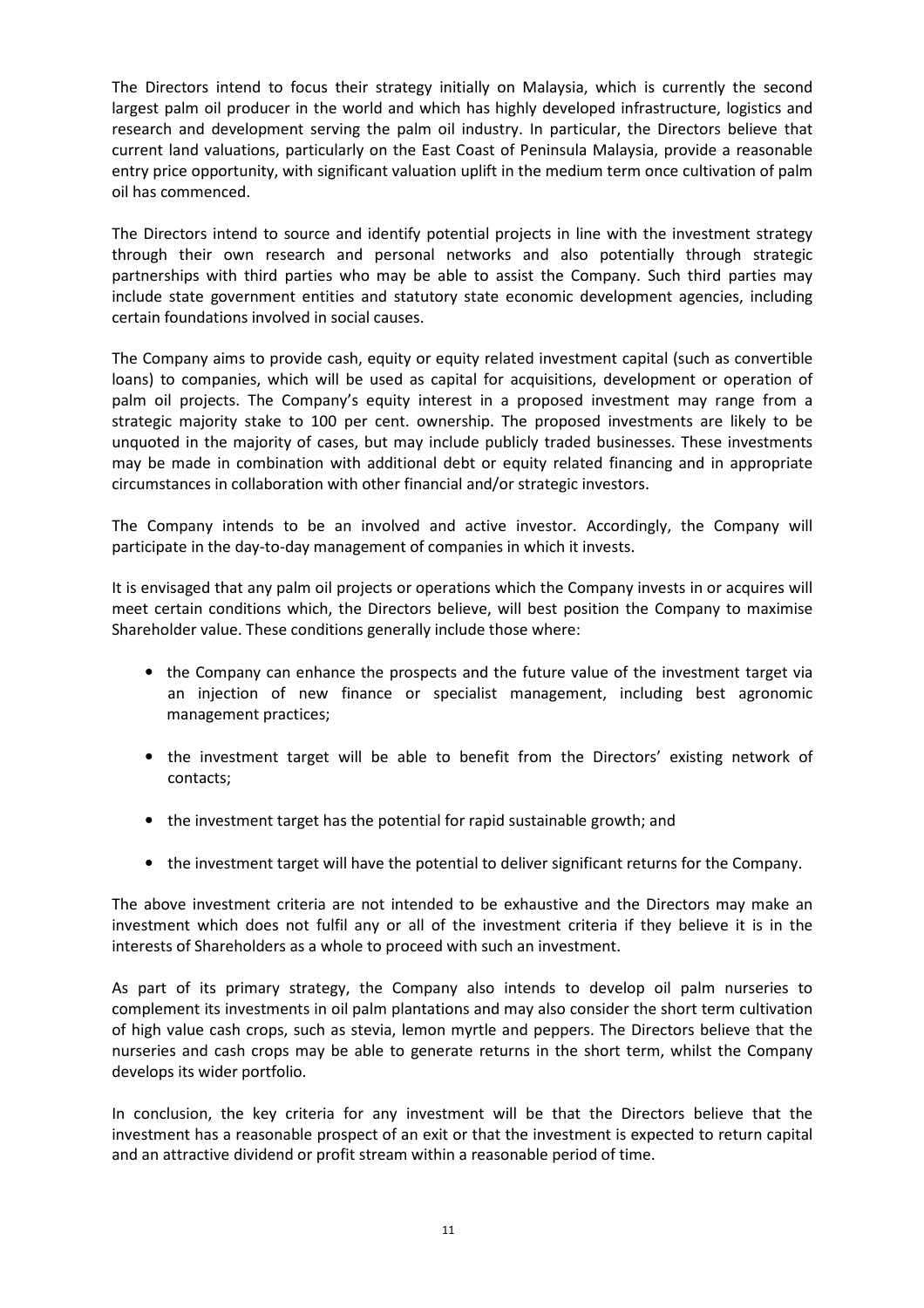# 5. Investment Process

The Directors believe that their broad collective experience and their extensive network of contacts will assist them in the identification, evaluation and funding of appropriate investment opportunities. When necessary, other external professionals will be engaged to assist in the due diligence on prospective targets and their management teams. The Directors will also consider appointing additional directors or consultants with relevant experience if required.

Following Admission, the Directors will commence the search for suitable investment and acquisition opportunities. Although the Directors are already aware of a number of potentially attractive opportunities, they have not at this stage carried out any due diligence on any targets and no commitments have been entered into. Once a suitable opportunity has been identified, initial due diligence will be carried out by the Directors where it is believed to be appropriate or necessary.

The Company may seek additional funding either prior to or at the same time as the Company carries out any substantial acquisition or investment. The Directors intend to fund such investments or acquisitions using a mixture of cash, equity, and debt and other hybrid instruments, convertible or redeemable loan stocks. The Directors believe that the status of the Company as a publicly traded Investment Vehicle will enable it to obtain favourable terms in providing capital investment for companies in which it invests. The Company will not be subject to any borrowing or leveraging limits.

The cash held by the Company following Admission will principally be used to cover costs incurred by the Company in identifying potential acquisitions and investments. Operating costs will be maintained at the minimum level consistent with the Company's status as a publicly quoted company until such time as the Company has made a material acquisition or investment in line with its investment strategy. The Company will not acquire premises of its own before making a significant investment or acquisition.

Moreover, Mani Subramanian, the Company's Chief Executive Officer, has agreed to partially waive his entitlement to remuneration as set out in paragraph 6 of Part IV of this Document. When the Company makes a material acquisition or investment, the remuneration of the entire Board will be reviewed and suitable remuneration arrangements shall be agreed with the Board and any new persons appointed to the Board at that time. The Company also intends to introduce formal share incentive arrangements for Directors and senior managers at an appropriate time in the future. Further details of the Directors' remuneration are set out in paragraph 6 of Part IV of this Document.

The Directors are confident that the investment strategy of the Company can be substantially implemented within 12 months from Admission.

If, however, the Company has not substantially implemented its investment strategy within 12 months from Admission, the Directors intend to seek Shareholder approval at the Company's annual general meeting for the further pursuit of its investment strategy.

In the event that the Company has failed to substantially implement its investment strategy within two years from Admission, trading in the Ordinary Shares will be suspended pursuant to the ISDX Rules. If suspension occurs, the Directors will consider returning the Company's cash to Shareholders after deducting all related expenses.

# 6. Information on the Subscription

Conditional on Admission, the Company is raising £522,500 (before expenses) pursuant to the Subscription. The Subscription Shares will represent 29.15 per cent. of the Enlarged Issued Share Capital of the Company on Admission.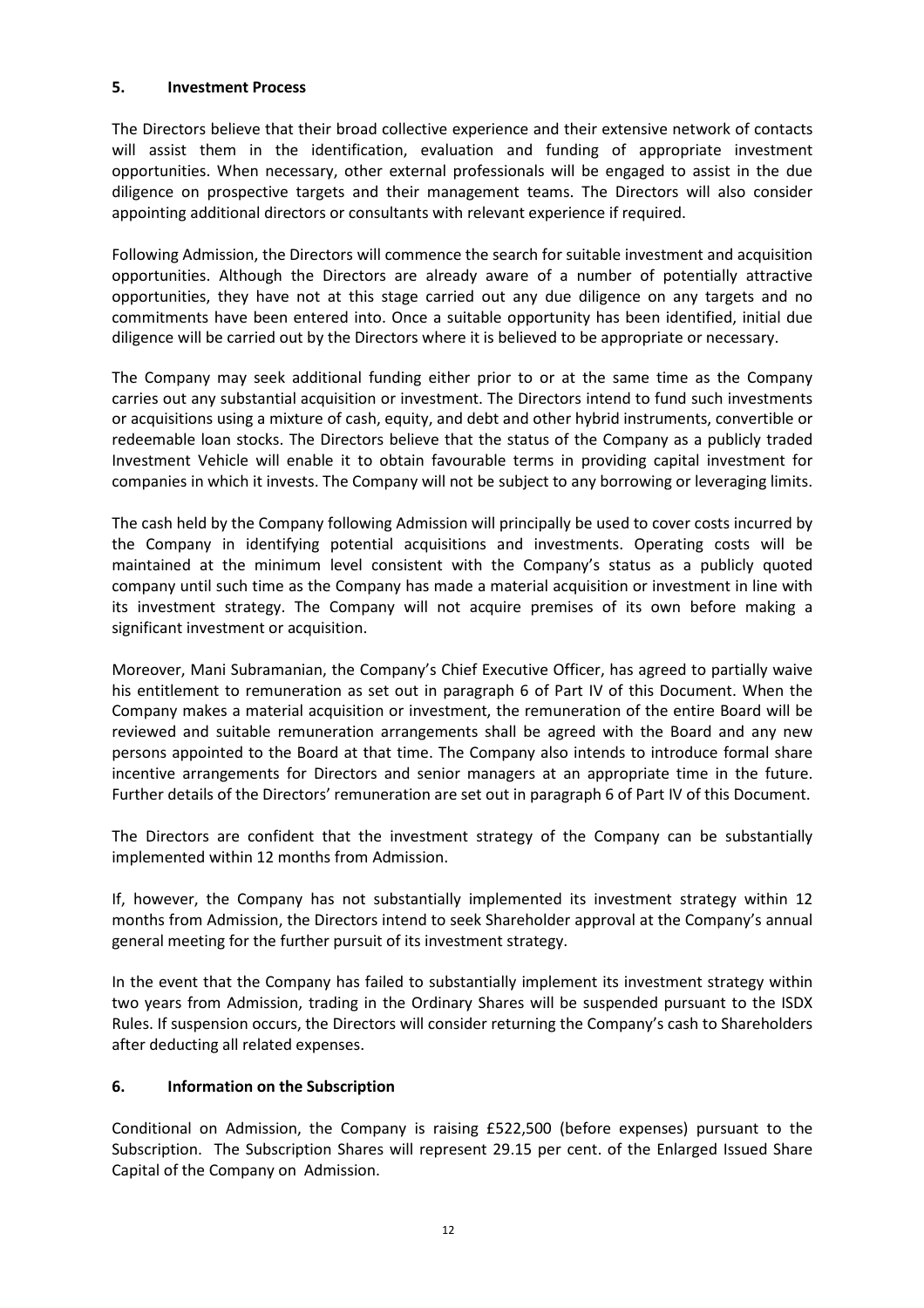The proceeds of the Subscription, less the expenses set out in paragraph 12.1 of Part IV of this Document, will be used to provide the funds needed by the Company to identify and carry out due diligence on potential acquisitions and investments and to provide working capital for the Company's initial operations in line with its investment strategy.

# 7. Reasons for Admission to the ISDX Growth Market

The Directors believe that Admission will offer the following benefits to the Company:

- improved negotiating position  $-$  the ability to enter into negotiations with vendors of businesses or companies, to whom the issue of publicly traded shares as consideration is potentially more attractive than the issue of shares in an equivalent private company for which no trading facility exists;
- access to funding the Directors believe that Admission will enable the Company to access working capital at later dates more effectively than if it were an unquoted company;
- increased corporate profile the Directors believe that the status of being a company whose shares are traded publicly could benefit any business being acquired by increasing its profile; and
- ability to attract and retain key staff the ability to motivate personnel through the future grant of share options will assist the Company to attract, retain and motivate high calibre personnel.

# 8. Financial Information

The Company was incorporated on 5 June 2013 and has not yet commenced trading operations. The Company's financial year end is 31 December and audited financial information from incorporation to 31 December 2013 is set out in Part III of this Document.

# 9. Directors

Brief biographical details of the Directors are set out below:

# Manichelvam ("Mani") Subramaniam, Chief Executive Officer (aged 46)

Mani, a Malaysian national, is a Fellow of the Association of Chartered Certified Accountants ("FCCA") in the United Kingdom with more than 15 years' experience in the audit and investment banking sector and six years in the palm oil renewable energy sector. Mani is experienced in investing in the palm oil plantation sector, including in start-ups in biodiesel trading and palm biomass trading.

Mani also holds a B.A (Hons) in Accounting and Majoring in Finance from Hendon Business School.

Before establishing London Nusantara, Mani owned a niche biodiesel trading company, Viking Capital Partners Sdn Bhd and a start-up biomass trading company, Euroasia Biomass Sdn Bhd in Malaysia, althoughhe is no longer actively involved in those businesses. His last formal position was Business Development Director for Falck Bioenergy Singapore Pte. Ltd ("FBS"), a subsidiary of Falck Group of Companies, where he was involved in identifying and negotiating investment opportunities for FBS in the palm oil plantation sector.

Prior to joining FBS, Mani was a Senior Manager in the Corporate Finance Department of MIDF Investment Bank Berhad, Malaysia. He has close to 10 years' experience in the local and regional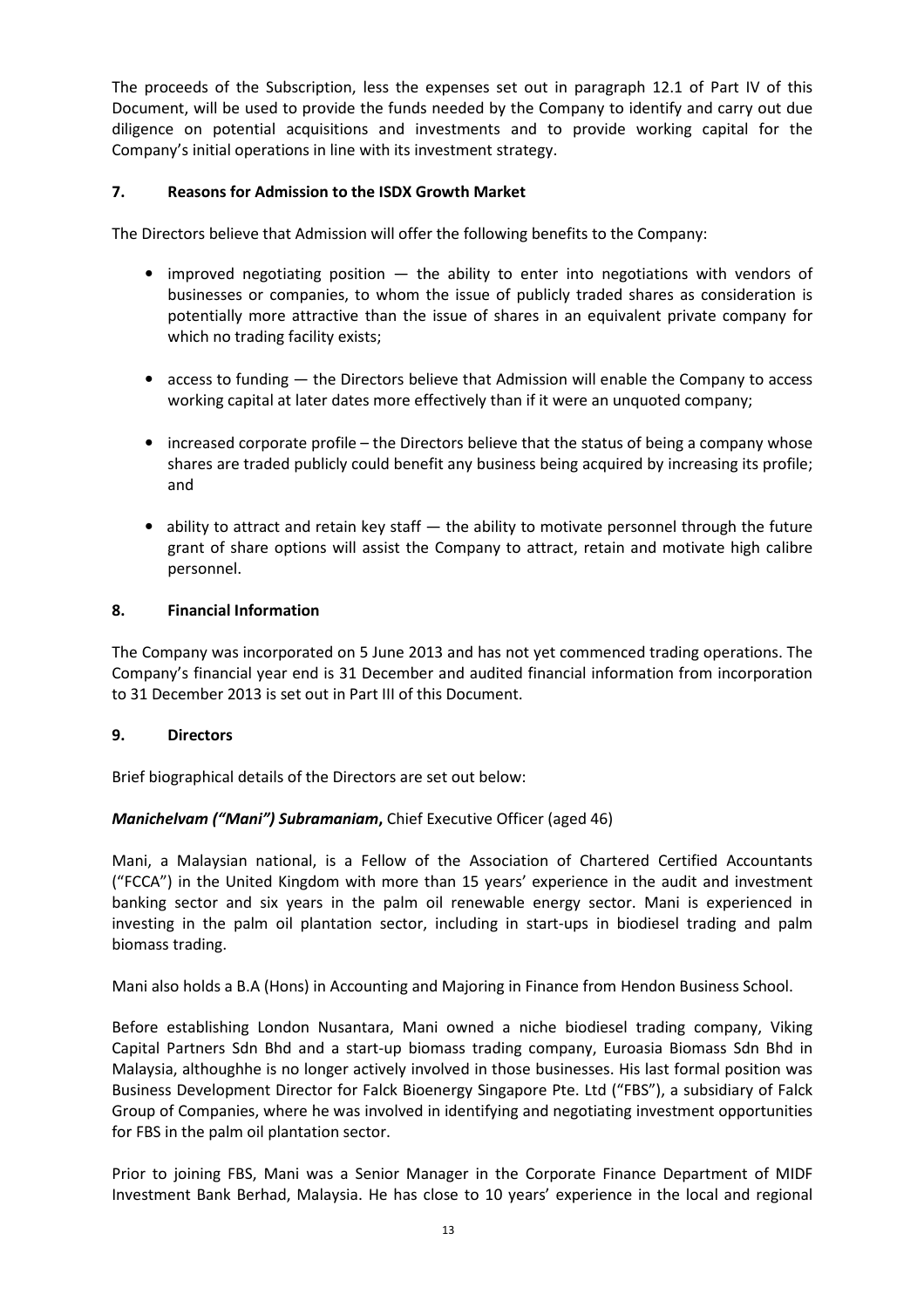investment-banking market. Whilst at MIDF Investment Bank, he was a representative of the bank's corporate finance committee for the Malaysian Investment Banks Association. Mani started his career as an audit professional in Ernst & Young, where he qualified as a Chartered Certified Public Accountant.

Hussin Bin Abdul Jalil, Non-Executive Director (aged 62)

Hussin graduated with a Diploma in Agriculture from the College of Agriculture in Malaysia in 1973. He went on to obtain a Bachelor of Science degree in Agricultural Economics from Louisiana State University in 1975, followed by a postgraduate Master of Science degree in Agricultural Economics from Pennsylvania State University.

Hussin has over 30 years of palm oil plantation management experience, during which time he has worked for Boustead Estates, Highlands and Lowlands, Federal Land Development Authority and AGR Ventures Malaysia Sdn Bhd, a subsidiary of Falck Group of Companies ("AGR Ventures").

Hussin's most recent experience was as the Plantations Director at AGR Ventures, where he was responsible for organising and integrating newly acquired plantation operations. Before AGR Ventures, Hussin served as Chief Operating Officer and Senior General Manager for Boustead Estates, where he managed over 100,000 hectares of oil palm plantations (approximately 60 operating centres and palm oil mills) and more than 12,000 employees. Hussin was also responsible for designing and overseeing the strategic direction of the plantation division, the quality control and efficiency of the plantations and the communication between the plantation division and Boustead's managing director and board of directors. While at Boustead Estates, Hussin was instrumental in the design and adoption of that company's best management and agricultural practices and overseeing the company's progression in adopting the Roundtable on Sustainable Palm Oil Principles and Criteria. Hussin also designed and implemented a yield improvement programme and an IT infrastructure programme used to better monitor the plantations.

Simon Andrew Julian Rothschild, Non-Executive Director (aged 55)

Simon was educated at Sandroyd School in Wiltshire, followed by Eton College in Berkshire. He graduated with a Master of Arts degree in Modern History from St Andrews University in Scotland in 1982.

Simon has been active for over thirty years in financial public relations and investor relations. He is a Principal of Bankside Consultants, an established financial public relations consultancy based in the City of London, where his client portfolio is concentrated in the natural resources sector. Simon's experience spans both financial reporting for clients listed on AIM and the Full List of the London Stock Exchange, as well as support for transactions such as Initial Public Offers, company reconstructions and acquisitions.

Before joining Bankside he was a director of Millham Communications and College Hill Associates, both of whom were financial public relations agencies based in the City of London. He started his career in the financial sector in 1982 at Dewe Rogerson Ltd.

Simon is also a non-executive director of Rothschild Diamonds Ltd, a private diamond broking company based in London and a non-executive director of Classic Group Limited, a Guernsey based holding company with assets in the Russian real estate development and building materials sectors.

# 10. Lock-In Agreements

On Admission, the Directors will, in aggregate, hold 33,193,237 Ordinary Shares, representing 18.52 per cent. of the Enlarged Issued Share Capital. The Directors have agreed with the Company and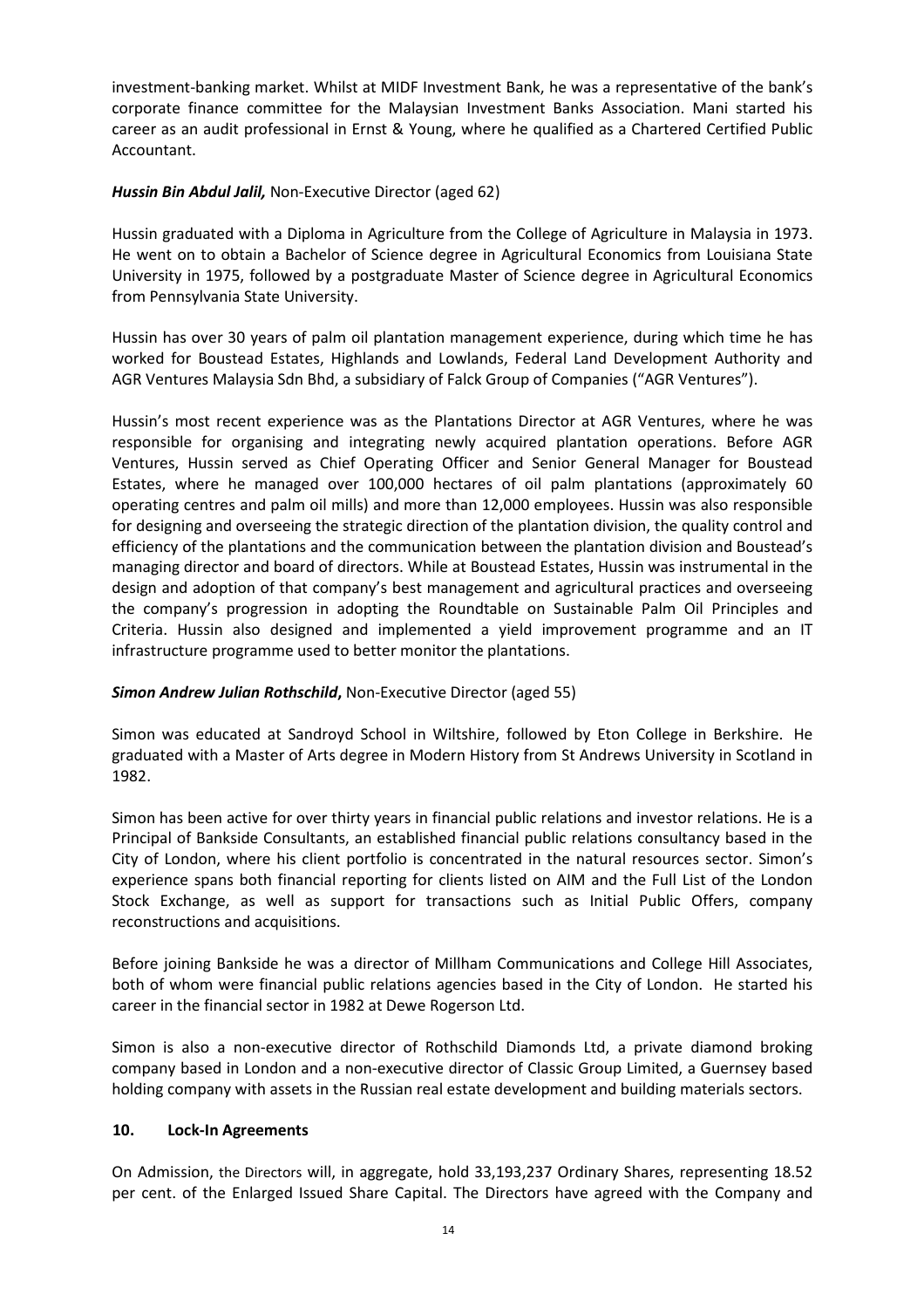Peterhouse, save for certain standard exceptions, not to dispose of any interest in the Ordinary Shares held by them for a period of 12 months following Admission.

A summary of the Lock-In Agreements is set out in paragraph 8.2 of Part IV of this Document.

# 11. Dividend Policy

The Company has not yet commenced trading and the Directors do not intend to pay a dividend for the foreseeable future until the Company has achieved sufficient profitability and requirements for working capital are such that it is prudent to do so.

# 12. Corporate Governance

The Directors are committed to maintaining high standards of corporate governance, and propose, so far as is practicable given the Company's size and nature, to comply with the QCA Code. Following Admission, due to the size and nature of the Company, audit and risk management issues will be addressed by the Directors as a whole, rather than by separate committees. As the Company develops, the Board will consider establishing separate audit and risk management committees and will consider developing further policies and procedures, which reflect the principles of good governance.

The Company has adopted a share dealing code for the Directors and will take steps to ensure compliance by the Directors and any relevant employees with the terms of this code.

The Directors have established financial controls and reporting procedures, which are considered appropriate given the size of and structure of the Company. These controls will be reviewed in the light of an investment or acquisition and adjusted accordingly.

# 13. The City Code

The City Code, which is issued and administered by the Panel on Takeovers and Mergers (the "Panel"), applies to all takeover and merger transactions, however effected, where the offeree company is, inter alia, a company resident in the UK, the Channel Islands or the Isle of Man, the securities of which are admitted to trading on a regulated market or a multilateral trading facility (such as the ISDX Growth Market) in the United Kingdom or on any stock exchange in the Channel Islands or the Isle of Man. After Admission, the City Code will apply to the Company.

# 14. Application to the ISDX Growth Market

Application has been made for the Enlarged Issued Share Capital to be admitted to trading on the ISDX Growth Market. Dealings in the Ordinary Shares are expected to commence on 30 June 2014.

The Subscription Shares will, on Admission, rank pari passu in all respects with the existing Ordinary Shares and will rank in full for all dividends and other distributions hereafter declared, paid or made on the ordinary share capital of the Company.

# 15. CREST

The Company's Articles of Association are consistent with the transfer of Ordinary Shares in dematerialised form in CREST under the CREST Regulations. Application has been made for the Ordinary Shares to be admitted to CREST on Admission. Accordingly, settlement of transactions in the Ordinary Shares following Admission may take place within the CREST system if relevant Shareholders so wish.

CREST is a voluntary system and Shareholders who wish to receive and retain certificates in respect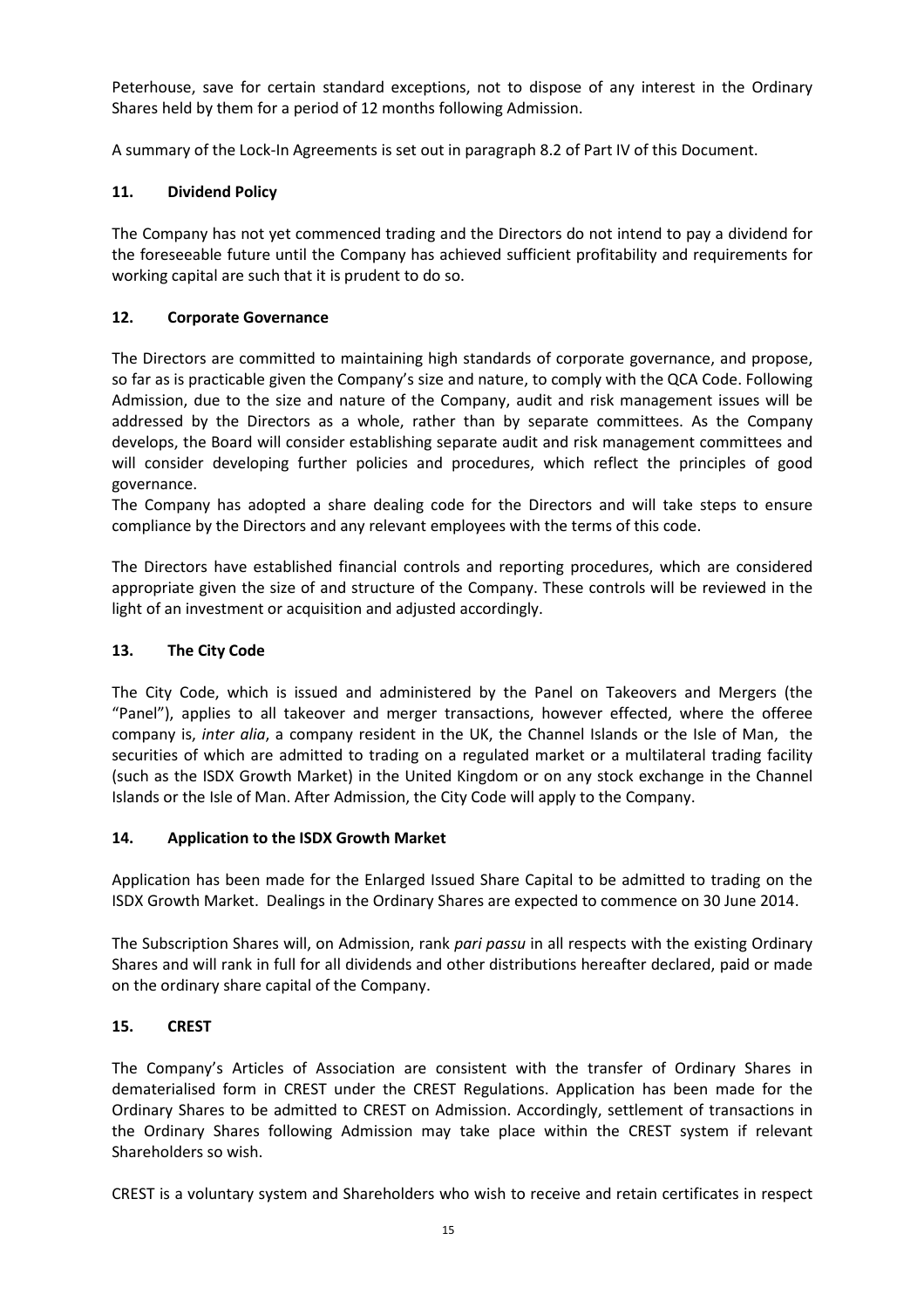of their Ordinary Shares will be able to do so.

# 16. Taxation

The Ordinary Shares do not rank as a qualifying investment for the purposes of the Enterprise Investment Scheme nor as a "qualifying holding" for the purposes of investment by Venture Capital Trusts.

Information regarding taxation in relation to the Ordinary Shares is set out in paragraph 11 of Part IV of this Document. These details are, however, intended only as a general guide to the current tax position under UK and Isle of Man taxation law, which may be subject to change in the future. If you are in any doubt as to your tax position you should consult your own independent financial adviser immediately.

# 17. Further Information and Risk Factors

Your attention is drawn to the further information in this Document and particularly to the risk factors set out in Part II of this Document. Potential investors should carefully consider the risks described in Part II before making a decision to invest in the Company.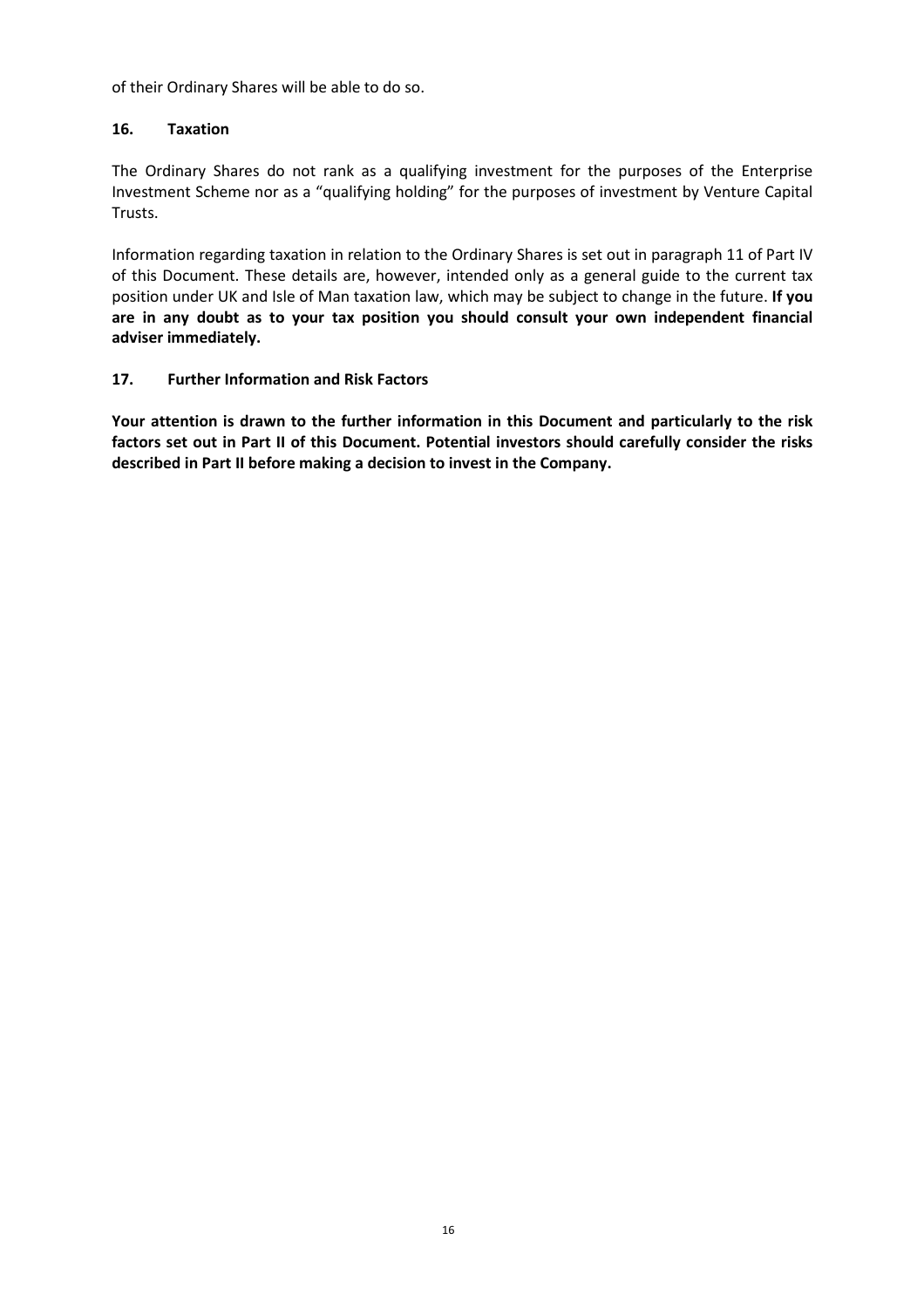### PART II

### RISK FACTORS

In addition to all other information set out in this Document, the following specific factors should be considered carefully in evaluating whether to make an investment in the Company. If you are in any doubt about the action you should take, you should consult a professional adviser authorised under FSMA who specialises in advising on the acquisition of shares and other securities prior to making any investment.

If any of the following risks were to materialise, the Company's business, financial conditions, results or future operations could be materially adversely affected. Additional risks and uncertainties not presently known to the Directors, or which the Directors currently deem immaterial, may also have an adverse effect upon the Company. In that case, the market price of the Ordinary Shares could decline and all or part of an investment in the Ordinary Shares could be lost.

The list below is not exhaustive, nor is it an explanation of all the risk factors involved in investing in the Company and nor are the risks set out in any order of priority.

# 1. RISKS RELATING TO THE COMPANY'S STRATEGY

# Identifying and acquiring suitable target investment opportunities

The Company has recently been incorporated, has not yet made any investments and has no operating history upon which to evaluate its likely performance. The Company's ability to implement the investment strategy (as set out in this Document) will be limited by its ability to identify and acquire suitable investments. Suitable opportunities may not always be readily available. The Company's initial and future investments may be delayed or made at a relatively slow rate because, inter alia:

- the Company intends to conduct detailed due diligence prior to approving investments;
- the Company may conduct extensive negotiations in order to secure and facilitate an investment;
- it may be necessary to establish certain structures in order to facilitate an investment;
- competition from other investors, market conditions or other factors may mean that the Company cannot identify attractive investments or such investments may not be available at the rate the Company currently anticipates;
- the Company may be unable to raise bank finance on terms the Directors consider reasonable; and/or
- the Company may need to raise further capital to make investments and/or fund the assets or businesses invested in,

all of which may in turn have a material adverse effect on the business, financial condition, results of operations and prospects of the Company.

The Company cannot accurately predict how long it will take to deploy the capital available to it or at all. Precise timing will depend on, amongst other things, the availability of suitable direct investments, due diligence, negotiations with counterparties and investment structuring conditions.

In addition, the Company may face significant competition in identifying and acquiring suitable investments from other investors, including competitors who may have greater resources. Competition in the investment market may lead to prices for investments, identified by the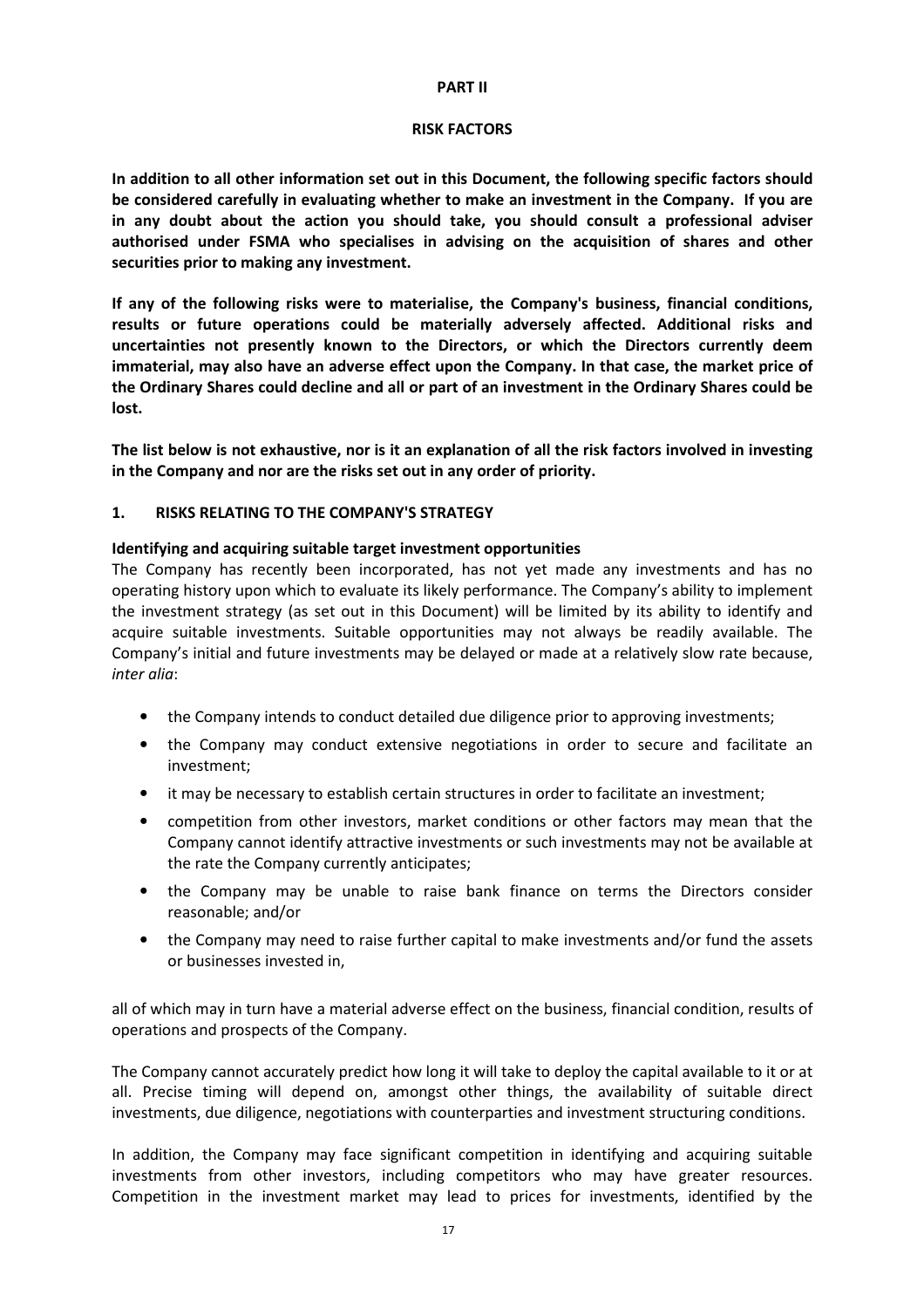Company as suitable, being driven up through competing bids of potential purchasers.

Accordingly, the existence and extent of such competition may have a material adverse effect on the Company's ability to acquire investments at satisfactory prices and otherwise on satisfactory terms, thereby reducing the Company's potential profits.

### Success of the strategy not guaranteed

The Company's level of profit will be reliant upon the performance of the assets acquired and the strategy (in both its current form and as amended from time to time). The success of the strategy depends on the Directors' ability to identify investments in accordance with the Company's investment objectives and to interpret market data correctly. No assurance can be given that the strategy to be followed will be successful under all or any market conditions, that the Company will be able to identify opportunities meeting the Company's investment criteria, that the Company will be able to invest its capital on attractive terms or that the Company will be able to generate positive returns for Shareholders. If the strategy is not successfully implemented, this may have a material adverse effect on the business, financial condition, results of operations and prospects of the Company.

### Acceptability of Ordinary Shares as consideration

Although it is the Company's intention, where appropriate, to use Ordinary Shares to satisfy all or part of any consideration payable for investments, vendors may not be prepared to accept these shares.

### Potential loss on investments

The Company's strategy carries inherent risks and there can be no guarantee that any appreciation in the value of an investment or acquisition will occur or that the objectives of the Company will be achieved. For example (i) trading difficulties may occur following investment by the Company; or (ii) the Company may not be able to conduct a full investigation of the target prior to investment/ acquisition and adverse matters may only come to light after an investment has been made.

### Further issues of Ordinary Shares

It may be desirable for the Company to raise additional capital by way of further issues of Ordinary Shares to enable the Company to progress through further stages of development. Any additional equity financing may be dilutive to Shareholders. There can be no assurance that such funding, if required, will be available to the Company.

### Borrowings

The Company may, from time to time, be required to raise capital (whether through the issue of debt or equity) to make investments. There is no guarantee that the Company will be able to obtain financing on appropriate terms and conditions or at all. The companies in which the Company invests may also have borrowings or otherwise be geared or leveraged. Although such facilities may increase investment returns, they also create greater potential for loss. This includes the risk that the borrower will be unable to service the interest repayments, or comply with other requirements, rendering the debt repayable, and the risk that available capital will be insufficient to meet any such required repayments. There is also the risk that existing borrowings will not be able to be refinanced or that the terms of such refinancing will not be as favourable as the terms of existing borrowings. A number of factors (including changes in interest rates, conditions in the banking market and general economic conditions, which are beyond the Company's control) may make it difficult for the Company to obtain new financing on attractive terms or even at all. An inability to obtain such facilities may have a material adverse effect on the business, financial condition, results of operations and prospects of the Company.

# Environmental risk and potential adverse media coverage

Palm oil production has historically been associated with deforestation and a reduction in local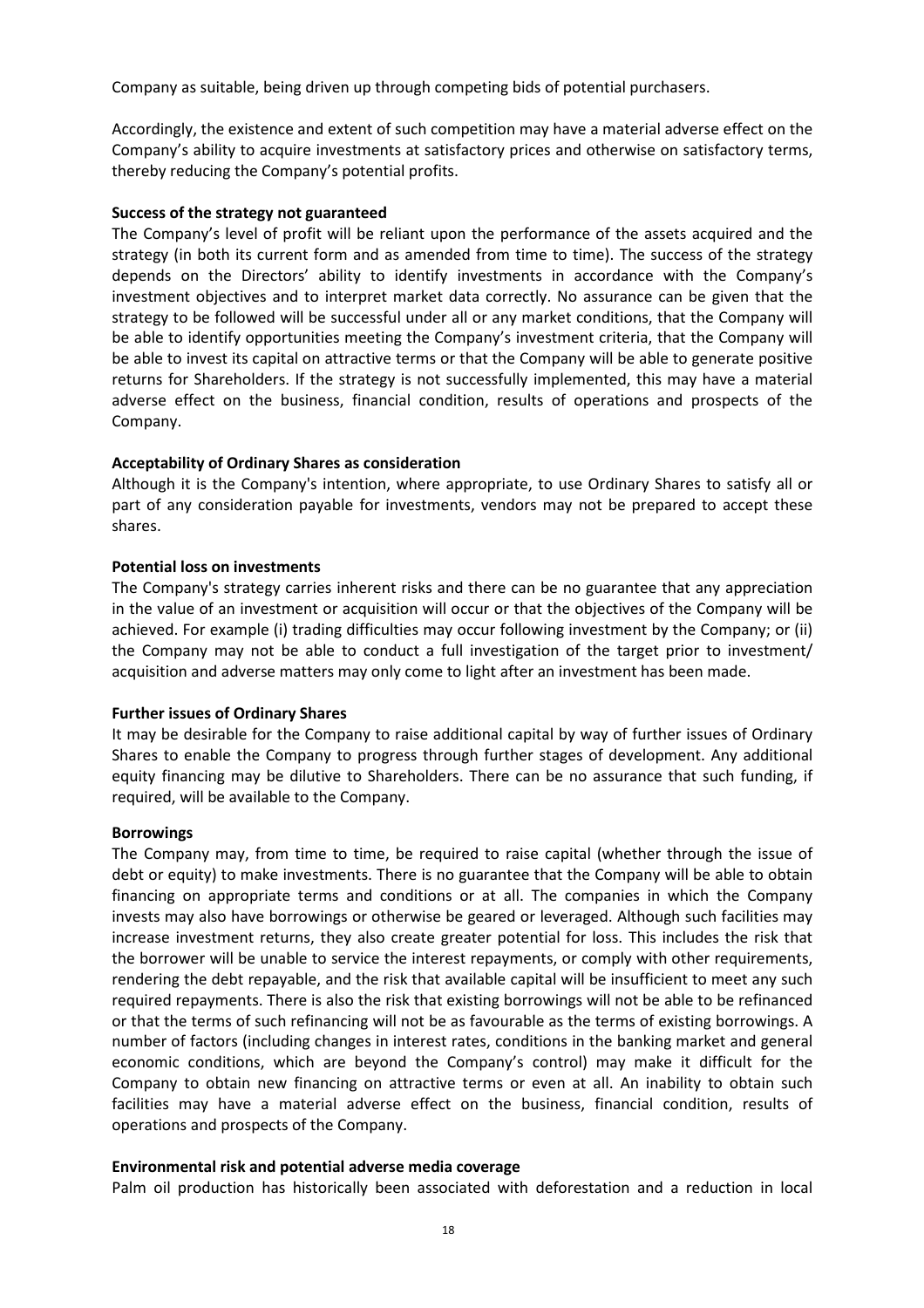wildlife due to the clearing of land required for palm oil plantations, processing facilities and infrastructure required for the successful farming and refinement of palm oil. The public perception of palm oil and/or the Company may be prejudiced by the actions of an unrelated company over which the Company has no influence or control, and the Company's financial position may be adversely affected as a consequence.

# Exposure to emerging markets

The returns on Ordinary Shares may be materially adversely affected in Malaysia and any other countries in which the Company operates by acts of terrorism, regime change, political, or social unrest and retrospective legal or administrative action.

# 2. COMPANY SPECIFIC RISKS

# Investment returns are dependent on the timely development of land

Any delay in the planting and development of land acquired by the Company will affect projected returns. To optimise returns, Shareholders may need to hold the Ordinary Shares on a long term basis and they may not be suitable for short-term investment.

# Short operating history

The Company has no operating history upon which prospective investors may base an evaluation of the likely performance of the Company. An investor in Ordinary Shares must rely upon the ability of the Directors to identify and develop land parcels into productive palm oil plantations and their ability to successfully manage established plantations.

# Expansion risk

The Company intends to pursue an aggressive growth strategy including, subject to the availability of funding, the acquisition of land parcels. Such a strategy brings with it certain risks and will place additional demand on the Company's management, financial and operational resources. If the Company is unable to manage its growth effectively, its business, operations or financial condition may deteriorate.

# Agricultural risk

As in any agricultural operation, there are risks that crops may be affected by pests, diseases and weather conditions. Agricultural best practice can to some extent mitigate the risk of outbreaks of pests and diseases but such risks cannot be entirely removed.

Palm oil trees are naturally irrigated. Abrupt changes in weather patterns can impact the yields of fresh fruit bunches on the trees. Unusually low levels of rainfall that lead to water availability falling below the minimum required for the normal development of the palm oil tree may lead to a reduction in subsequent crop levels.

Over a long period, crop levels should be reasonably predictable but there can be material variations from the norm in individual years. The Company will not maintain insurance for any loss of any of its potential future plantations due to natural disasters or other similar causes due to insurance not being available for these purposes.

# Crude palm oil is a volatile commodity

The Company's principal activity is expected to be the ownership and/or management of operations producing fresh fruit bunches, crude palm oil and palm kernel oil. Palm kernel oil and crude palm oil are commodities and hence affected by levels of world economic activity. As such, implementation of the Company's strategy will expose the Company to the traded market price of crude palm oil. The profitability and cash flow of the Company will depend upon global crude palm oil and palm kernel oil prices and upon the Company's ability to sell its produce at price levels comparable with such prices globally. Market prices for palm oil are influenced by a number of factors which are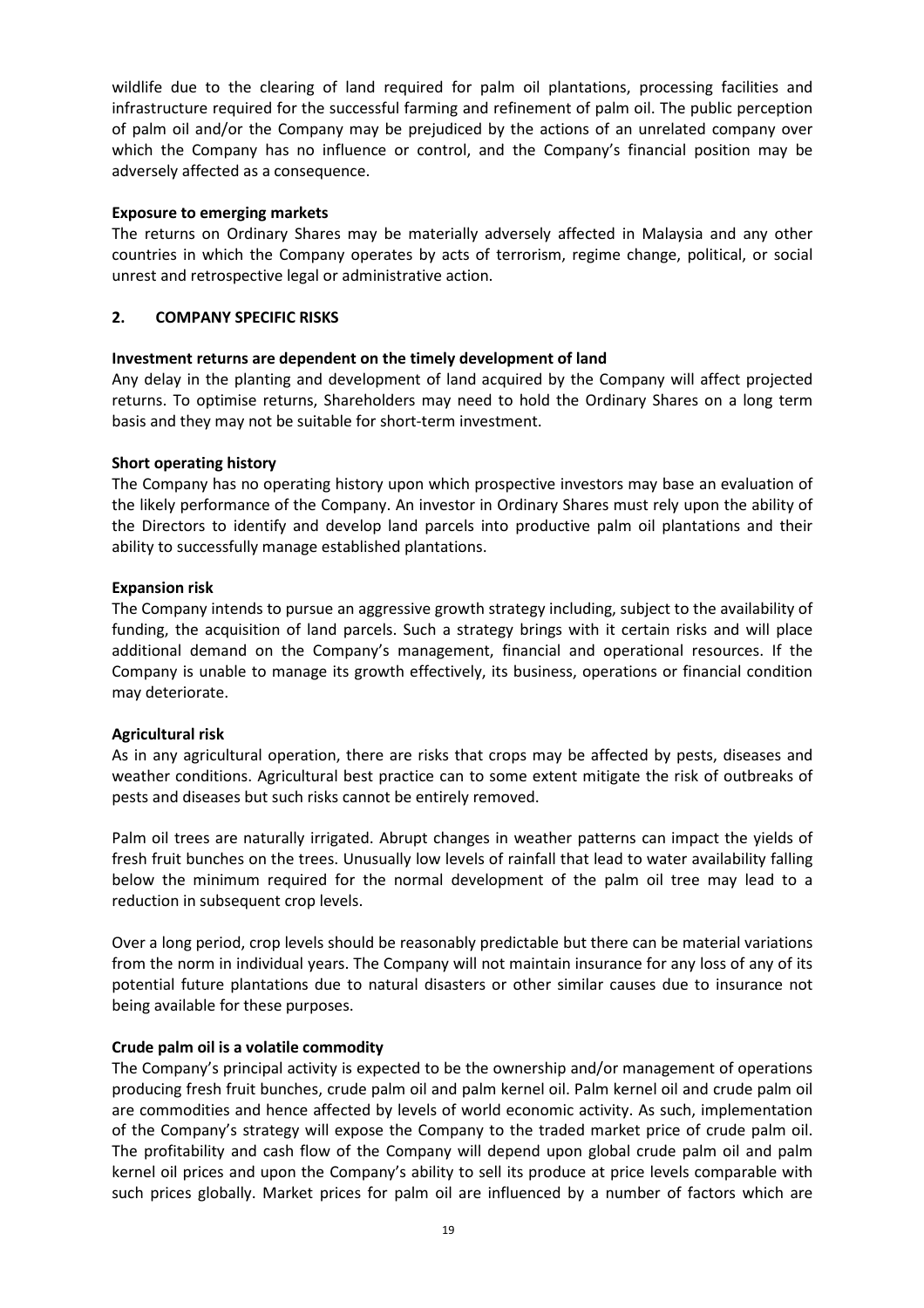interrelated and sometimes unpredictable (like changes in weather or political decisions) and could cause price volatility in the world market. Principal price determining factors include:

- world demand for and supply of other edible oils, most notably soybean oil and rapeseed oil;
- the import and export tariff regime in end user countries;
- the prices of other vegetable oils;
- economic developments as well as population growth, per capita consumption and food demand; and
- weather conditions and other natural influences.

# Competition in the markets in which the Company intends to operate is expected to increase in the future

Existing and potential competitors may have significantly greater financial, research and development, sales and marketing, personnel and other resources than the Company.

# 3. RISK FACTORS RELATING TO INVESTMENTS

# Investments in private companies by the Company are subject to a number of risks

The Company may invest in or acquire privately held companies or land assets. These may (i) be highly leveraged and subject to significant debt service obligations, stringent operational and financial covenants and risks of default under financing and contractual arrangements, which may adversely affect their financial condition; (ii) have limited operating histories and smaller market shares than larger businesses making them more vulnerable to changes in market conditions or the activities of competitors; (iii) have limited financial resources; (iv) be more dependent on a limited number of management and operational personnel, increasing the impact of the loss of any one or more individuals; and (v) require additional capital. All or any of these factors may have a material adverse effect on the business, financial condition, results of operations and prospects of the Company.

# Material facts or circumstances not revealed in the due diligence process

Prior to making or proposing any investment, the Company will undertake legal, financial and commercial due diligence on potential investments to a level considered reasonable and appropriate by the Company on a case by case basis. However, these efforts may not reveal all material facts or circumstances that would have a material adverse effect upon the value of the investment. In undertaking due diligence, the Company will need to utilise its own resources and may be required to rely upon third parties to conduct certain aspects of the due diligence process. Further, the Company may not have the ability to review all documents relating to the investee company and assets. Any due diligence process involves subjective analysis and there can be no assurance that due diligence will reveal all material issues related to a potential investment. Any failure to reveal all material facts or circumstances relating to a potential investment may have a material adverse effect on the business, financial condition, results of operations and prospects of the Company.

# Aborted investments

There can be no guarantee that the Company will successfully effect an investment where there is an identified opportunity and, as a result, resources may be expended on investigative work and due diligence without the investment being completed.

# Difficulties integrating investments

The success of an investment will depend upon the ability of the Directors to integrate the investment in a timely and cost-effective manner. Any difficulties in the integration process may result in increased expense, loss of sales and a decline in profitability. The process of integration may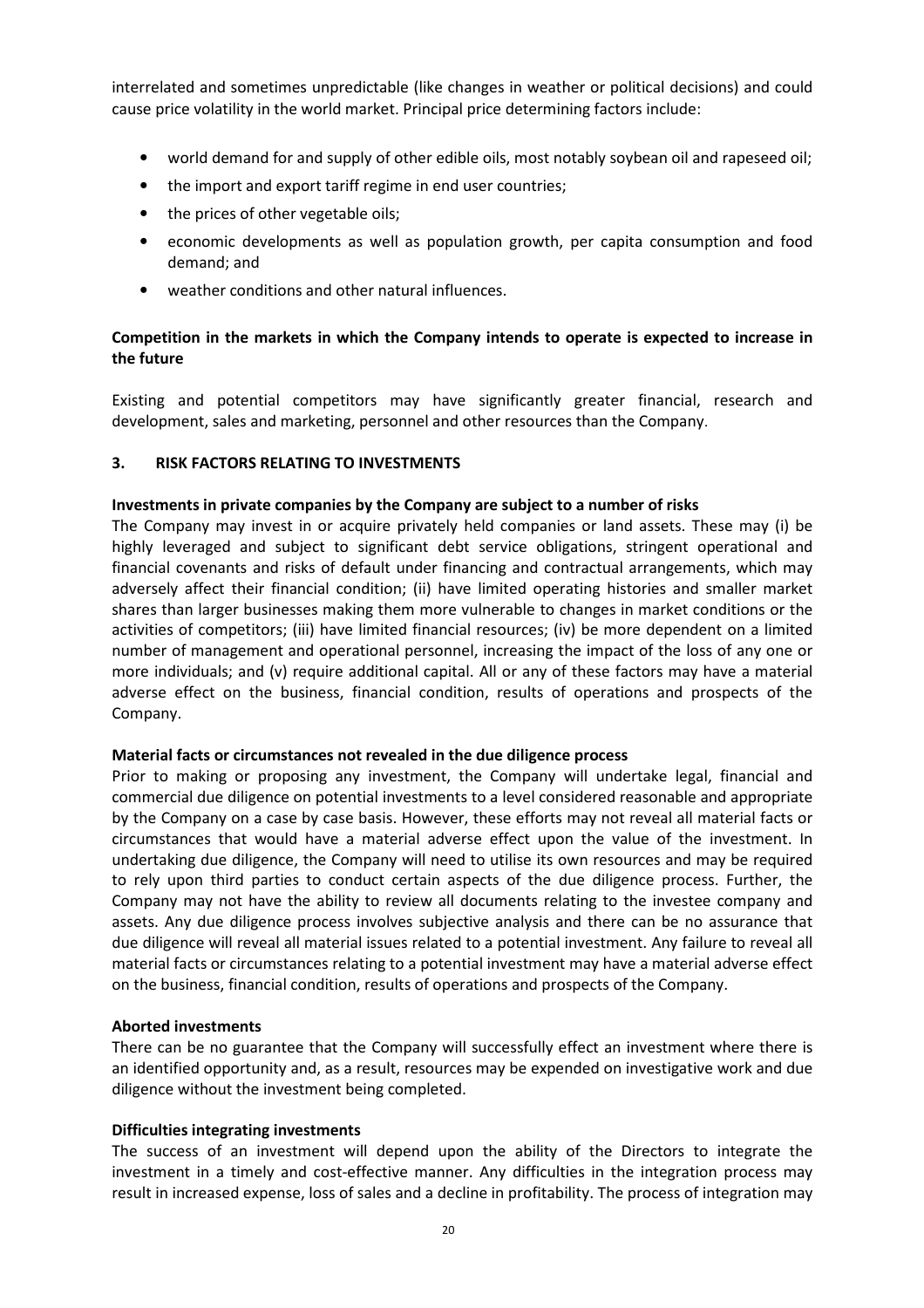require a disproportionate amount of time and attention of the Company's management, which may distract management's attention from its day-to-day responsibilities. In addition, any interruption or deterioration in service resulting from an investment may result in a customer's decision to stop dealing with the Company or a target. For these reasons the Company may not realise the anticipated benefits of an investment, either at all or in a timely manner. If that happens and the Company incurs significant costs, it could have a material adverse impact on the profits and the business of the Company. Similarly, getting added value for an investment may prove to be difficult and limit returns.

# Market growth and industry data

Information or other statements presented in this Document regarding market growth, market size, development of the market and other industry data pertaining to palm oil and the palm oil plantations market and the Company's strategy consist of estimates based on data and reports compiled by industry professionals, organisations, analysts or the Company's knowledge of the industry. Without prejudice to the responsibility statement on the cover of this Document, the Directors take responsibility for compiling and extracting (but have not independently verified) market data provided by third parties or industry or general publications, although they consider such data and publications to be reliable.

# Joint ventures

The Company or a business in which it invests may enter into joint ventures. There is a risk that a joint venture partner does not meet its obligations and the Company or a business in which it invests may therefore suffer additional costs or other losses. It is also possible that the interests of the Company or a business in which it invests and those of its joint venture partners are not aligned resulting in project delays or additional costs and losses. The Company may have minority interests in the companies, partnerships and ventures in which it invests and may be unable to exercise control over the operations of such companies.

# 4. RISKS RELATING TO INVESTING IN SOUTHEAST ASIA

# Currency exchange rates

State control of currency conversions or future movements in exchange rates may adversely affect the Company's ability to receive dividends from companies in which it has invested or affect the value of those companies' assets.

# Political, economic and legislative considerations

Adverse developments in the political, economic and regulatory environment in Malaysia and any other countries in which the Company operates can materially and adversely affect the financial position and business prospects of the Company. Political and economic uncertainties include, but are not limited to, job protection measures, expropriation, nationalisation, changes in interest rates, changes in taxation and currency exchange control.

Whilst the Company will take effective measures such as prudent financial management and efficient operating procedures, there is no assurance that adverse political, economic and regulatory factors will not materially and adversely affect the Company.

# Limitation on foreign control

Certain governments in Southeast Asia impose limits on foreign investments. The permitted limit of foreign shareholdings may vary from industry to industry. In the event any limit on foreign shareholdings is imposed, consent would usually be required for any transfer of a shareholding to a foreigner.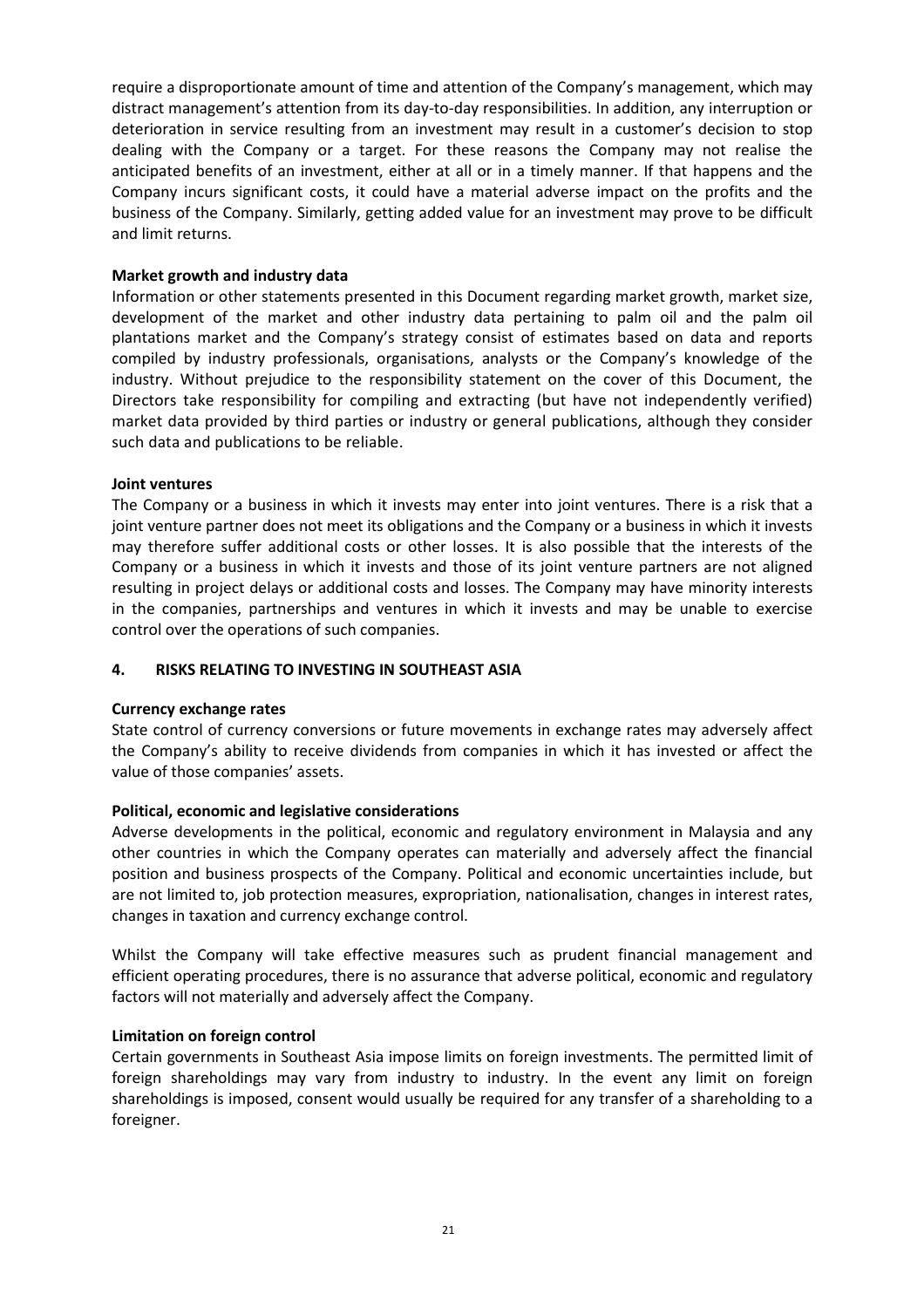### 5. RISKS RELATING TO THE ORDINARY SHARES AND TRADING ON THE ISDX GROWTH MARKET

### Investment in unlisted securities

Investment in shares traded on the ISDX Growth Market is perceived to involve a higher degree of risk and be less liquid than investment in companies whose shares are listed on the Official List or AIM. An investment in Ordinary Shares may be difficult to realise. Prospective investors should be aware that the value of the Ordinary Shares may go down as well as up and that the market price of the Ordinary Shares may not reflect the underlying value of the Company. Investors may therefore realise less than, or lose all of, their investment.

# **Suitability**

An investment in the Ordinary Shares may not be suitable for all recipients of this Document. Investors are accordingly advised to consult an appropriate person authorised under FSMA, or its equivalent in another jurisdiction, before making their decision.

# Share price volatility and liquidity

The share price of quoted emerging companies can be highly volatile and shareholdings illiquid. The price at which the Ordinary Shares are quoted and the price which investors may realise for their Ordinary Shares will be influenced by a large number of factors, some specific to the Company and its operations and some which may affect quoted companies generally. These factors could include the performance of the Company, large purchases or sales of the Ordinary Shares, legislative changes and general economic, political or regulatory conditions.

# Market risks

Notwithstanding the fact that an application has been made for the Ordinary Shares to be traded on the ISDX Growth Market, this should not be taken as implying that there will be a "liquid" market in the Ordinary Shares. Continued admission to the ISDX Growth Market is entirely at the discretion of ISDX.

If the Company has not substantially implemented its investment strategy within two years of Admission, trading in the Ordinary Shares will be suspended pursuant to the ISDX Rules. There can be no guarantee that trading in the Ordinary Shares will re-commence if such suspension occurs.

Any changes to the regulatory environment, in particular the ISDX Rules could, for example, affect the ability of the Company to maintain a trading facility on the ISDX Growth Market.

The investment opportunity offered in this Document may not be suitable for all recipients of this Document. Investors are therefore strongly recommended to consult a professional adviser authorised under FSMA, who specialises in investments of this nature, before making their decision to invest.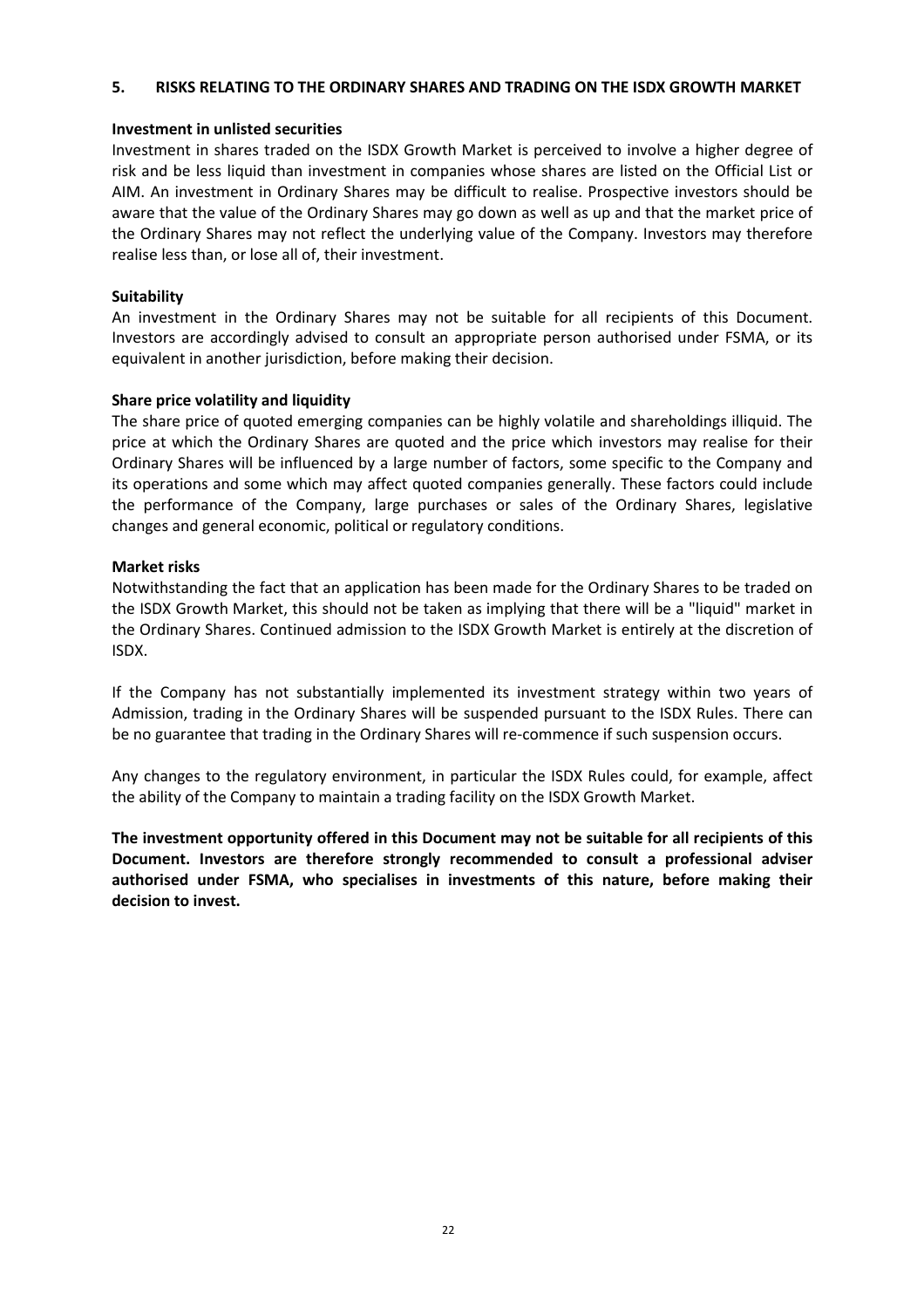### PART III

### FINANCIAL INFORMATION ON LONDON NUSANTARA PLANTATIONS PLC

### PART III (a):

# Accountants' Report on the Historical Financial Information of London Nusantara Plantations PLC

The following is the full text of a report on London Nusantara Plantations PLC from UHY Hacker Young LLP, the Reporting Accountants, to the Directors of London Nusantara Plantations PLC and Peterhouse Corporate Finance Limited.

13 June 2014

PRIVATE & CONFIDENTIAL

The Directors **Contract Contract Contract Contract Contract Contract Contract Contract Contract Contract Contract Contract Contract Contract Contract Contract Contract Contract Contract Contract Contract Contract Contract** London Nusantara Plantations PLC 4 Thomas More Square 34 North Quay London Douglas E1W 1YW IM1 4LB Isle of Man

The Directors Peterhouse Corporate Finance Limited 31 Lombard Street London EC3V 9BQ

Dear Sirs

# London Nusantara Plantations PLC ("the Company")

We report on the financial information set out in Part III (b) of this document. This financial information has been prepared for inclusion in the ISDX Growth Market Admission Document dated 13 June 2014 of London Nusantara Plantations PLC (the "Admission Document") on the basis of the accounting policies set out in note 7 of Part III (b).

This report is required by the ISDX Growth Market – Rules for Issuers and is given for the purpose of complying with Paragraph 32 of Appendix 1 to the ISDX Growth Market – Rules for Issuers and for no other purpose.

### Responsibilities

The directors of London Nusantara Plantations PLC are responsible for preparing the financial information on the basis of preparation set out in note 7 to the financial information in Part III (b) and in accordance with applicable International Financial Reporting Standards ("IFRS"), as adopted by the European Union.

It is our responsibility to form an opinion on the financial information and to report our opinion to you.

Save for any responsibility arising under Paragraph 32 of Appendix 1 of the ISDX Growth Market – Rules for Issuers, to any person as and to the extent there provided, to the fullest extent permitted by law we do not assume any responsibility and will not accept any liability to any other persons other than London Nusantara Plantations PLC and/or Peterhouse Corporate Finance Limited for any loss suffered by any such other person as a result of, arising out of, or in connection with this report



**Hacker Young**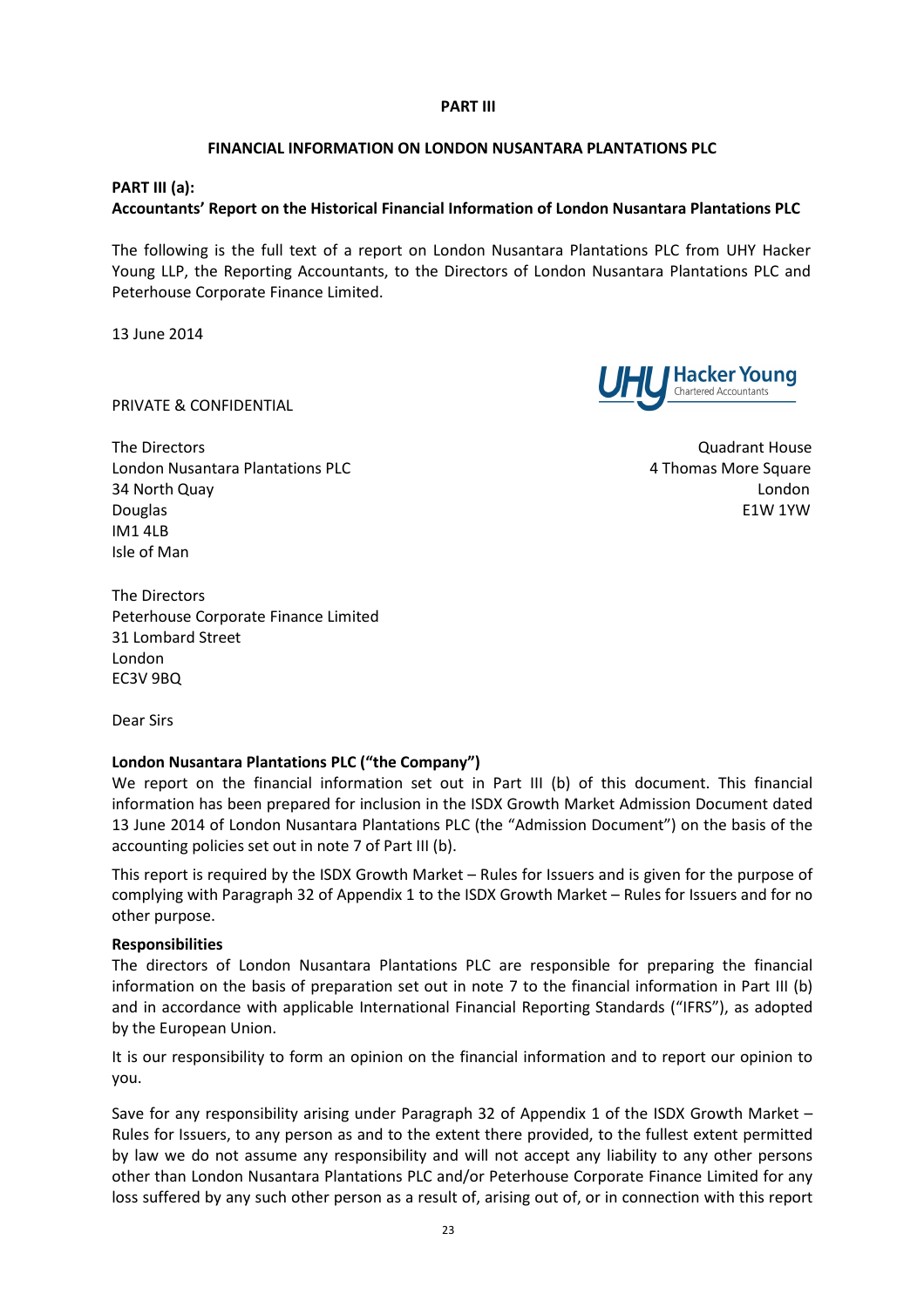or our statement, required by and given solely for the purpose of complying with Paragraph 32 of Appendix 1 of the ISDX Growth Market – Rules for Issuers, consenting to its inclusion in the Admission Document.

# Basis of opinion

We conducted our work in accordance with the Standards for Investment Reporting issued by the Auditing Practices Board in the United Kingdom. Our work included an assessment of evidence relevant to the amounts and disclosures in the financial information. It also included an assessment of significant estimates and judgements made by those responsible for the preparation of the financial information and whether the accounting policies are appropriate to the entity's circumstances, consistently applied and adequately disclosed.

We planned and performed our work so as to obtain all the information and explanations which we considered necessary in order to provide us with sufficient evidence to give reasonable assurance that the financial information is free from material misstatement whether caused by fraud or other irregularity or error.

# Opinion

In our opinion, the financial information gives, for the purposes of the Admission Document, a true and fair view of the state of affairs of London Nusantara Plantations PLC as at the date stated in accordance with the basis of preparation set out in note 7 of Part III (b) and in accordance with IFRS as adopted by the European Union.

Yours faithfully

UHY Hacker Young LLP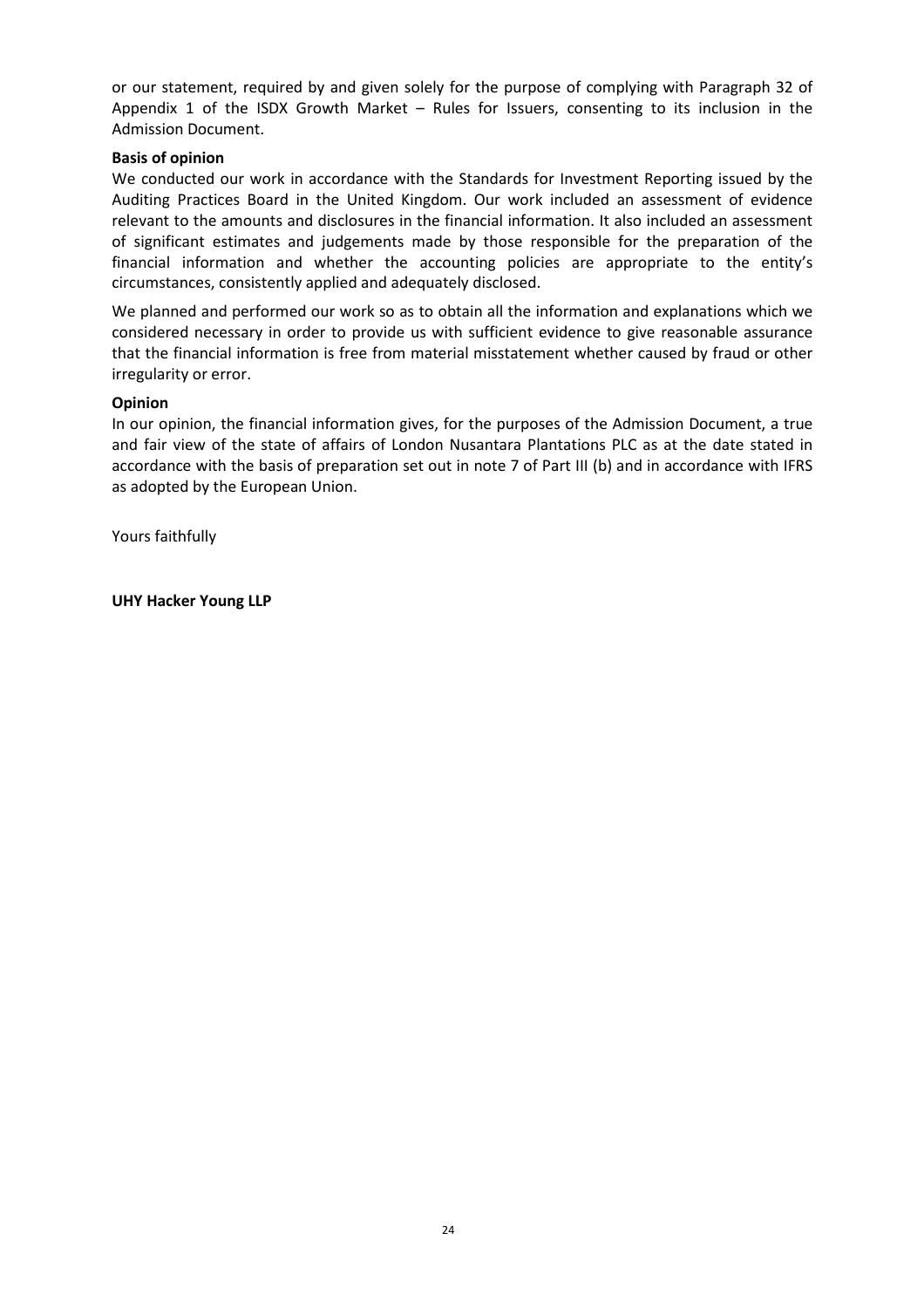# PART III (b): Financial Information of London Nusantara Plantations PLC

# 1. Introduction

The financial information of the Company set out in Part III (b) has been prepared solely for the purpose of the Admission Document and does not constitute statutory accounts.

# 2. Responsibility

The Directors of the Company are responsible for preparing the financial information set out below on the basis of preparation set out in note 7 and the contents of the Admission Document in which it is included.

# 3. Income statement

The income statement of the Company for the period from incorporation on 5 June 2013 to 31 December 2013 is as follows:

|    |                                                                        |              | £              |
|----|------------------------------------------------------------------------|--------------|----------------|
|    | <b>Turnover</b><br>Cost of sales                                       |              |                |
|    |                                                                        |              |                |
|    | <b>Gross profit</b>                                                    |              |                |
|    | Administrative expenses                                                |              |                |
|    | (ISDX admission costs incurred in period)                              |              | (43,600)       |
|    | Loss before taxation                                                   |              | (43,600)       |
|    | Taxation                                                               |              |                |
|    | Loss for the period                                                    |              | (43,600)       |
|    | Other comprehensive income                                             |              |                |
|    | <b>Total comprehensive loss</b>                                        |              | (43,600)       |
| 4. | <b>Balance sheet</b>                                                   |              |                |
|    | The balance sheet of the Company as at 31 December 2013 is as follows: |              |                |
|    |                                                                        | <b>Notes</b> | £              |
|    | <b>Current assets</b>                                                  |              |                |
|    | Receivables - called up share capital not paid                         |              | $\overline{2}$ |
|    | <b>Current liabilities</b>                                             |              |                |
|    | Amounts payable to related parties                                     | 8            | 39,600         |
|    | <b>Accruals</b>                                                        |              | 4,000          |
|    |                                                                        |              | 43,600         |
|    | <b>Total liabilities</b>                                               |              | (43, 598)      |
|    |                                                                        |              |                |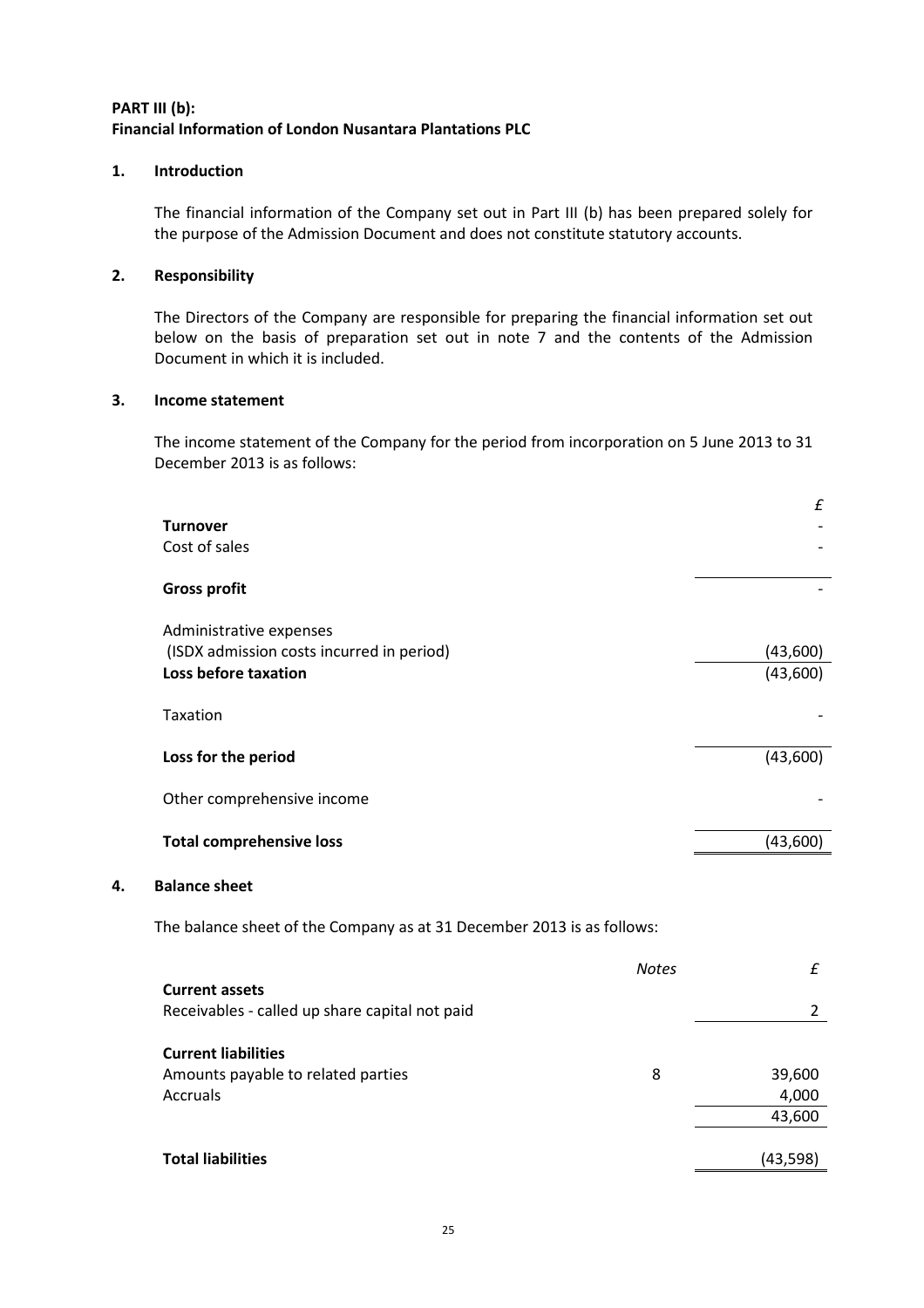| <b>Capital and reserves</b>        |   |          |
|------------------------------------|---|----------|
| Share capital                      | a |          |
| Retained losses                    |   | (43.600) |
| Shareholders' funds - total equity |   | (43.598) |

# 5. Statement of changes in equity

|                                               | Retained<br>losses | Share<br>capital             | Total<br>equity |
|-----------------------------------------------|--------------------|------------------------------|-----------------|
|                                               |                    |                              |                 |
| Shares issued on incorporation and balance at |                    |                              |                 |
| 31 December 2013                              |                    |                              |                 |
| Loss for the period                           | (43,600)           | $\qquad \qquad \blacksquare$ | (43,600)        |
| <b>Total equity</b>                           | (43,600)           |                              | (43,598)        |

### 6. Cash flow statement

The Company did not have a bank account and had not made any inflows or outflows of cash or cash equivalents since the date of incorporation on 5 June 2013 to 31 December 2013.

Accordingly, no cash flow statement is presented.

# 7. Accounting policies

### Basis of preparation

The financial information has been prepared under the historical cost convention, on a going concern basis, and in accordance with applicable International Financial Reporting Standards ("IFRS"), as adopted by the European Union.

### 8. Amounts payable to related parties

|                         | 31 December |
|-------------------------|-------------|
|                         | 2013        |
|                         |             |
| Noble Efforts           | 32,100      |
| Manichelvam Subramaniam | 7,500       |
|                         | 39,600      |

The amounts payable as set out above, have been settled through the issue of shares by the Company subsequent to 31 December 2013 as set out in Note 10 below.

### 9. Share capital

|                               | 31 December |
|-------------------------------|-------------|
|                               | 2013        |
|                               |             |
| <b>Authorised</b>             |             |
| 2,000 shares of £1 each       | 2,000       |
|                               |             |
| <b>Allotted and called up</b> |             |
| 2 shares of £1 each           |             |
|                               |             |

The Company was incorporated in the Isle of Man on 5 June 2013 (registered number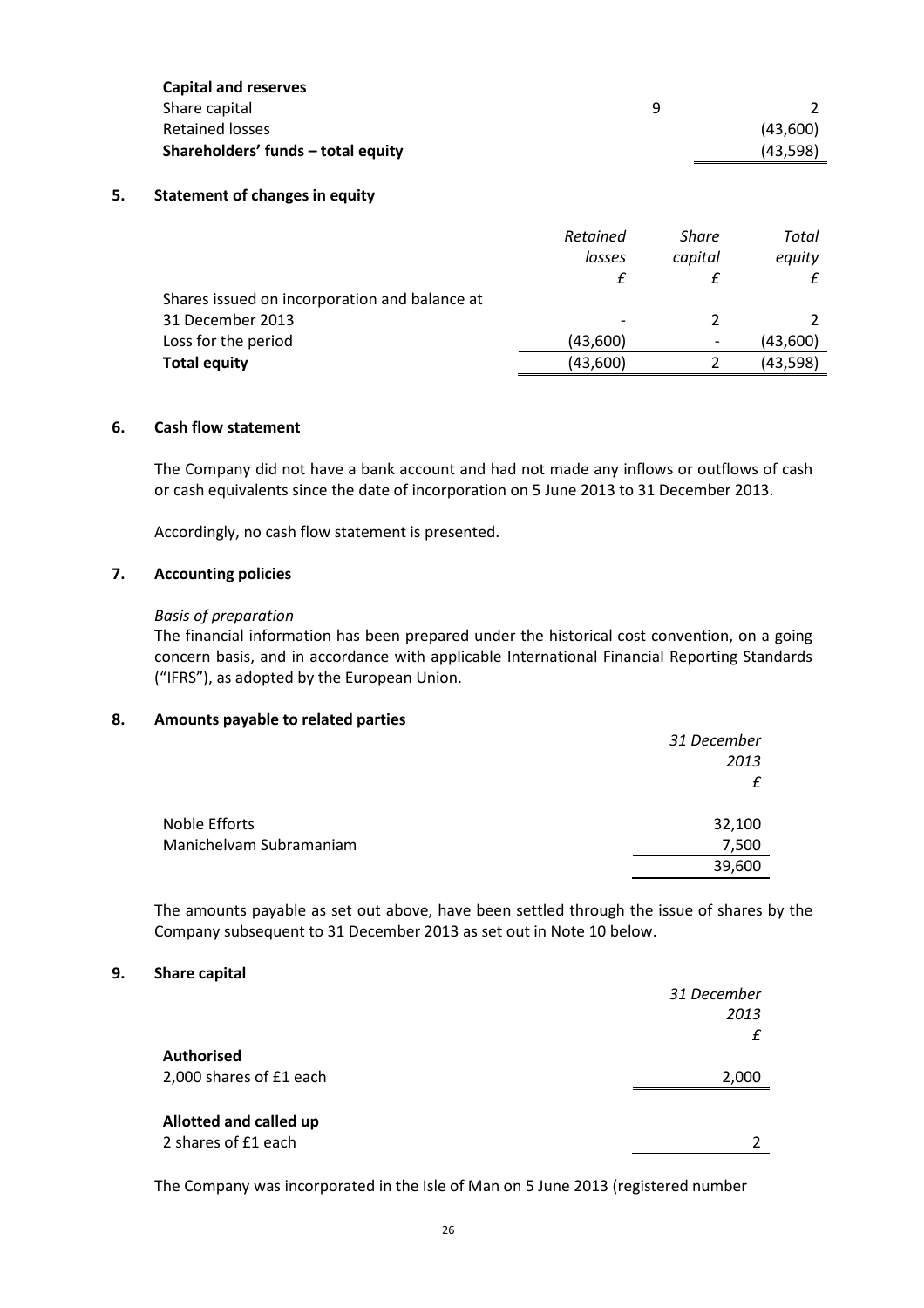The Company was incorporated in the Isle of Man on 5 June 2013 (registered number 009753V) as a company limited by shares with an authorised share capital of £2,000 comprising 2,000 shares of £1 each. On incorporation two subscriber shares were issued at par value of £1.

The registered office of the Company is 34 North Quay, Douglas, Isle of Man, IM1 4LB.

On 20 June 2013 the subscriber shares were transferred to Manichelvam Subramaniam.

Other than as disclosed in the Admission Document, of which this report forms a part, there are no changes to the share capital of the Company.

# 10. Subsequent events

On 6 March 2014, the Company's authorised share capital was changed to 500,000,000 Ordinary Shares of £nil par value.

On 31 March 2014, Noble Efforts subscribed for 109,238,334 Ordinary Shares at a price of 0.1p per share which were issued and allotted on 31 March 2014. Pursuant to the corporate restructuring of Noble Efforts under Singapore legislation, a general meeting of Noble Efforts then resolved that these Ordinary Shares be sold and transferred to the 34 shareholders of Noble Efforts in proportion to their holdings in Noble Efforts for a nominal consideration of 1 Singapore Dollar for each holding.

On 31 March 2014, by a resolution of the then sole director, the Company approved the issue and allotment of 10,270,000 Ordinary Shares to Super Eight in consideration of repayment of a loan of £10,270 made to the Company by Manichelvam Subramaniam.

On 31 March 2014, by a resolution of the then sole director, the Company approved the issue and allotment of 4,875,000 Ordinary Shares to Lim Kuan Yew in consideration of repayment of a loan of £4,875 made to the Company by Lim Kuan Yew.

On 31 March 2014, by a resolution of the then sole director, the Company approved the issue and allotment of 2,625,000 Ordinary Shares to Mohd Haniff Bin Abd Aziz in consideration of repayment of a loan of £2,625 made to the Company by Mohd Haniff Bin Abd Aziz.

On 10 April 2014, the 2 subscriber shares in issue were repurchased by the Company with 2 Ordinary Shares being issued to Manichelvam Subramaniam.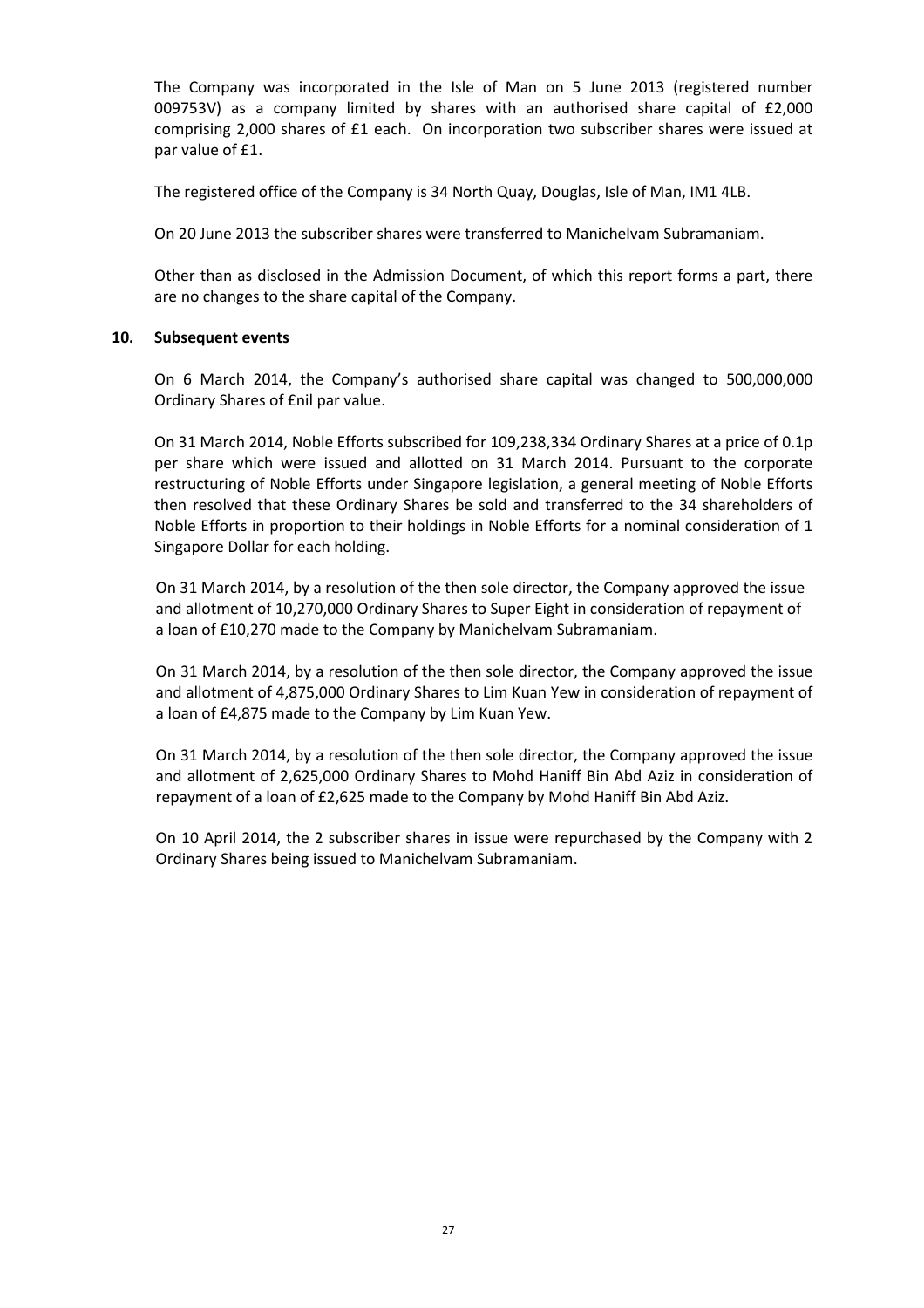### ADDITIONAL INFORMATION

### 1. The Company

- 1.1 The Company was incorporated and registered in the Isle of Man under the Act with registered number 009753V on 5 June 2013 as a company limited by shares with the name London Nusantara Plantations PLC.
- 1.2 The principal legislation under which the Company operates is the Act and the regulations made thereunder.
- 1.3 The liability of the members of the Company is limited.
- 1.4 The registered office of the Company is 34 North Quay, Douglas, Isle of Man, IM1 4LB. The Company's telephone number is 01624 679 000.
- 1.5 The accounting reference date of the Company is currently 31 December.

### 2. Share capital of the Company

- 2.1 At the date of incorporation, the Company's authorised share capital was £2,000 divided into 2,000 shares of £1 each, of which 2 shares were issued, 1 to Cavendish Square Limited and 1 to Cavendish International Limited (the "Subscriber Shares"). On 20 June 2013, Cavendish Square Limited and Cavendish International Limited transferred the Subscriber Shares to Manichelvam Subramaniam. The Subscriber Shares were subsequently repurchased by the Company with 2 Ordinary Shares being issued to Manichelvam Subramaniam in their place.
- 2.2 On 6 March 2014, the Company's authorised share capital was changed to 500,000,000 Ordinary Shares. The Company is therefore authorised to issue a maximum of 500,000,000 Ordinary Shares. At the same time, the sole shareholder of the Company waived pre-emption rights in respect of the issue by the Company of up to a maximum number of 392,000,000 Ordinary Shares, with such authority lasting until the earlier of 15 months from the date of the resolution or the date of the next annual general meeting of the Company.
- 2.3 On 31 March 2014, by a resolution of the then sole director, the Company:
	- 2.3.1 approved the issue and allotment of 109,238,334 Ordinary Shares to Noble Efforts at a subscription price of 0.1p per share.
	- 2.3.2 approved the issue and allotment of 10,270,000 Ordinary Shares to Super Eight in consideration of repayment of a loan of £10,270 made to the Company by Manichelvam Subramaniam.
	- 2.3.3 approved the issue and allotment of 4,875,000 Ordinary Shares to Lim Kuan Yew in consideration of repayment of a loan of £4,875 made to the Company by Lim Kuan Yew.
	- 2.3.4 approved the issue and allotment of 2,625,000 Ordinary Shares to Mohd Haniff Bin Abd Aziz in consideration of repayment of a loan of £2,625 made to the Company by Mohd Haniff Bin Abd Aziz.
- 2.4 Pursuant to the corporate restructuring of Noble Efforts under Singapore legislation, a general meeting of Noble Efforts held on 12 February 2014 resolved that the 109,238,334 Ordinary Shares Noble Efforts had subscribed for be sold and transferred to, or to the order of, the 34 shareholders of Noble Efforts, in proportion to their holdings in Noble Efforts, for a nominal consideration of 1 Singapore Dollar. These transfers were approved by the Company on 28 April 2014. Conditional on Admission, Noble Efforts will subscribe for a further 20,000,000 Ordinary Shares at 1p per Ordinary Share, which will be allotted by the Company directly to, or to the order of, Noble Effort's 34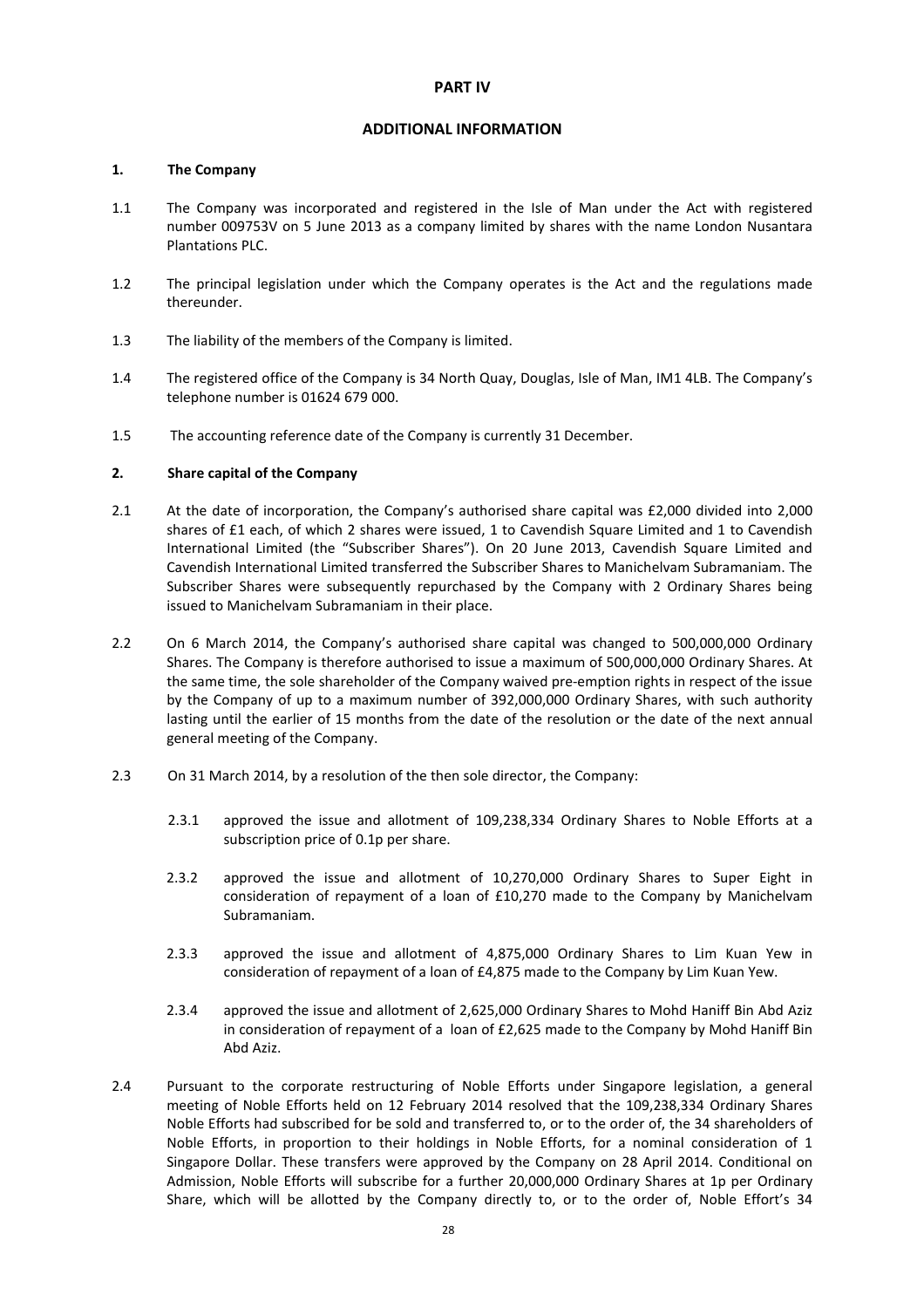shareholders.

2.5 The issued share capital of the Company at Admission, assuming that all the Subscription Shares are issued, will be as follows:

| Amount of Share Capital available for issue | <b>Issued Share Capital</b> |
|---------------------------------------------|-----------------------------|
| 500,000,000 Ordinary Shares                 | 179,258,336 Ordinary Shares |

On Admission, the Company will be authorised to issue a further 194,815,831 Ordinary Shares for cash on a non pre-emptive basis.

- 2.6 Following Admission, the Ordinary Shares may be held in either certificated form or in uncertificated form.
- 2.7 The Subscription Shares will rank pari passu in all respects with the existing Ordinary Shares and shall rank pari passu for all dividends or other distributions hereafter declared, paid or made on existing Ordinary Shares.
- 2.8 Save as disclosed in this Document:
	- (a) the Company does not have in issue any securities not representing share capital and there are no outstanding convertible or redeemable securities issued by the Company;
	- (b) no loan capital of the Company has been issued or is proposed to be issued; and
	- (c) no commissions, discounts, brokerage or other special terms have been granted by the Company since its incorporation in connection with the issue or sale of any share or loan capital of the Company.
- 2.9 The Ordinary Shares have not been admitted to dealing on any recognised investment exchange or other trading facility nor has any application for such admission been made, and it is not intended to make other arrangements for dealings in the Ordinary Shares on any such exchange other than the application to be made in connection with the Admission.
- 2.10 The Company has unrestricted corporate capacity and can borrow, guarantee and give security.
- 2.11 There are no redemption provisions associated with any of the Ordinary Shares.
- 2.12 The Ordinary Shares are freely transferrable provided that such shares are fully paid. The Ordinary Shares are the only class of shares in issue.

### 3. Memorandum and Articles of Association

The Act provides that the memorandum of association of a company may contain a statement specifying the purposes for which a company is established or the business, activities or transactions which the company is permitted to take or the restrictions (if any) upon such purposes, business, activities or transactions for which the company is established. Any such statement is without prejudice to the provision of the Act stating that a company has unlimited capacity to carry on or undertake any business or activity and to do or be subject to any act or to enter into any transaction. The memorandum of association of the Company does not set forth any purposes for which the Company was established or any other restrictions or limitations on the exercise of its rights, powers and privileges.

#### 3.1 Articles of Association

The following is a summary of the principal provisions of the Articles.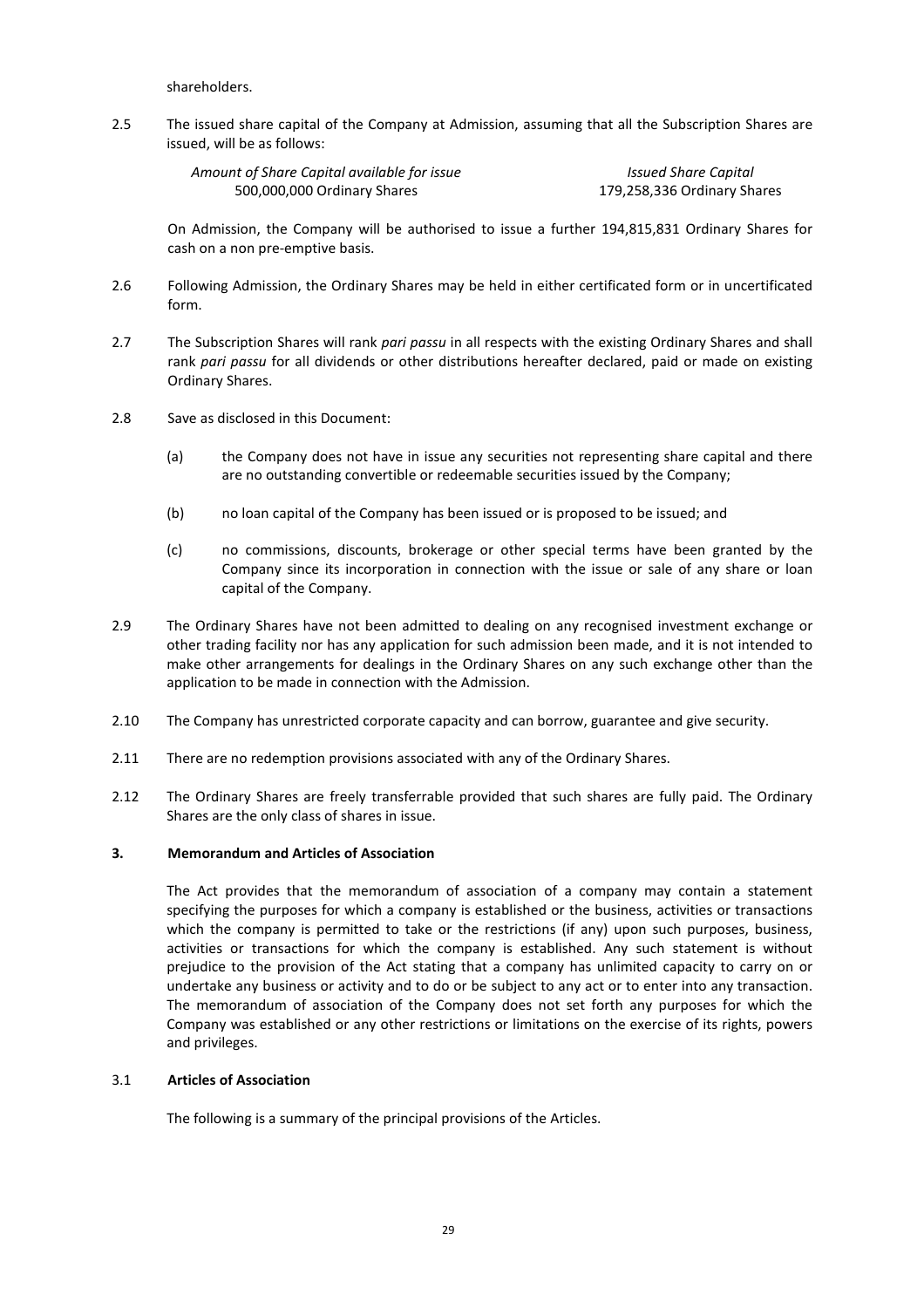### (a) Capital Structure

Unless the Company shall by resolution otherwise direct, the Company is authorised to issue a maximum of 500,000,000 no par value shares of a single class.

### (b) Variation of rights

Subject to the provisions of the Act, if at any time the share capital of the Company is divided into shares of different classes any of the rights for the time being attached to any share or class of shares in the Company (and notwithstanding that the Company may be or be about to be in liquidation) may (unless otherwise provided by the terms of issue of the shares of that class) be varied or abrogated in such manner (if any) as may be provided by such rights or, in the absence of any such provision, either with the consent in writing of the holders of not less than three quarters in par value of the issued shares of the class or with the sanction of a special resolution passed at a separate general meeting of the holders of shares of the class duly convened and held as provided in the Articles. This paragraph shall apply also to the variation or abrogation of the special rights attached to some only of the shares of any class as if each group of shares of the class differently treated formed a separate class the separate rights of which are to be varied. Subject to the terms of issue or the rights attached to any shares, the rights or privileges attached to any class of shares shall be deemed not to be varied or abrogated by the Board resolving that a class of shares is to become or to cease to be a share or class of shares or a renounceable right of allotment or a share, title to which is permitted to be transferred by means of a relevant system in accordance with the CREST Regulations.

### (c) Alteration of capital

To the extent that the shares in the capital of the Company comprise shares with a par value, the Company in general meeting may from time to time by ordinary resolution:

- (i) increase its share capital by such sum to be divided into shares of such amount as the resolution prescribes;
- (ii) consolidate and/or divide, re-designate or redenominate or convert all or any of its share capital into shares of larger or smaller par value, into shares having a purchase price of another currency or into different classes of shares than its existing shares; and
- (iii) sub-divide its shares or any of them into shares of smaller par value and may by such resolution determine that as between the shares resulting from such subdivision, one or more of the shares may, as compared with the others, have any such preferred, deferred or other special rights or be subject to any such restrictions as the Company has power to attach to unissued or new shares but so that the proportion between the amount paid up and the amount (if any) not paid up on each reduced share shall be the same as it was in the case of the share from which the reduced share is derived.

Subject to compliance with the solvency test (as defined in section 49 of the Act) and to any rights for the time being attached to any shares, the Company may by special resolution reduce its paid up share capital.

#### (d) Issue of Ordinary Shares

Subject to the provisions of the Articles summarised in paragraph 3.1(e) below (Pre-emption rights), and subject to any resolution of the Company, all unissued shares in the Company shall be at the disposal of the Board and they may allot, grant options over or otherwise deal with or dispose of them to such persons, at such times and on such terms as the Board may decide.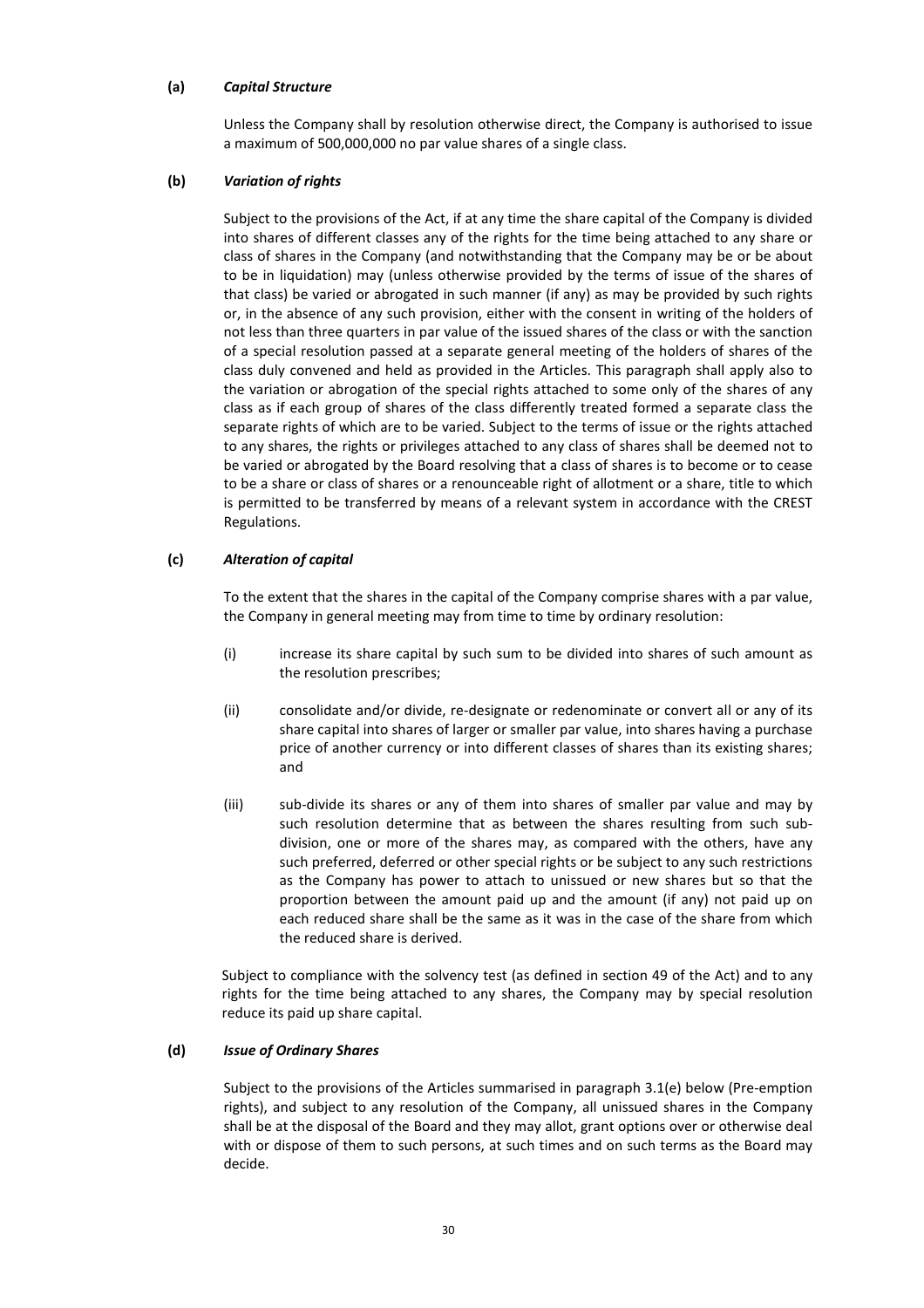### (e) Pre-emption rights

The Act provides that the statutory rights of pre-emption set forth in section 36 thereof shall only apply where the memorandum or articles of association of the company expressly provide that such section shall apply, but not otherwise. Section 36 also permits a company to provide for modified rights of pre-emption in its memorandum or articles of association. The Articles do not expressly provide that section 36 of the Act shall apply to the Company. The Articles provide for the following rights of pre-emption. Subject as indicated in the paragraph below, and unless the Company shall by special resolution, otherwise direct, unissued shares in the capital of the Company shall only be allotted for cash in accordance with the following provisions:

- (i) all shares to be allotted (the "offer shares") shall first be offered to the members of the Company who the Directors determine can be offered such shares without the Company incurring securities offering compliance costs which, in the opinion of the Directors, would be burdensome given the number of members in the relevant jurisdiction in relation to which such compliance costs would be incurred (the "relevant members");
- (ii) the offer to relevant members set out in sub-paragraph (i) above (the "offer") shall be made in proportion to the existing holdings of shares of relevant members;
- (iii) the offer shall be made by written notice (the "offer notice") from the Directors specifying the number and price of the offer shares and shall invite each relevant member to state in writing within a period, not being less than fourteen days, whether they are willing to accept any offer shares and, if so, the maximum number of offer shares they are willing to take;
- (iv) at the expiration of the time specified for acceptance in the offer notice the Directors shall allocate the offer shares to or amongst the relevant member who shall have notified to the Directors of their willingness to take any of the offer shares but so that no relevant member shall be obliged to take more than the maximum number of shares notified by him under sub-paragraph (iii) above; and
- (v) if any offer shares remain unallocated after the offer, the Directors shall be entitled to allot, grant options over or otherwise dispose of those shares to such persons on such terms and in such manner as they think fit save that those shares shall not be disposed of on terms which are more favourable to their subscribers than the terms on which they were offered to the relevant members.

The provisions of the paragraph above shall not apply to the allotment of any shares for a consideration other than cash or in connection with an employee's share scheme, and, accordingly, the Directors may allot or otherwise dispose of any unissued shares in the capital of the Company for a consideration other than cash to such persons at such times and generally on such terms as they may think fit. A reference in the foregoing paragraphs to the allotment of any shares includes the grant of a right to subscribe for, or to convert any securities into, shares but such reference does not include the allotment of any relevant shares pursuant to such a right.

### (f) Voting Rights

Subject to any special terms as to voting on which any shares may have been issued or may for the time being be held and to any suspension or abrogation of voting rights pursuant to the Articles, at any general meeting every member who (being an individual) is present in person or by proxy, shall on a show of hands have one vote and every member who (being a corporation) is present by duly authorised corporate representative or by proxy shall on a show of hands have one vote, and on a poll every member present in person or by proxy shall have one vote for each share of which he is the holder.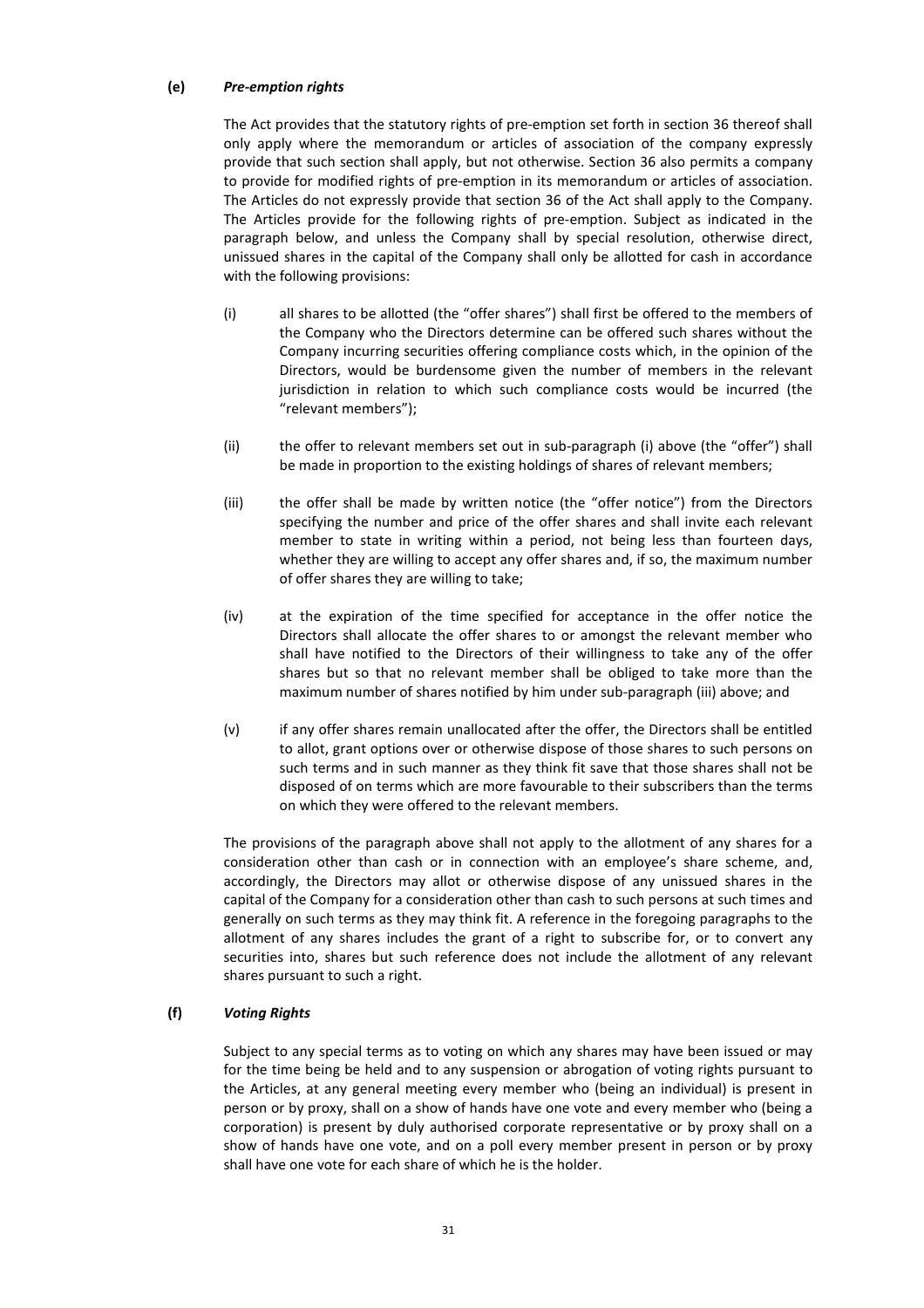### (g) Dividends

Subject to the provisions of the Articles, the Company may, subject to the satisfaction of the solvency test (as defined in section 49 of the Act), by resolution declare that dividends out of the Company's profits be paid to members according to their respective rights and interests in the profits of the Company. However, no dividend shall exceed the amount recommended by the Board. There is no fixed date on which an entitlement to dividend arises.

### (h) Transfer of shares

Each member may transfer all or any of his shares in the case of certificated shares by instrument of transfer in writing in any usual form or in any form approved by the Board or in the case of uncertificated shares without a written instrument in accordance with the CREST Regulations. Any written instrument shall contain the business or residential address of the transferee and be executed by or on behalf of the transferor and (in the case of a transfer of a share which is not fully paid up) by or on behalf of the transferee. The transferor shall be deemed to remain the holder of such share until the name of the transferee is entered in the Company's register of members as the holder of the share.

No transfer of any share shall be made:

- (i) to a minor; or
- (ii) to a bankrupt; or
- (iii) to any person who is, or may be, suffering from mental disorder and either:
	- (A) has been admitted to hospital in pursuance of an application for admission for treatment under the Mental Health Act 1983 (an Act of Parliament) or any similar statute relating to mental health (whether in the United Kingdom, the Isle of Man or elsewhere); or
	- (B) an order has been made by any court having jurisdiction (whether in the United Kingdom, the Isle of Man or elsewhere) in matters concerning mental disorder for his detention or for the appointment of a receiver, curator bonis or other person to exercise powers with respect to his property or affairs,

and the Directors shall refuse to register the purported transfer of a share to any such person.

The Board may in its absolute discretion and without giving any reason refuse to register any transfer of a certificated share unless:

- $(i)$  it is in respect of a share which is fully paid up;
- (ii) it is in respect of a share on which the Company has no lien;
- (iii) it is in respect of only one class of shares;
- (iv) it is in favour of single transferee or not more than four joint transferees;
- (v) it is duly stamped (if so required);
- (vi) it is delivered for registration to the registered agent of the Company, or such other person as the Board may from time to time appoint, accompanied (except in the case of a transfer where a certificate has not been required to be issued) by the certificate for the shares to which it relates and such other evidence as the Board may reasonably require to prove the title of the transferor and the due execution by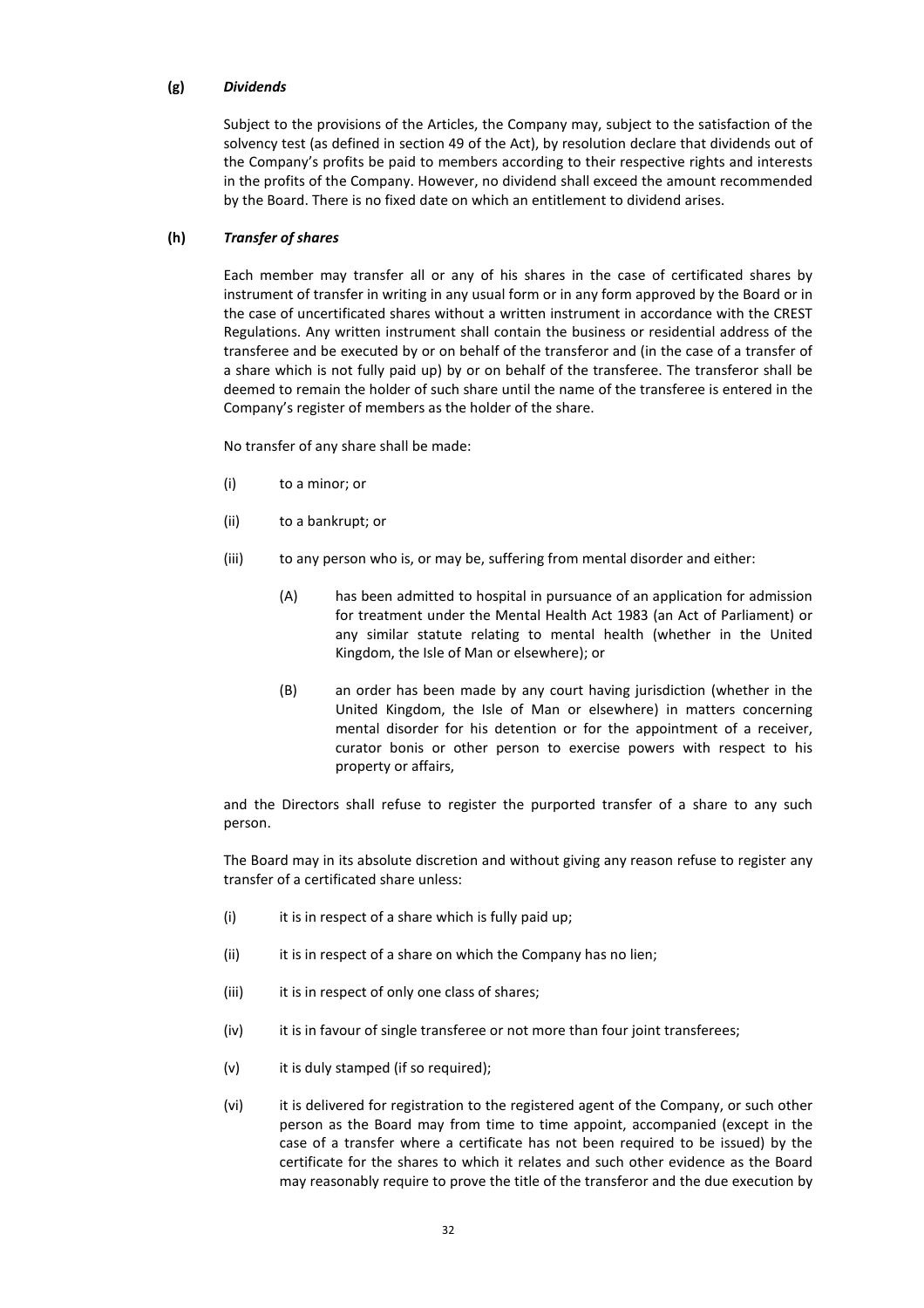him of the transfer or if the transfer is executed by some other person on his behalf, the authority of that person to do so; and

(vii) the holding of such share would not result in a regulatory, pecuniary, legal, taxation or material administrative disadvantage to the Company or its shareholders as a whole provided that such discretion may not be exercised in such a way as to prevent dealings in the shares from taking place on an open and proper basis.

provided that such discretion may not be exercised in such a way as to prevent dealings in such shares from taking place on an open and proper basis.

### (i) Directors

On Admission, unless and until otherwise determined by the Company by resolution, the number of Directors (other than alternate Directors) shall be not less than two or more than eight. Directors may be appointed by the Company by resolution or by the Board, either to fill a vacancy or as an addition to the existing Board. If appointed by the Board, that Director holds office until the next annual general meeting, at which he shall be eligible for re-election but shall not be taken into account in determining the number of Directors who are to retire by rotation at the meeting. At every annual general meeting one third of the Directors who are subject to retirement by rotation or, if their number is not three or a multiple of three, the number nearest to but not exceeding one third shall retire from office by rotation provided that if there is only one Director who is subject to retirement by rotation, he shall retire.

### (j) Directors' Interests

A Director who to his knowledge is in any way (directly or indirectly) interested in any contract arrangement, transaction or proposal with the Company shall declare the nature of his interest at the meeting of the Board at which the question of entering into the contract, arrangement, transaction or proposal is first considered if he knows his interest then exists or, in any other case, at the first meeting of the Board after he knows that he is or has become so interested. Save as provided below, a Director shall not vote on or be counted in the quorum in relation to any resolution of the Board or of a committee of the Board concerning any contract, arrangement, transaction or any proposal whatsoever to which the Company is or is to be a party and in which (together with any interest of any person connected with him within the meaning of section 252 to 255 of the UK Companies Act 2006) he has (directly or indirectly) an interest which is material (other than by virtue of his interests in shares or debentures or other securities of, or otherwise in or through the Company) or a duty which conflicts with the interests of the Company unless his duty or interest arises only because the resolution relates to one of the matters set out in the following sub-paragraphs in which case he shall be entitled to vote and be counted in the quorum:

- (i) the giving to him of any guarantee, security or indemnity in respect of money lent or obligations incurred by him at the request of or for the benefit of the Company or any of its subsidiaries;
- (ii) the giving to a third party of any guarantee, security or indemnity in respect of a debt or obligation of the Company or any of its subsidiaries for which he himself has assumed responsibility in whole or in part either alone or jointly with others, under a guarantee or indemnity or by the giving of security;
- (iii) where the Company or any of its subsidiaries is offering securities in which offer the Director is or may be entitled to participate as a holder of securities or in the underwriting or sub-underwriting of which the Director is to participate;
- (iv) relating to another company in which he and any persons connected with him (within the meaning of sections 252 to 255 of the UK Companies Act 2006) do not to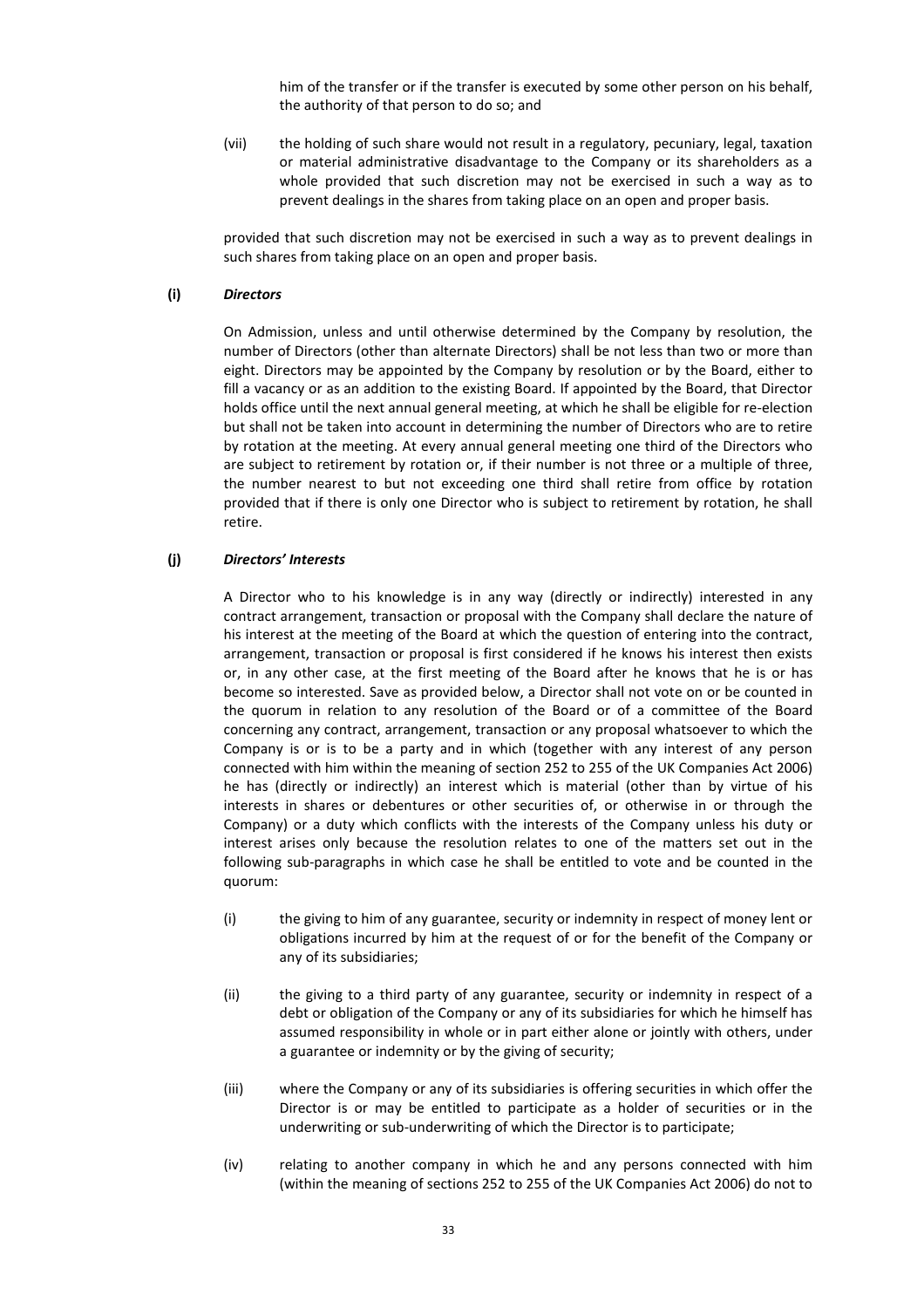his knowledge hold an interest in shares (as that term is used in sections 820 to 825 of the UK Companies Act 2006) representing one per cent. or more of either any class of the equity share capital, or the voting rights, in such company;

- (v) relating to an arrangement for the benefit of the employees of the Company or any of its subsidiaries which does not award him any privilege or benefit not generally awarded to the employees to whom such arrangement relates; or
- (vi) concerning insurance which the Company proposes to maintain or purchase for the benefit of Directors or for the benefit of persons including Directors.

An interest of a person who is, for any purpose of the Act (excluding any such modification thereof not in force when the Articles became binding on the Company), connected with a Director shall be treated as an interest of the Director and, in relation to an alternate Director, an interest of his appointor shall be treated as an interest of the alternate Director without prejudice to any interest which the alternate Director otherwise has.

A Director shall not vote or be counted in the quorum on any resolution of the Board or committee of the Board concerning his own appointment (including fixing or varying the terms of his appointment or its termination) as the holder of any office or place of profit with the Company or any company in which the Company is interested. Where proposals are under consideration concerning the appointment (including fixing or varying the terms of appointment or termination) of two or more Directors to offices or places of profit with the Company or any company in which the Company is interested, such proposals may be divided and a separate resolution considered in relation to each Director. In such case each of the Directors concerned (if not otherwise debarred from voting under the Articles) shall be entitled to vote (and be counted in the quorum) in respect of each resolution except that concerning his own appointment. The Directors (other than alternate directors) shall be entitled to receive by way of fees for their services as Directors such sum as the Board may from time to time determine (not exceeding £200,000 per annum or such other sum as the Company in general meeting shall from time to time determine). Executive Directors may be paid money in addition to any fee payable to him for his services as a Director. Each Director is entitled to be repaid all reasonable travelling, hotel and other expenses properly incurred by him in the performance of his duties as a Director. Subject to the Act, the Company may indemnify every Director, alternate Director or other officer of the Company (other than an auditor) to the fullest extent permitted by law.

### (k) Disclosure of interests

A person must notify the Company of the percentage of its voting rights if the percentage of voting rights which he holds as shareholder or through his direct or indirect holding of financial instruments (being financial instruments falling within Rule 5.3 of the Disclosure Rules and Transparency Rules of the UK Financial Services Authority (the "DTR")) (or a combination of such holdings) has reached or exceeded 3 per cent., 4 per cent., 5 per cent., 6 per cent., 7 per cent., 8 per cent., 9 per cent. or 10 per cent.

A person must notify the Company of the percentage of voting rights held if the percentage of voting rights which he holds as shareholder or through his direct or indirect holding of financial instruments (or a combination of such holdings):

- (a) reaches, exceeds or falls below 3 per cent, 4 per cent, 5 per cent, 6 per cent, 7 per cent, 8 per cent, 9 per cent. or 10 per cent. and each 1 per cent. threshold thereafter up to 100 per cent.; or
- (b) reaches, exceeds or falls below an applicable threshold in (a) as a result of events changing the breakdown of voting rights and on the basis of information disclosed by the Company.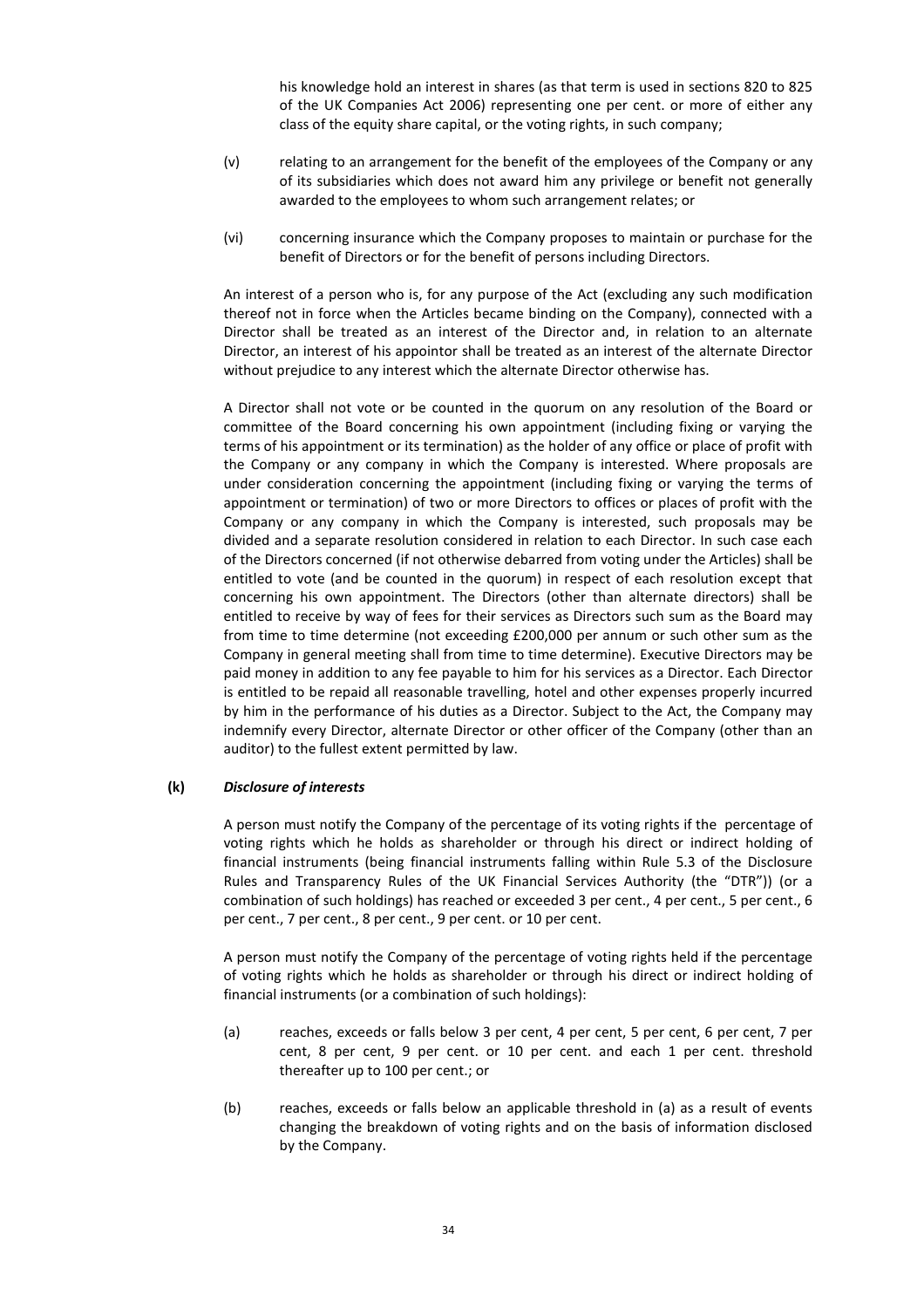A person shall not be required to aggregate his holding in the circumstances prescribed in Rule 5.4 of the DTR. A notification given in accordance with the Articles shall include the following information (the "Required Information"):

- (i) the percentage of voting rights held or which may be exercised, or the resulting situation in terms of voting rights and the date on which the relevant threshold was reached or crossed;
- (ii) if applicable, the chain of controlled undertakings through which voting rights are effectively held;
- (iii) the identity of the shareholder, even if that shareholder is not entitled to exercise voting rights and of the person entitled to exercise voting rights on behalf of that shareholder;
- (iv) the price, amount and class of shares concerned;
- (v) in the case of a holding of financial instruments, the following information must be disclosed:
	- (A) for financial instruments with an exercise period, an indication of the date or time period where shares will or can be acquired, if applicable;
	- (B) date of maturity or expiration of the financial instruments;
	- (C) identity of the holder;
	- (D) name of the underlying company; and
	- (E) detailed nature of the financial instruments, including full details of the exposure to Ordinary Shares; and
- (vi) any other information required by the Company or prescribed by the DTR.

An obligation to give a notice to the Company shall be fulfilled as soon as possible and in any event before the end of the second working day after the relevant person learns the relevant threshold was reached or crossed.

Every person who holds 3 per cent. or more of the voting rights of any relevant class of shares of the Company shall, for as long as he holds such voting rights, be under a continuing obligation to give to the Company notice in writing of the Required Information and of any change in the Required Information, of which he becomes aware at any time after the event (or if more than one the most recent event) by virtue of which he became obliged by the Articles to give notice to the Company of his percentage of voting rights held. A notice given shall be given before the end of the second working day after the day on which the person giving the notice becomes aware of the relevant facts.

### (l) Suspension of rights

The Board may at any time serve a notice ("Information Notice") upon a member requiring the member to disclose to the Board in writing within such period (being no less than ten days and not more than thirty days) as may be specified in the notice, information relating to any beneficial interest of any third party or any other interest of any kind whatsoever which a third party may have in relation to any or all shares registered in the member's name. If a member has been issued with an Information Notice and has failed in relation to any shares the subject of the Information Notice ("relevant shares") to furnish any information required by such notice within the time period specified therein, then the Board may at any time following fourteen days from the expiry of the date on which the information required to be furnished pursuant to the relevant Information Notice is due to be received by the Board,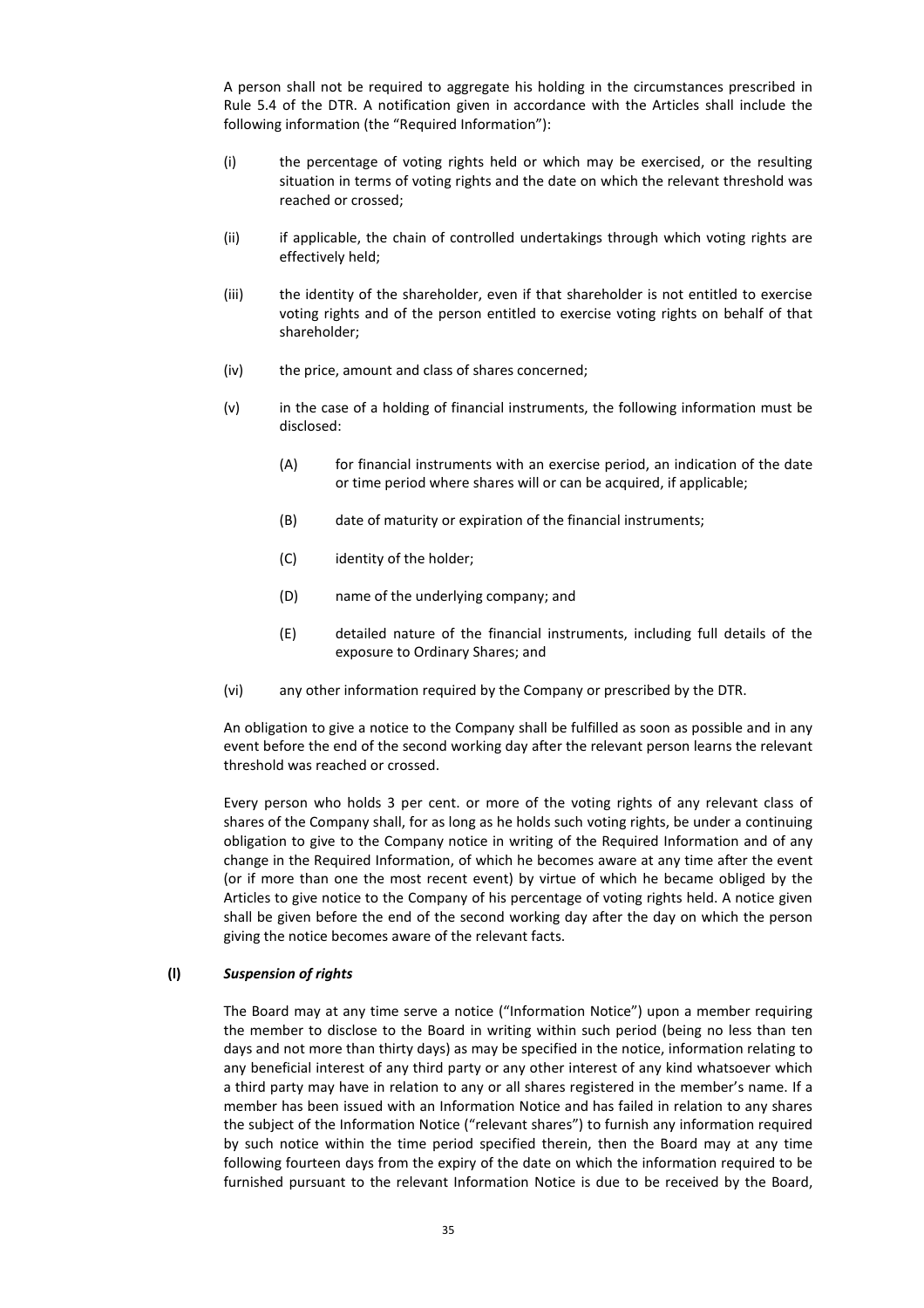serve on the relevant holder a notice (in this paragraph called a "disenfranchisement notice") whereupon the following sanctions shall apply:

- (i) Voting: the member shall not with effect from the service of the disenfranchisement notice be entitled in respect of the relevant shares to attend or to vote (either in person or by representative or proxy) at any general meeting of the Company or at any separate meeting of the holders of any class of shares of the Company or on any poll or to exercise any other right conferred by membership in relation to any such meeting or poll; and
- (ii) Dividends and transfers where the relevant shares represent at least 0.25 per cent. of the total number of shares in issue of their class:
	- (A) any dividend or other money payable in respect of the relevant shares shall be withheld by the Company, which shall not have any obligation to pay interest on it and the member shall not be entitled to elect pursuant to the Articles to receive shares instead of that dividend; and
	- (B) subject in the case of uncertificated shares to the relevant CREST Regulations, no transfer, other than an approved transfer, or any relevant shares held by the member shall be registered unless the member is not himself in default as regards supplying the information required pursuant to the relevant Information Notice and the member proves to the satisfaction of the Board that no person in default as regards supplying such information is interested in any of the shares which are the subject of the transfer.

#### (m) Borrowing powers

Subject to the other provisions of the Articles and to the Act, the Directors may exercise all the powers of the Company to borrow money, to guarantee, to indemnify and to mortgage or charge its undertaking, property, assets (present and future) and uncalled capital or any part or parts thereof and to issue debentures and other securities, whether outright or as collateral security for any debt, liability or obligation of the Company or of any third party.

#### (n) General Meetings

The Board shall convene in each year a general meeting of the members of the Company called the annual general meeting; any annual general meeting shall be held at such time and place as the Board may determine.

A printed copy of the Directors' and Auditor's reports accompanied by printed copies of the annual accounts shall be delivered or sent by post to every member not less than twenty-one clear days before the meeting before which they are to be laid. All general meetings, other than annual general meetings, shall be called general meetings.

The Board may convene any general meeting whenever it thinks fit. At any meeting convened on such requisition (or any meeting requisitioned pursuant to section 67(2) of the Act) no business shall be transacted except that stated by the requisition or proposed by the Board. If there are not sufficient members of the Board to convene a general meeting, any Director or any member of the Company may call a general meeting. Any general meeting including annual general meetings shall be convened by not less than fourteen clear days' notice in writing. Notwithstanding that a meeting is convened by shorter notice than that specified in the Articles, it shall be deemed to have been properly convened if it is so agreed by 90 per cent. of the members entitled to attend and vote at the meeting.

No business shall be transacted at any general meeting unless a quorum is present when the meeting proceeds to business but the absence of a quorum shall not preclude the choice or appointment of a Chairman which shall not be treated as part of the business of the meeting.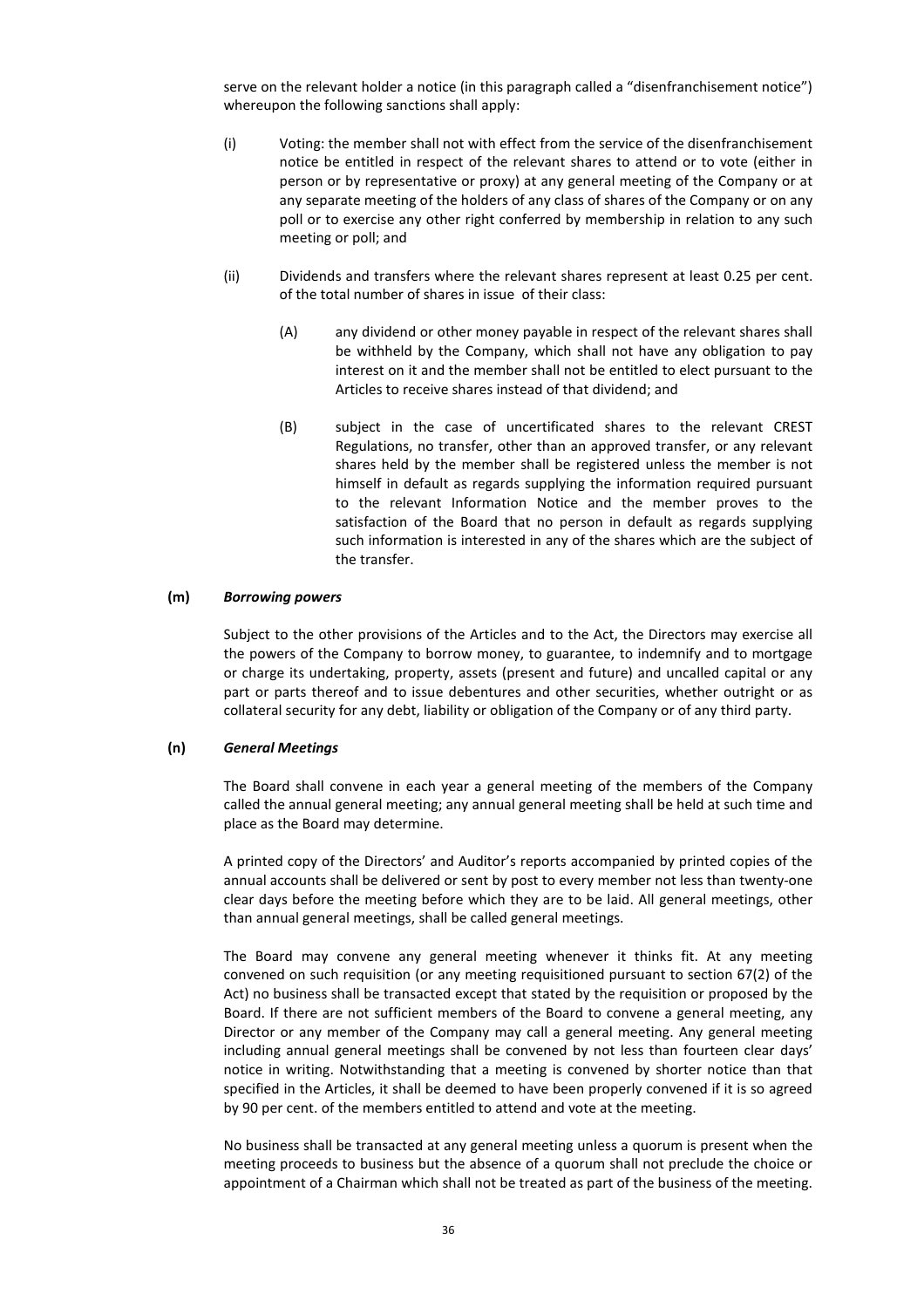Subject to the provisions of the Articles, two persons entitled to attend and to vote on the business to be transacted, each being a member present in person or a proxy for a member, shall be a quorum. (The provisions of Section 67(4) of the Act providing for participation in the meeting by telephone or other electronic means are excluded.) If within fifteen minutes (or such longer interval not exceeding one hour as the Chairman in his absolute discretion thinks fit) from the time appointed for the holding of a general meeting a quorum is not present, or if during a meeting such a quorum ceases to be present, the meeting, if convened on the requisition of members, shall be dissolved. In any other case, the meeting shall stand adjourned to later on the same day, to the same day in the next week at the same time and place, or to such other day and at such time and place as the Chairman (or, in default, the Board) may determine, being not less than fourteen nor more than twenty-eight days thereafter. If at such adjourned meeting a quorum is not present within fifteen minutes from the time appointed for holding the meeting one member present in person or by proxy or (being a corporation) by a duly authorised representative shall be a quorum. If no such quorum is present or, if during the adjourned meeting a quorum ceases to be present, the adjourned meeting shall be dissolved. The Company shall give at least seven clear days' notice of any meeting adjourned through lack of quorum (where such meeting is adjourned to a day being not less than fourteen nor more than twenty-eight days thereafter).

### (o) Winding up

If the Company is wound up, the surplus assets remaining after payment of all creditors are to be divided among the members in proportion to the capital which at the commencement of the winding up is paid up on the shares held by them respectively and, if such surplus assets are insufficient to repay the whole of the paid up capital, they are to be distributed so that as nearly as may be the losses are borne by the members in proportion to the capital paid up at the commencement of the winding up on the shares held by them respectively, subject to the rights attached to any shares which may be issued on special terms or conditions.

If the Company is wound up the liquidator may, with the sanction of a special resolution of the Company and any other sanction required by law, divide among the members in specie the whole or any part of the assets of the Company and may for that purpose value any assets and determine how the division shall be carried out as between the members or different classes of members. Any such division may be otherwise than in accordance with the existing rights of the members but if any division is resolved otherwise than in accordance with such rights the members shall have the same right of dissent and consequential rights as if such resolution were a special resolution passed pursuant to section 222 of the Isle of Man Companies Act 1931 (which provision applies to the Company (with statutory modification) pursuant to the Act). The liquidator may with the like sanction vest the whole or any part of the whole of the assets in trustees on such trusts for the benefit of the members as he with the like sanction shall determine but no member shall be compelled to accept any assets on which there is a liability.

A resolution sanctioning a transfer or sale to another company duly passed pursuant to section 222 of the Isle of Man Companies Act 1931 (which provision applies to the Company (with statutory modification) pursuant to the Act) may in the like manner authorise the distribution of any shares or other consideration receivable by the liquidator among the members otherwise than in accordance with their existing rights and any such determination shall be binding on all the members, subject to the right of dissent and consequential rights conferred by the said section.

### 4. Directors' Interests

4.1 As at the date of this Document and on Admission (assuming completion of the Subscription) the interests of the Directors and their immediate families and, so far as they are aware having made due and careful enquiries, of persons connected with them (all of which are beneficial, unless otherwise stated) (so far as is known to the Directors, or could with reasonable diligence be ascertained by them) (within the meaning of sections 252 to 254 of the UK Companies Act 2006) in the Enlarged Issued Share Capital are and will be as follows: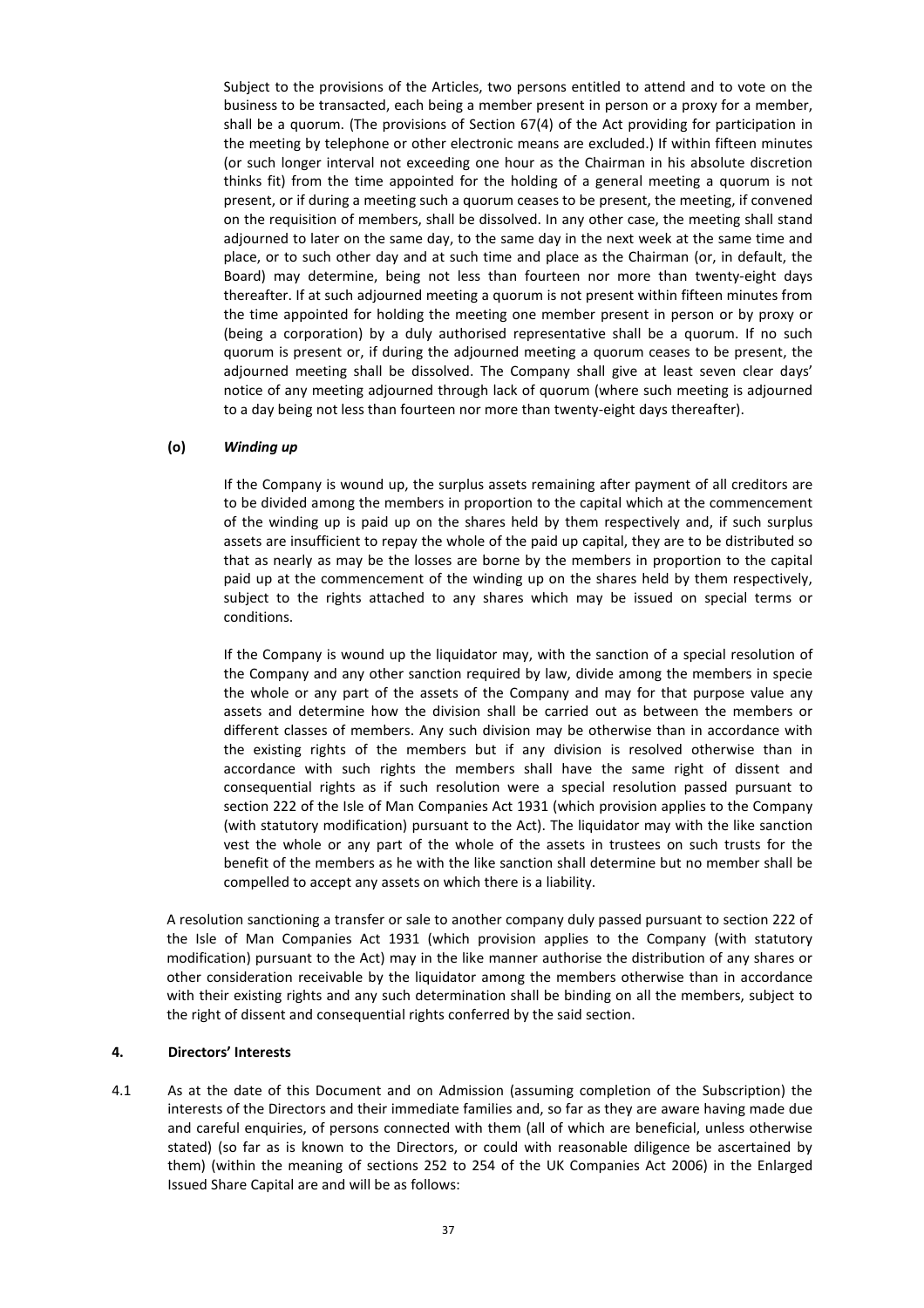| <b>Director</b>          | <b>Number of Ordinary</b><br>Shares as at the date<br>of this Document | % of<br><b>Issued</b><br><b>Share</b><br>Capital | Number of<br><b>Ordinary Shares</b><br>on Admission | % of Enlarged<br><b>Issued Share</b><br>Capital |
|--------------------------|------------------------------------------------------------------------|--------------------------------------------------|-----------------------------------------------------|-------------------------------------------------|
| Manichelvam Subramaniam* | 32,220,003                                                             | 17.97                                            | 32,720,003                                          | 18.25                                           |
| Hussin Bin Abdul Jalil   | 400,000                                                                | 0.22                                             | 473.234                                             | 0.26                                            |
| Simon Rothschild         | Nil                                                                    |                                                  | Nil                                                 | -                                               |

\* Includes 18,200,000 Ordinary Shares and 10,270,000 Ordinary Shares held respectively by One Oceania and Super Eight, companies which are wholly owned by Manichelvam Subramaniam.

- 4.2 The Company and the Directors are neither aware of any arrangements or operations of which may, at a subsequent date, result in a change in control of the Company, nor, that the Company is owned or controlled directly or indirectly by any entity.
- 4.3 Save as disclosed in paragraphs 4.1 and 5.1 below, as at the date of this Document, the Directors are not aware of any interest which will immediately following Admission represent 3 per cent. or more of the Enlarged Issued Share Capital or voting rights of the Company or of any person who, directly or indirectly, jointly or severally, exercises or could exercise control of the Company.
- 4.4 There are no outstanding loans granted or guarantees provided by the Company to or for the benefit of any of the Directors.
- 4.5 The Directors as a whole and the Company's ISDX Corporate Adviser are independent of any significant Shareholders and investments of the Company.
- 4.6 The Directors (including members of their family and connected persons (within the meaning of sections 252 to 254 of the UK Companies Act 2006) have agreed not to dispose of any interest in the Ordinary Shares for a period of twelve months following Admission. Details if the lock in provisions are set out in paragraph 8 of this Part IV.
- 4.7 No Director has any interest, whether direct or indirect, in any transaction which is or was unusual in its nature or conditions or significant to the business of the Company taken as a whole and which was effected by the Company during the current or immediately preceding financial year, or during any earlier financial year and which remains in any respect outstanding or unperformed.

### 5. Significant Shareholders

5.1 In addition to the holdings disclosed in paragraph 4.1 above, as at 12 June 2014 (being the latest practicable date prior to the publication of this Document) the Company has been notified or is aware of the following holdings which will, following Admission, represent more than 3 per cent. of the Enlarged Issued Share Capital or voting rights of the Company:

| Name                         | <b>Number of</b><br><b>Ordinary Shares as</b><br>at the date of this<br><b>Document</b> | % of<br><b>Issued</b><br>Share<br>Capital | Number of<br><b>Ordinary Shares</b><br>on Admission | % of Enlarged<br><b>Issued Share</b><br>Capital |
|------------------------------|-----------------------------------------------------------------------------------------|-------------------------------------------|-----------------------------------------------------|-------------------------------------------------|
| <b>Lim Kuan Yew</b>          | 11,125,000                                                                              | 6.21                                      | 20,779,336                                          | 11.59                                           |
| DAK Investments Inc*         | 21,900,000                                                                              | 12.22                                     | 21,900,000                                          | 12.22                                           |
| Mohd Haniff Bin Abd Aziz**   | 7,125,000                                                                               | 5.61                                      | 14,203,911                                          | 7.92                                            |
| Araluen Point Assets Ltd     | 17,250,000                                                                              | 9.62                                      | 17,250,000                                          | 9.62                                            |
| Mohamed Fathil Bin Kassim*** | 9,150,000                                                                               | 7.20                                      | 9,973,887                                           | 5.56                                            |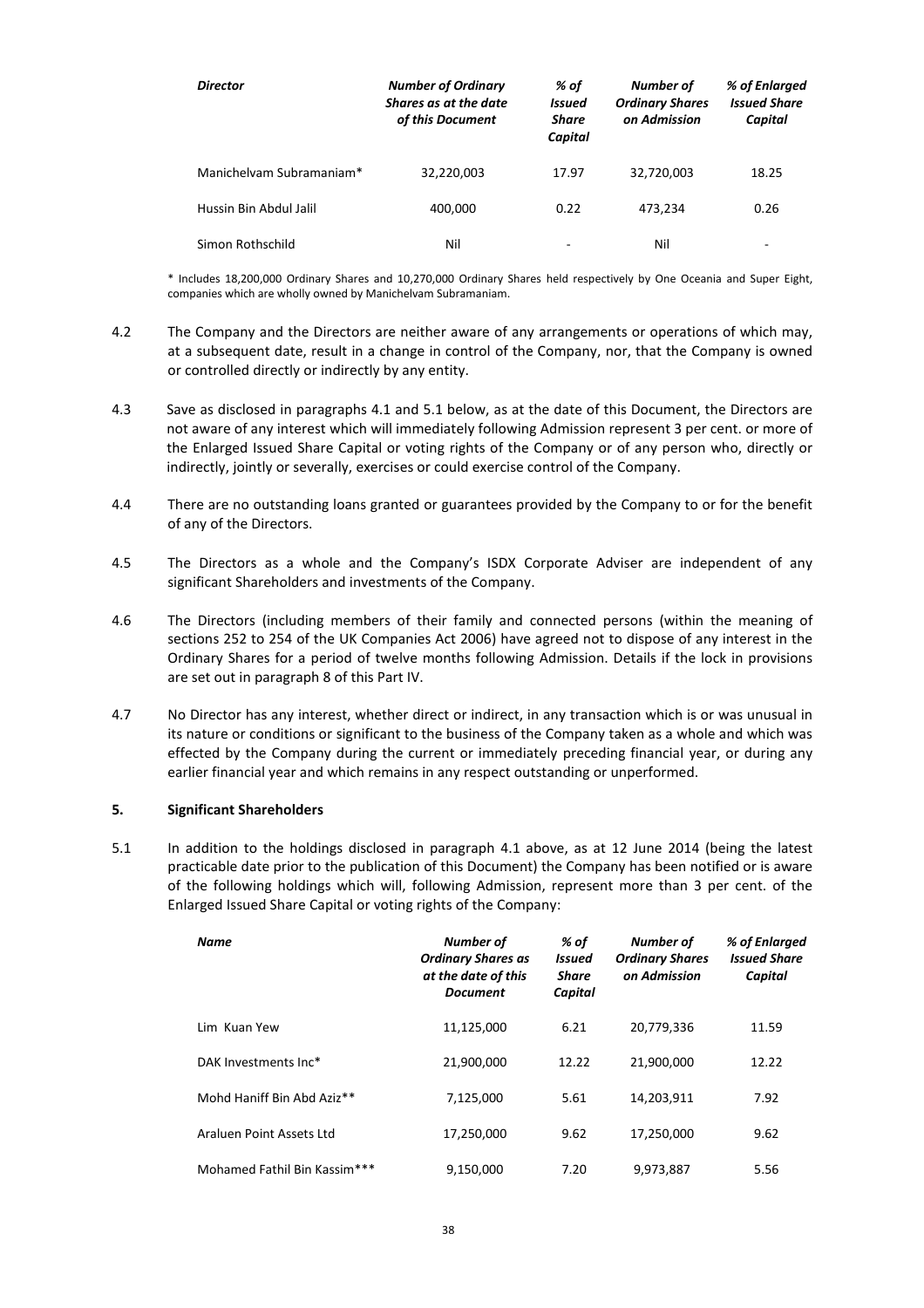| Khalid Bin Yusoff | 9,250,000 | 5.16 | 9,250,000 | 5.16 |
|-------------------|-----------|------|-----------|------|
|-------------------|-----------|------|-----------|------|

- \* Includes 4,900,000 Ordinary Shares held by Ahmad Kasyful Azim Bin Ahmad Kamal. DAK Investments Inc is wholly owned by Ahmad Kasyful Azim Bin Ahmad Kamal.
- \*\* 7,212,739 Ordinary Shares are held by Perlington Limited, a company wholly owned by Mohd Haniff Bin Abd Aziz.
- \*\*\* 591,543, 2,366,172 and 2,366,172 Ordinary Shares are held by Firhana Binti Mohamed Fathil, Filzah Binti Mohamed Fathil and Yasmin Binti Mohd Amin respectively, all being family members.
- 5.2 The Company and its Directors are not aware of any arrangements, the operations of which may, at a subsequent date, result in a change of control of the Company.

### 6. Directors' Terms of Appointment

The Company has entered into service agreements and letter(s) of appointment as follows:

- (a) On 12 June 2014, Mr Manichelvam Subramaniam entered into a service agreement with the Company, the terms of which are effective from Admission. Mr Manichelvam Subramaniam has agreed to act as an Executive Director of the Company for remuneration of £18,000 per annum. Mr Subramaniam has agreed to waive his entitlement to remuneration for 3 months following Admission, after which he will be paid approximately 50 per cent. of his contractual entitlement, with the balance being accrued until the Company has made an acquisition or investment in accordance with its investment strategy as set out in Part I of this Document. Following the completion of such a transaction, Mr Manichelvam Subramaniam's fees will be reviewed and amended to an appropriate rate in line with his responsibilities. The appointment is terminable on six months' notice by either party. Mr Manichelvam Subramaniam's primary function will be seeking and progressing potential acquisitions and investments as described in Part I of this Document.
- (b) A letter of appointment with Mr Hussin Bin Abdul Jalil was entered into on 12 June 2014 under the terms of which Mr Hussin Bin Abdul Jalil has agreed to act as a non-executive Director of the Company. The letter of appointment will be for an initial period of 2 years effective from Admission unless terminated by either party giving to the other not less than three months' notice in writing, such notice not to be given before 12 months after the date of Admission. The fee payable to Mr Hussin Bin Abdul Jalil is 40,000 Malaysian Ringgits per annum (approximately £7,400 per annum at the prevailing exchange rate at the date of this Document).
- (c) A letter of appointment with Mr Simon Rothschild was entered into on 12 June 2014 under the terms of which Mr Rothschild has agreed to act as a non-executive Director of the Company. The letter of appointment will be for an initial period of 2 years effective from Admission unless terminated by either party giving to the other not less than three months' notice in writing, such notice not to be given before 12 months after the date of Admission. The fee payable to Mr Rothschild is £10,000 per annum.
- (d) Save as referred to above, there are no service agreements or letters of appointment in existence between any of the Directors and the Company which cannot be determined by the Company without the payment of compensation (other than statutory compensation) within one year and there have been no changes to the Director's letters of appointment in the last six months.
- (e) The aggregate remuneration paid (including any contingent or deferred compensation) and benefits in kind granted to the Directors by the Company during the financial period ended 31 December 2013 was £nil.

### 7. Additional Information on the Directors

7.1 In addition to directorships of the Company, the Directors hold or have held the following directorships (including directorships of companies registered outside England and Wales) or have been partners in the following partnerships within the five years prior to the date of this Document: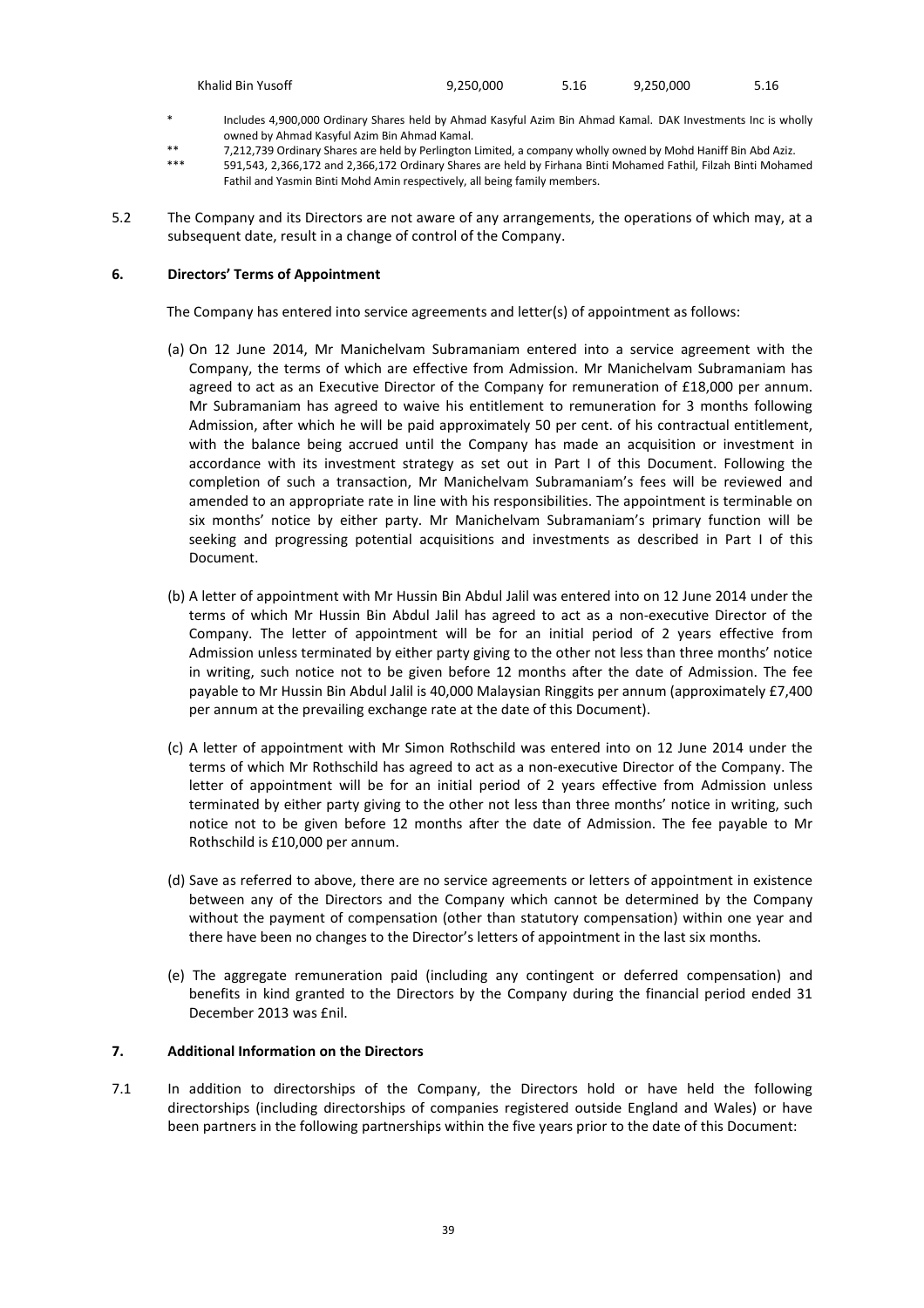| <b>Director</b>         | <b>Current directorships</b>                                                                                        | <b>Previous directorships</b>                     |
|-------------------------|---------------------------------------------------------------------------------------------------------------------|---------------------------------------------------|
| Manichelvam Subramaniam | Noble Efforts Pte Ltd<br>Viking Capital Partners Sdn Bhd<br>Euroasia Biomass (M) Sdn Bhd<br>Survival Access Sdn Bhd | Crest Miracle Sdn Bhd<br>AGR Consolidated Sdn Bhd |
| Hussin Bin Abdul Jalil  | Jajaran Jaya Sdn Bhd                                                                                                | $\overline{\phantom{0}}$                          |
| Simon Rothschild        | Rothschild Diamonds Limited<br>Assendon Associates Limited<br>Classic Group Limited                                 | -                                                 |

- 7.2 None of the Directors has:
	- 7.2.1 had any previous names;
	- 7.2.2 any unspent convictions in relation to indictable offences;
	- 7.2.3 had any bankruptcy order made against him or entered into any voluntary arrangements;
	- 7.2.4 been a director of a company which has been placed in receivership, insolvent liquidation, administration, been subject to a voluntary arrangement or any composition or arrangement with its creditors generally or any class of its creditors whilst he was a director of that company or within the 12 months after he ceased to be a director of that company;
	- 7.2.5 been a partner in any partnership which has been placed in insolvent liquidation, administration or been the subject of a partnership voluntary arrangement whilst he was a partner in that partnership or within the 12 months after he ceased to be a partner in that partnership;
	- 7.2.6 been the owner of any assets or a partner in any partnership which has been placed in receivership whilst he was a partner in that partnership or within the 12 months after he ceased to be a partner in that partnership;
	- 7.2.7 been publicly criticised by any statutory or regulatory authority (including recognised professional bodies); or
	- 7.2.8 been disqualified by a court from acting as a director of any company or from acting in the management or conduct of the affairs of a Company.
- 7.3 None of the Directors has, or has had, any conflict of interest between any duties to the Company and their private interests or any duties they owe. The Company does not intend to make investments which involve related parties, but if any such investment is to be proposed, the Company will comply with the requirements related to such transactions under the ISDX Rules.

#### 8. Material Contracts

8.1 Peterhouse Engagement Letter

 An engagement letter dated 20 June 2013 between the Company and Peterhouse pursuant to which the Company has appointed Peterhouse to act as the corporate adviser to the Company for the purposes of seeking admission of the Company's shares to trading on the ISDX Growth Market, for which, the Company agreed to pay £30,000 plus VAT. In addition, the Company has agreed to pay Peterhouse a retainer of £12,000 per annum (plus VAT) payable quarterly in advance, from Admission, increasing to £18,000 per annum (plus VAT), payable quarterly in advance, once the Company has completed its first material transaction or investment. Further, the Company executed a warrant instrument pursuant to which warrants exercisable over 1 per cent. of the Enlarged Issued Share Capital following Admission have been granted to Peterhouse, such warrants to be exercisable at 1p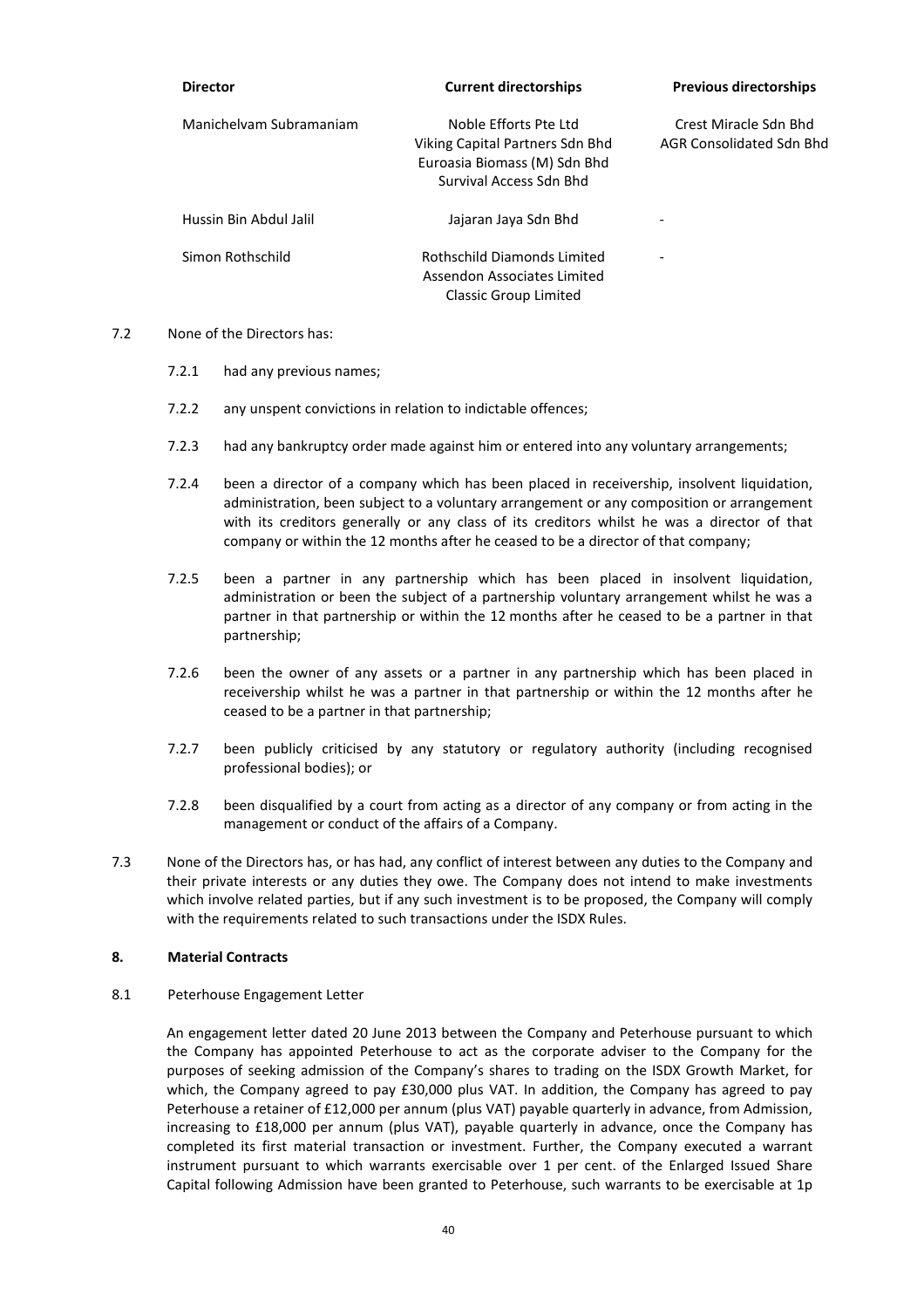per Ordinary Share at any time prior to the third anniversary of Admission, save that if the Company transfers to another public stock exchange prior to the expiry of the three year term, the warrants shall be exercisable on or immediately prior to the Company's admission to that other stock exchange. The warrant instrument is part of a fee arrangement agreed with Peterhouse. The exercise price is subject to appropriate adjustment in the event of the Company's share capital being consolidated or subdivided. The Company shall, subject to certain exemptions, apply for all of the Ordinary Shares issued upon exercise of the warrants to be admitted to trading on the ISDX Growth Market.

### 8.2 Lock-In Agreements

Lock-In Agreements dated 12 June 2014 between (1) the Directors (2) the Company and (3) Peterhouse, (the "Lock-In Agreements") pursuant to which the Directors have agreed with Peterhouse and the Company not to dispose of any Ordinary Shares held by them for a period of 12 months from Admission ("Lock-in Period"). They have further undertaken to the Company and Peterhouse that, for a period of 6 months following the Lock-In Period, they will only dispose of the Ordinary Shares which they hold with the consent of Peterhouse (not to be unreasonably withheld or delayed) and if consent is given such shares should be sold through Peterhouse or the Company's broker from time to time. Certain disposals are excluded from the Lock-In Agreements including those relating to acceptance of a general offer made to all Shareholders, pursuant to a court order, in the event of the death of a Director or as otherwise agreed to by the ISDX Growth Market and Peterhouse. The Lock-In Agreements also contain covenants given by the Directors to use their reasonable endeavours to ensure that any persons deemed to be connected with them also adhere to the terms of the Lock-In Agreements.

### 9. Related Party Transactions

There are no material related party transactions required to be disclosed under the accounting standards applicable to the Company, to which the Company was a party during the period of twelve months preceding the date of this Document.

#### 10. Litigation

The Company is not involved in any legal, governmental or arbitration proceedings which may have or have had since incorporation a significant effect on the Company's financial position or profitability and, so far as the Directors are aware, there are no such proceedings pending or threatened against the Company.

### 11. United Kingdom and Isle of Man Taxation

11.1 The following paragraphs are intended only as a general guide to current aspects of UK and Isle of Man and tax law and practices of the local tax authorities of those countries, as described herein for Shareholders who are holding Ordinary Shares beneficially as investments. No statements are made with respect to the tax treatment of the ownership or disposal of the shares in any other jurisdiction and Shareholders who are citizens of, or resident or ordinarily resident in, countries other than Isle of Man and the UK are strongly advised to seek independent professional advice in connection with the local tax consequences of investing in Ordinary Shares.

#### United Kingdom Taxation

### 11.2 Taxation of dividends

- (a) Under current UK legislation, no tax is withheld from dividend payments by the Company.
- (b) Dividends paid by the Company will carry an associated tax credit of one-ninth of the cash dividend or ten percent of the aggregate of the cash dividend and associated tax credit. Individual shareholders resident in the UK who are basic rate tax payers receiving such dividends will be liable to income tax on the aggregate of the dividend and associated tax credit at the dividend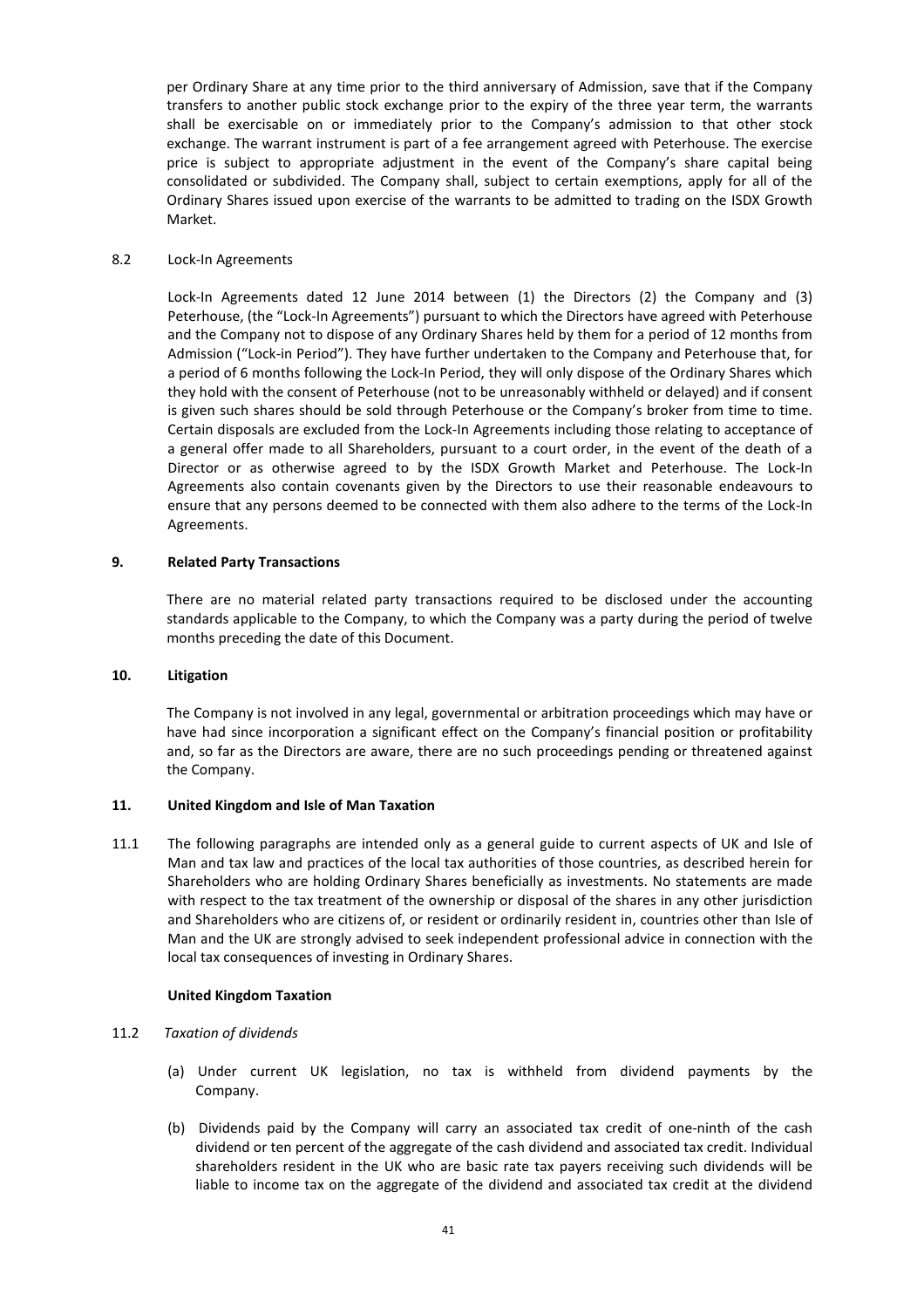basic rate (10 per cent.). The effect will be that the taxpayers who are otherwise liable to pay at only the basic rate of income tax will have no further liability to income tax in respect of such a dividend. The rate of income tax payable on such dividends by a UK individual shareholder whose total income, including the dividend and associated tax credit, falls within the 40 per cent. income tax band, is 32.5 per cent, which taking into account the 10 per cent. tax credit gives an effective rate of tax of 25 per cent. on the dividend actually received. For UK individual shareholders in the 45 per cent. income tax band the effective rate of tax is approximately 30.56 per cent. of the dividend actually received. Note that in certain limited circumstances and where the Shareholders own 10 per cent. or more of the Ordinary Shares of the Company, the tax credit can be restricted. Further advice should be sought.

- (c) Trustees of discretionary trusts are liable to account for income tax at the dividend trust rate, currently 37.5 per cent.
- (d) Investors should consult their own tax advisers on what relief or credit may be claimed for any such tax credit in the jurisdiction in which they are resident.

### 11.3 Taxation of capital gains made by shareholders

- (a) A UK resident and ordinarily resident individual shareholder who disposes of, or who is deemed to dispose of, their shares in the company may be liable to capital gains tax in relation thereto at a rate of 18 per cent. of any chargeable gain realised falling in the basic income tax band (being £32,010 for the tax year 2013/2014) and 28 per cent. on chargeable gains above the basic rate band limit. In computing the chargeable gain, the shareholder should be entitled to deduct from proceeds the cost of the shares (together with incidental costs of acquisition and disposal).
- (b) A UK resident corporate shareholder disposing of its shares in the company may be liable to corporation tax on chargeable gains in relation thereto at the usual rates of corporation tax applicable to it (currently 20 per cent. – 23 per cent. for the financial year to 31 March 2014, depending on the taxable profits of the shareholder). In computing the chargeable gain liable to corporation tax, the shareholder is entitled to deduct from the disposal proceeds, the cost to it of the shares, together with incidental costs of acquisition, as increased by indexation allowance, and disposal costs.

#### 11.4 UK Stamp duty and duty reserve tax

No United Kingdom stamp duty will be payable on the issue by the Company of Ordinary Shares.

### 11.5 Inheritance tax

The Company's shares are treated as unquoted shares for UK inheritance tax (IHT) purposes. Individuals and Trustees subject to IHT may be entitled to business property relief of up to 100 per cent. after a holding period of two years, providing all the relevant conditions for the relief are satisfied at the appropriate time.

#### Isle of Man taxation

The statements set out below are intended only as a general guide to current aspects of Isle of Man taxation. The summary does not purport to be an exhaustive analysis of all potential Isle of Man tax. If you are in any doubt as to your tax position or if you may be subject to tax in any other jurisdiction, you are strongly recommended to consult an appropriate professional adviser.

#### 11.6 Tax residence in the Isle of Man

The Company is resident for taxation purposes in the Isle of Man by virtue of being incorporated in the Isle of Man.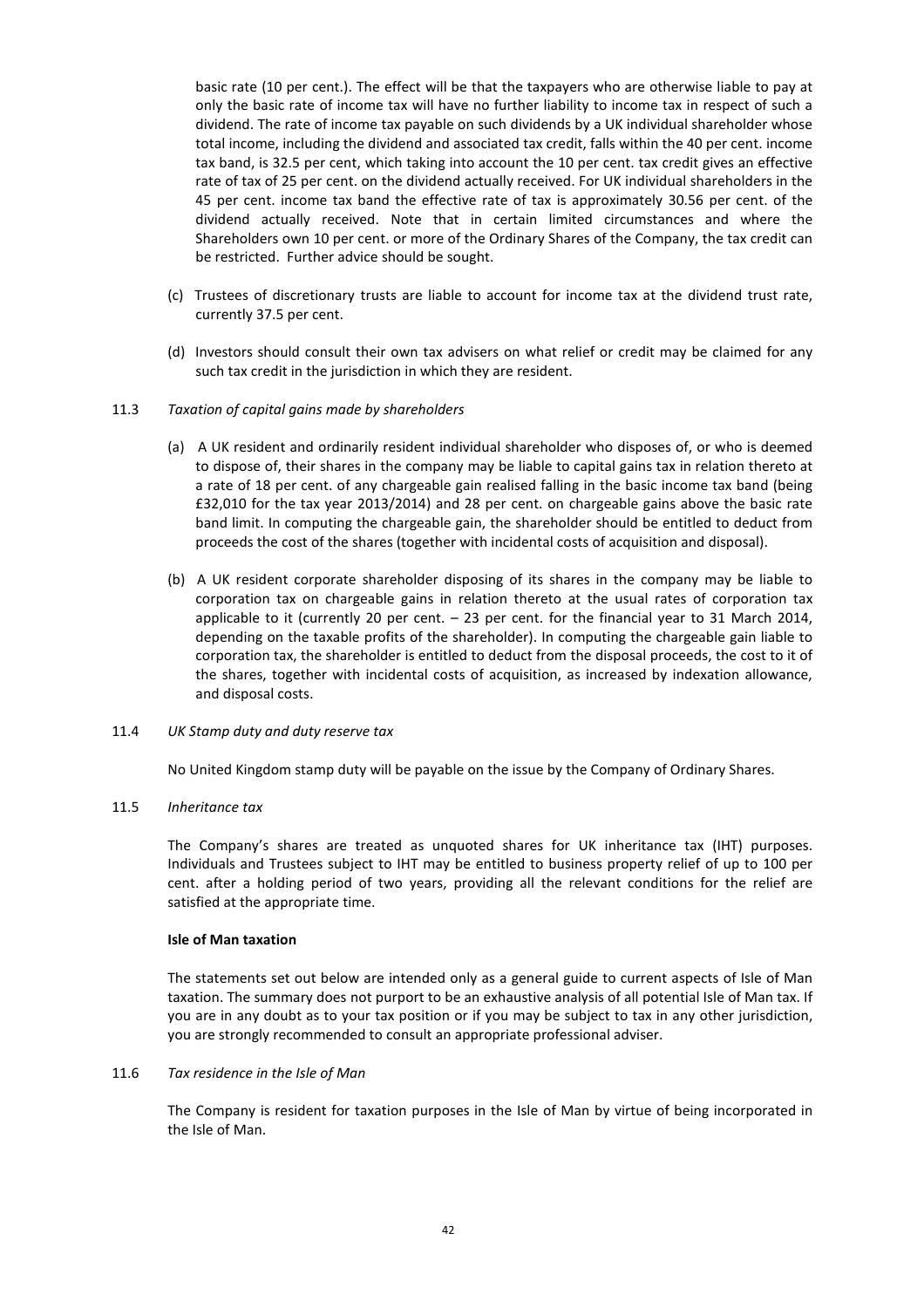### 11.7 Capital taxes in the Isle of Man

The Isle of Man has a regime for the taxation of income, but there are no capital duties, stamp taxes or inheritance taxes in the Isle of Man. No Isle of Man stamp duty or SDRT will be payable on the issue or transfer of, or any other dealing in, the Ordinary Shares.

### 11.8 Zero rate of corporate income tax in the Isle of Man

The Isle of Man now operates a zero rate of tax for most corporate taxpayers. This will include the Company. Under this regime, the Company is technically subject to taxation on its income in the Isle of Man, but the rate of tax is zero; there is no withholding to be made by the Company on account of Isle of Man tax in respect of dividends paid by the Company.

The Isle of Man does charge a 10% corporate tax for companies which operate a banking business or certain retail businesses in or from the Isle of Man, or which receive income from Manx land, but the Company does not intend to engage in such activities.

### 11.9 Deductions in respect of Isle of Man employees

The application of the zero rate of corporate income tax described above does not affect the liability of a company to deduct and account for income tax under the Isle of Man Income Tax (Instalment Payments) Act 1974 or national insurance contributions, if applicable, although this is not relevant to the Company as it does not have, nor does it currently intend to engage, any Isle of Man based directors or employees.

### 11.10 EU Savings Directive

Directive 2003/48 of the European Union on the taxation of savings income seeks to bring about the effective taxation of interest payments in a beneficial owner's member state of tax residence through the automatic exchange of information on cross border interest payments to individual beneficial owners. The Isle of Man has entered into agreements with all the Member States to apply automatic exchange of information. These measures now apply in the Isle of Man, but the Directive does not currently extend to dividend payments.

### 11.11 UK and US Foreign Account Tax Disclosure Agreements

The Isle of Man has entered into tax co-operation agreements with the US and the UK for the automatic disclosure of information in respect of UK and US resident individuals and nationals, both of which are based on US Foreign Account Tax Compliance Acts ("FATCA"). Although it has not been determined at the time of this Document, it is possible that under such agreements the Company will, in the future, be required to automatically disclose the personal information in respect of any individual with a debt or equity interest in the Company (which for the avoidance of doubt will include Shareholders) who is a UK or US resident or national to the Isle of Man Assessor for Income Tax, for forwarding on to the relevant authorities in the UK and US.

### 11.12 Isle of Man probate

In the event of the death of a sole Shareholder an Isle of Man grant of probate or administration may be required, in respect of which certain fees will be payable to the Isle of Man government.

### 12. General

- 12.1 The total costs and expenses in relation to Admission payable by the Company are estimated to amount to approximately £126,850 (excluding VAT).
- 12.2 Except as disclosed in this Document and for the advisers named on page 8 of this Document, no person has received, directly or indirectly, from the Company during the twelve months preceding the date of this Document or has entered into any contractual arrangements to receive, directly or indirectly, from the Company on or after the start of trading on the ISDX Growth Market, fees totalling